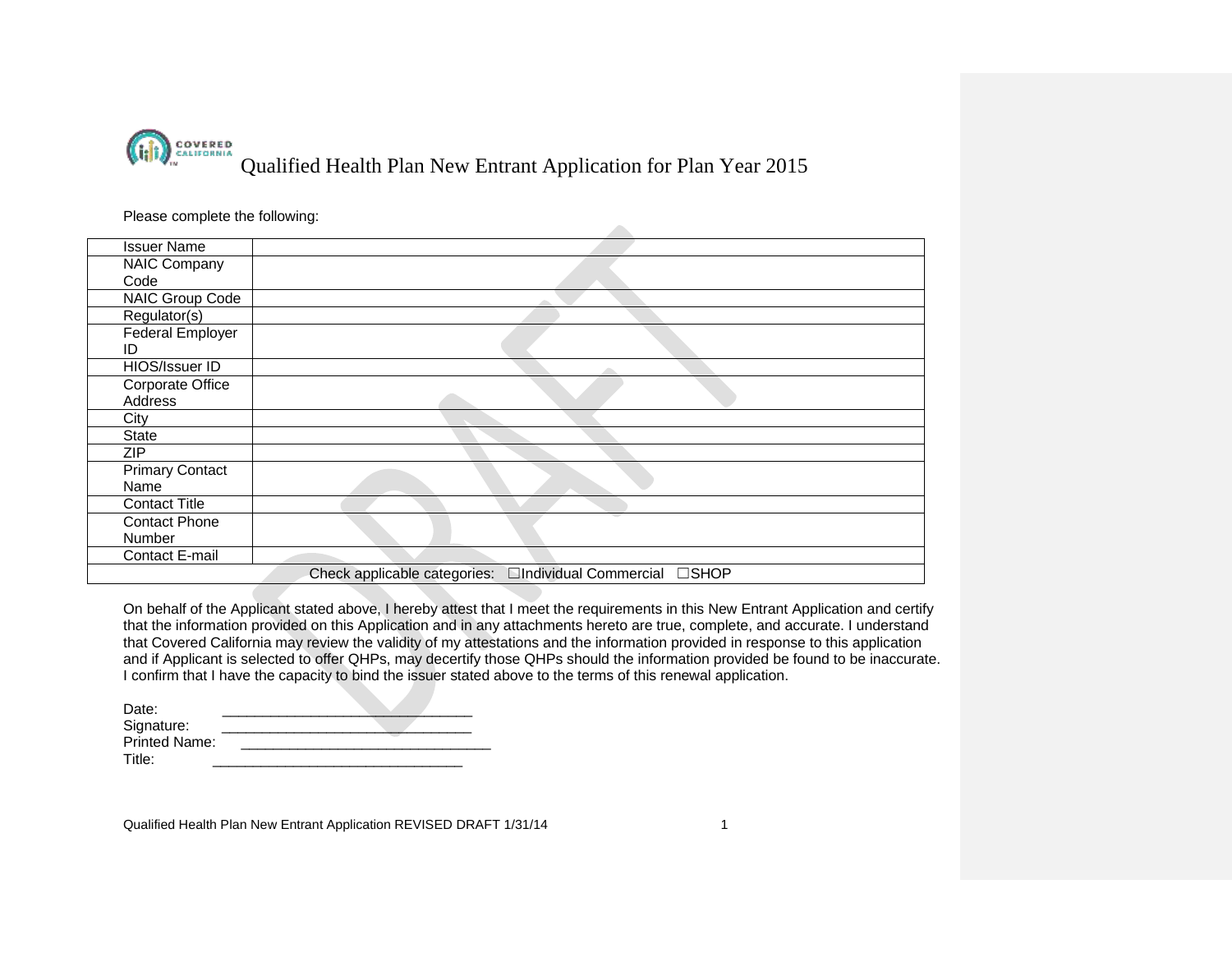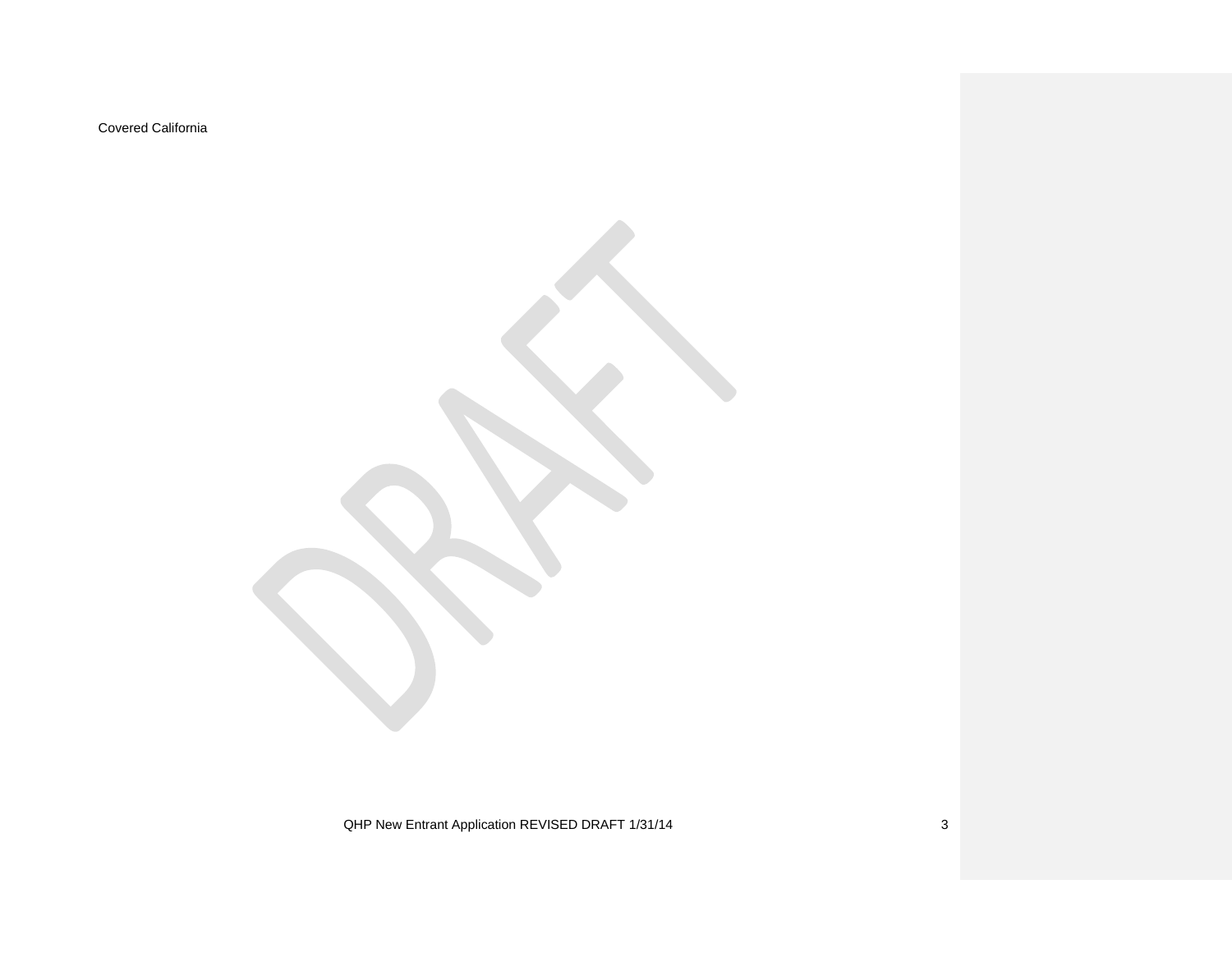# **Contents**

| 1.                                                                  |  |  |  |  |
|---------------------------------------------------------------------|--|--|--|--|
|                                                                     |  |  |  |  |
|                                                                     |  |  |  |  |
|                                                                     |  |  |  |  |
|                                                                     |  |  |  |  |
|                                                                     |  |  |  |  |
|                                                                     |  |  |  |  |
| 2.                                                                  |  |  |  |  |
|                                                                     |  |  |  |  |
|                                                                     |  |  |  |  |
|                                                                     |  |  |  |  |
|                                                                     |  |  |  |  |
|                                                                     |  |  |  |  |
| 3.                                                                  |  |  |  |  |
| 3.1                                                                 |  |  |  |  |
|                                                                     |  |  |  |  |
| $\mathbf{4}$ .                                                      |  |  |  |  |
|                                                                     |  |  |  |  |
|                                                                     |  |  |  |  |
| 5.                                                                  |  |  |  |  |
| Operational Readiness and Capacity & Technical Requirements23<br>6. |  |  |  |  |
| 6.1                                                                 |  |  |  |  |
|                                                                     |  |  |  |  |
|                                                                     |  |  |  |  |
|                                                                     |  |  |  |  |
|                                                                     |  |  |  |  |
|                                                                     |  |  |  |  |
|                                                                     |  |  |  |  |
|                                                                     |  |  |  |  |
|                                                                     |  |  |  |  |
|                                                                     |  |  |  |  |
| 7.                                                                  |  |  |  |  |
|                                                                     |  |  |  |  |
|                                                                     |  |  |  |  |
|                                                                     |  |  |  |  |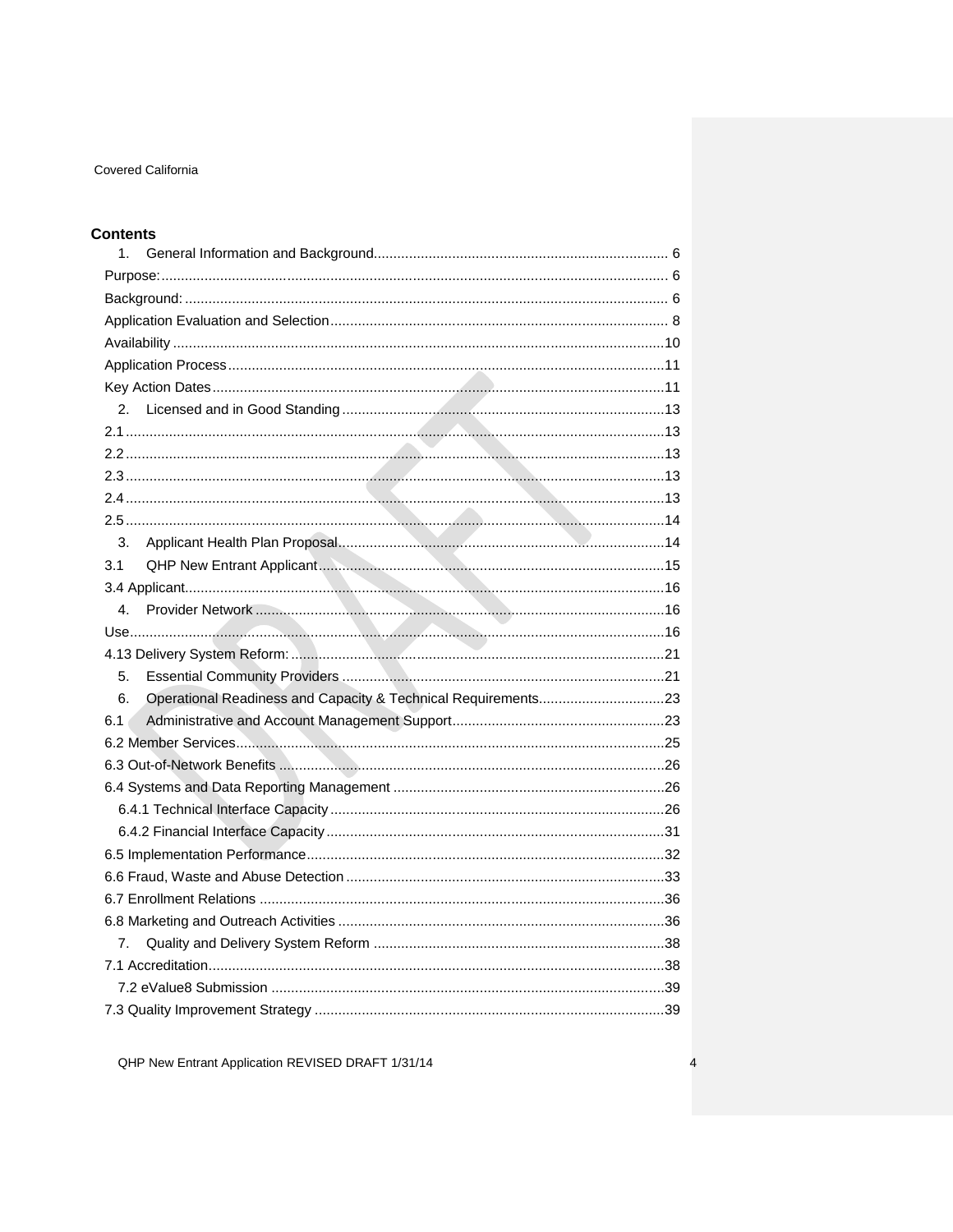| Appendix D: Essential Community Providers Database Error! Bookmark not defined. |  |
|---------------------------------------------------------------------------------|--|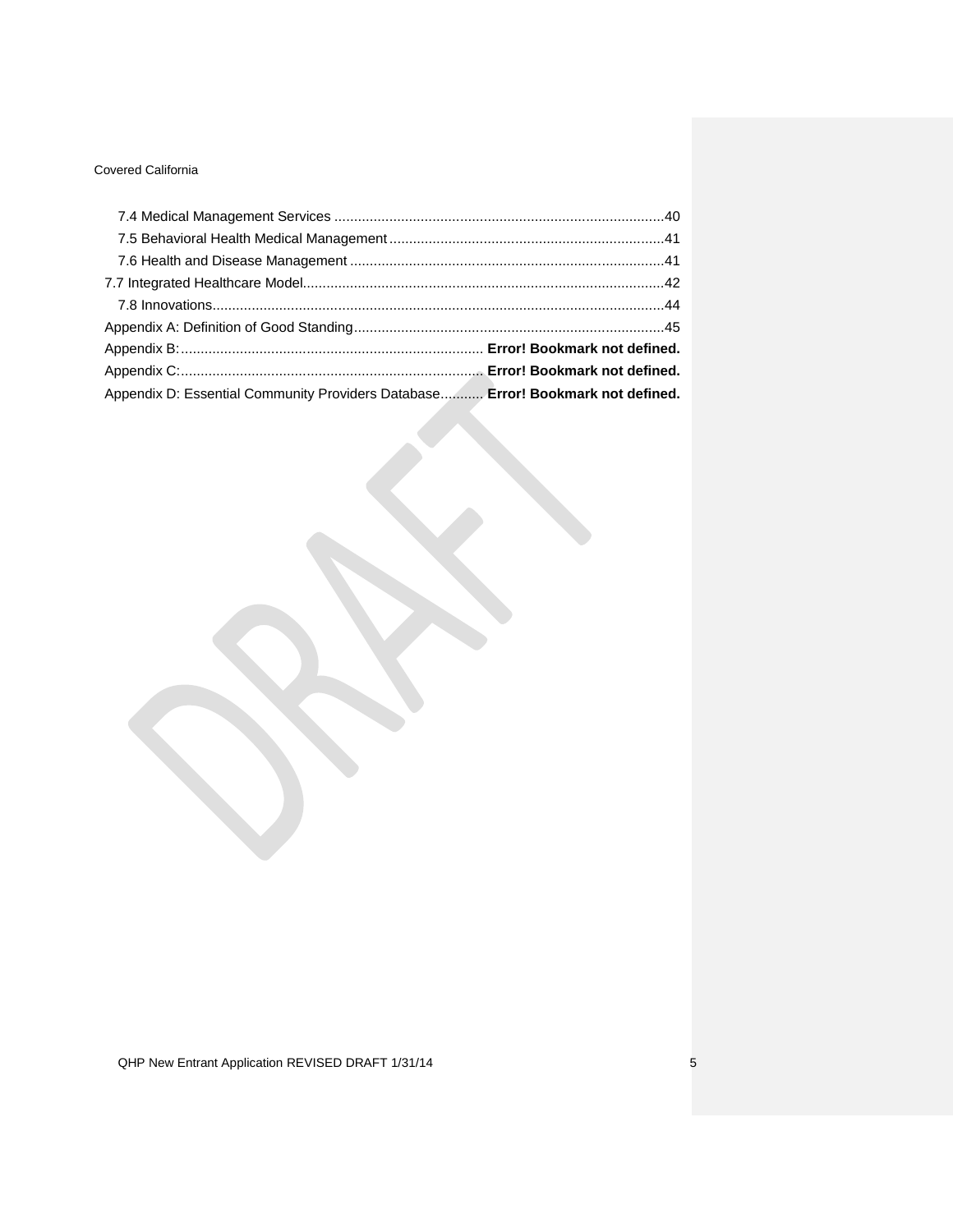### <span id="page-5-1"></span><span id="page-5-0"></span>**1. GENERAL INFORMATION AND BACKGROUND**

**PURPOSE:** The California Health Benefit Exchange (Exchange) is accepting applications from eligible Health Insurance Issuers<sup>1</sup> (Applicants) to submit proposals to offer, market, and sell qualified health plans (QHP) through the Exchange beginning in 2015, for coverage effective January 1, 2015. The Exchange will exercise its statutory authority to selectively contract for health care coverage offered through the Exchange to review submitted applications and reserves the right to select or reject any Applicant or to cancel the Application at any time.

This is a draft release of the Qualified Health Plan New Entrant Application for the 2015 Plan Year (the Application). This draft release may be updated following stakeholder review and comment. Issuers who have responded to the Notice of Intent to Apply will be issued a web login for on-line access to the final application and will be notified via e-mail of the release of addenda or any subsequent instructions regarding the QHP New Entrant Application.

The matter contained in this document is strictly related to the 2015 year Issuer QHP New Entrant applications.

<span id="page-5-2"></span>**BACKGROUND:** Soon after the passage of national health care reform through the Patient Protection and Affordable Care Act of 2010 (ACA), California became the first state to enact legislation to establish a qualified health benefit exchange. (California Government Code § 100500 et seq.; Chapter 655, Statutes of 2010-Perez and Chapter 659, Statutes of 2010-Alquist.) The California state law is referred to as the California Patient Protection and Affordable Care Act (CA-ACA).

Effective January 1, 2014, the California Health Benefit Exchange offers a statewide health insurance exchange to make it easier for individuals and small businesses to compare plans and buy health insurance in the private market. Although the focus of the Exchange is on individuals and small businesses who qualify for tax credits and subsidies under the ACA, the Exchange's goal is to make insurance available to all qualified individuals and to all California businesses with fewer than 50 employees.

The vision of the California Health Benefit Exchange is to improve the health of all Californians by assuring their access to affordable, high quality care coverage. The mission of the California Health Benefit Exchange is to increase the number of insured Californians, improve health care quality, lower costs, and reduce health disparities through an innovative, competitive marketplace that empowers consumers to choose the health plan and providers that give them the best value.

 1 The term "Health Issuer" used in this document refers to both health plans regulated by the California Department of Managed Health Care and insurers regulated by the California Department of Insurance. It also refers to the company issuing health coverage, while the term "Qualified Health Plan" refers to a specific policy or plan to be sold to a consumer. Qualified Health Plans are also referred to as "products". The term "Applicant" refers to a Health Insurance Issuer who is seeking a Qualified Health Plan contract with the Exchange.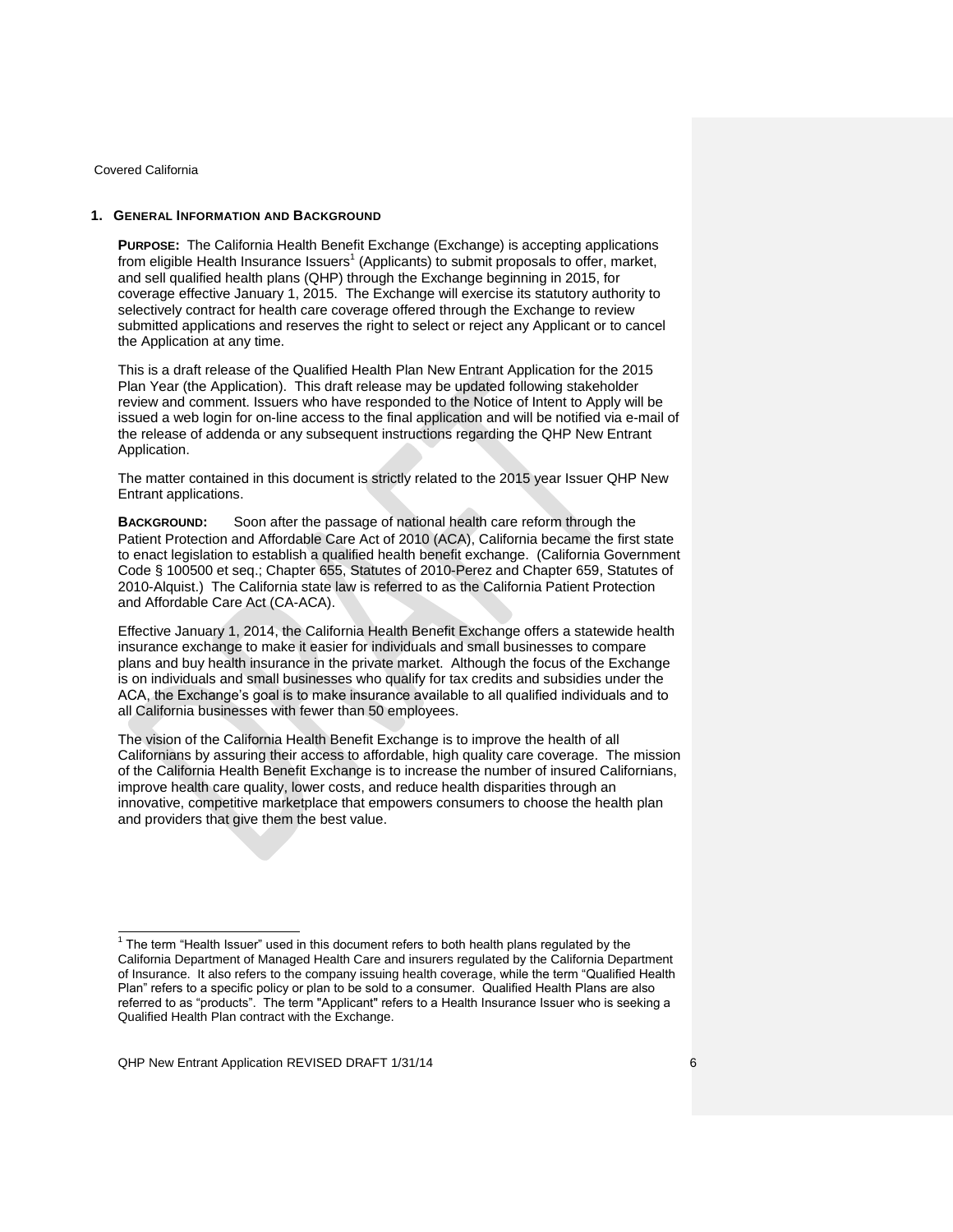The California Health Benefit Exchange is guided by the following values:

- **Consumer-Focused**: At the center of the Exchange's efforts are the people it serves, including patients and their families, and small business owners and their employees. The Exchange will offer a consumer-friendly experience that is accessible to all Californians, recognizing the diverse cultural, language, economic, educational and health status needs of those it serves.
- **Affordability:** The Exchange will provide affordable health insurance while assuring quality and access.
- **Catalyst:** The Exchange will be a catalyst for change in California's health care system, using its market role to stimulate new strategies for providing high-quality, affordable health care, promoting prevention and wellness, and reducing health disparities.
- **Integrity:** The Exchange will earn the public's trust through its commitment to accountability, responsiveness, transparency, speed, agility, reliability, and cooperation.
- **Partnership:** The Exchange welcomes partnerships, and its efforts will be guided by working with consumers, providers, health plans, employers and other purchasers, government partners**,** and other stakeholders.
- **Results:** The impact of the Exchange will be measured by its contributions to expanding coverage and access, improving health care quality, promoting better health and health equity, and lowering costs for all Californians.

In addition to being guided by its mission and values, the Exchange's policies are derived from the Federal Affordable Care Act which calls upon Exchanges to advance "plan or coverage benefits and health care provider reimbursement structures" that improve health outcomes. The California Health Benefit Exchange seeks to improve the quality of care while moderating cost not only for the individuals enrolled in its plans, but also by being a catalyst for delivery system reform in partnership with plans, providers and consumers. With the Affordable Care Act and the range of insurance market reforms that are in the process of being implemented, the health insurance marketplace will be transformed from one that has focused on risk selection to achieve profitability to one that will reward better care, affordability, and prevention.

The Exchange needs to address these issues for the millions of Californians who enroll through it to get coverage, but also is part of broader efforts to improve care, improve health, and control health care costs.

California has many of the infrastructure elements that allow the Exchange to work with health plans, clinicians, hospitals, consumer groups, purchasers and others as partners to support the changes needed to achieve the triple aim of better care, better health, and lower cost. These include the state's history of multispecialty and organized medical groups, the presence of statewide and regional managed care health maintenance and preferred provider organizations, public reporting of health care information and delivery system performance, and active efforts by public and private sector payers to test new and innovative models of care delivery and payment reform.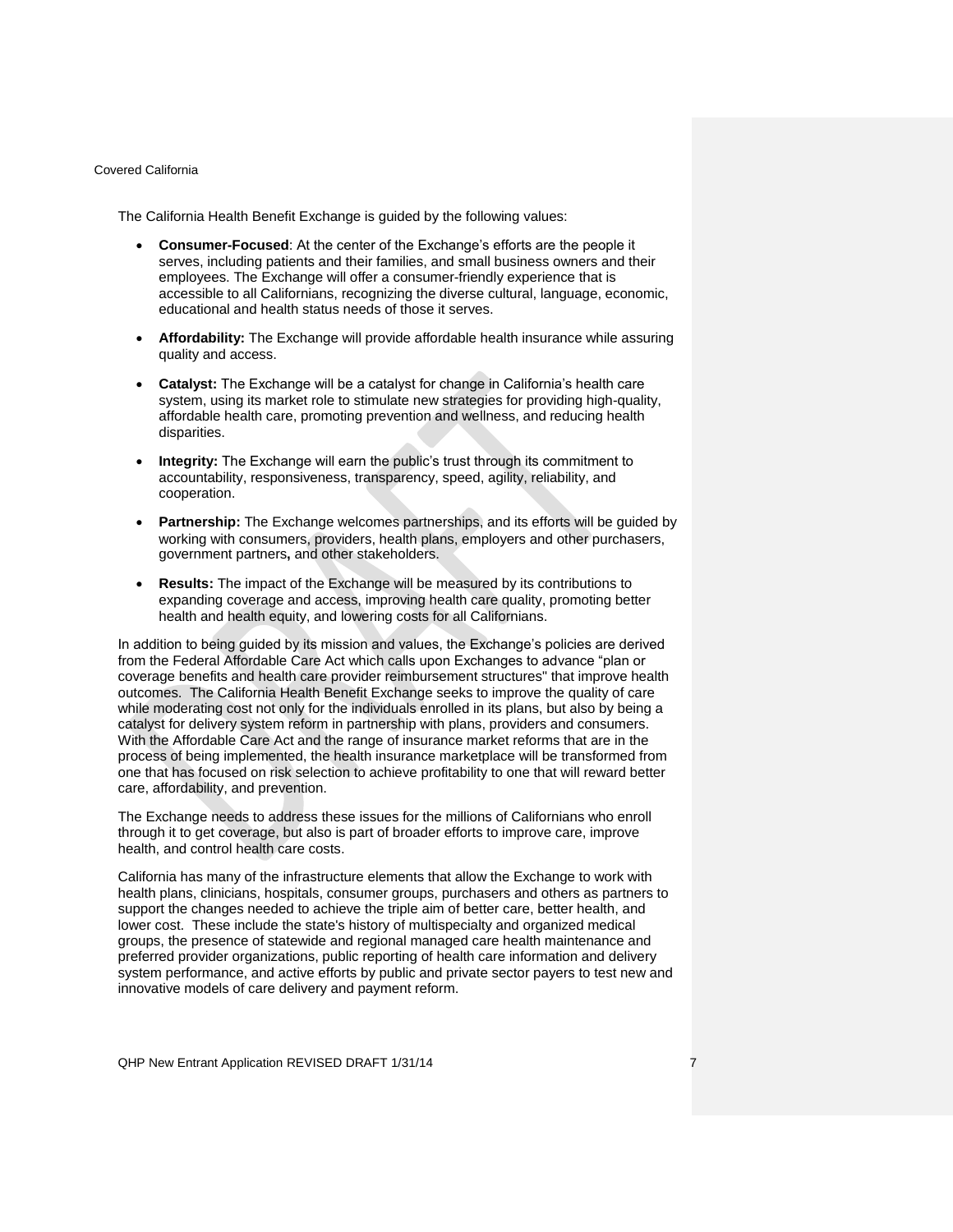The California Health Benefit Exchange must operate within the federal standards in law and regulation. Beyond what is framed by the federal standards, California's legislature shapes the standards and defines how the new marketplace for individual and small group health insurance will operate in ways specific to their context. Within the requirements of the minimum Federal criteria and standards, the Exchange has the responsibility to "certify" the Qualified Health Plans that will be offered in the Exchange.

The state legislation to establish the California Health Benefit Exchange directed it to "selectively contract with carriers so as to provide health care coverage choices that offer the optimal combination of choice, value, quality, and service" and to establish and use a competitive process to select the participating health plan Issuers.<sup>2</sup>

These concepts, and the inherent trade-offs among the California Health Benefit Exchange values, must be balanced in the evaluation and selection of the Qualified Health Plans that will be offered on the Individual and the SHOP Exchanges.

As outlined in the Board Options and Recommendations Briefs for Qualified Health Plan Policies and Strategies, the QHP selection influences how competitive the market will be, the cost of coverage, and strategies to add value through health care delivery system improvement. The Board Options and Recommendations Briefs for Qualified Health Plan Policies and Strategies can be referenced at:

### [link here]

 $\overline{a}$ 

Important issues include how much to standardize the individual and small group market rating rules and the benefits and member cost-sharing for the Exchange plans, how many and what type of products are offered, what reporting and quality standards the plans must meet, and how to build upon and encourage innovation in both health care delivery and payment mechanisms.

## <span id="page-7-0"></span>**APPLICATION EVALUATION AND SELECTION**

The evaluation of QHP New Entrant Applications will not be based on a single, strict formula; instead, the evaluation will consider the mix of health plans for each region of California that best meet the Exchange's goals. The Exchange wants to provide an appropriate range of high quality plans to participants at the best available price. In consideration of the mission and values of the Exchange, the Board of the Exchange articulated guidelines for the selection and oversight of Qualified Health Plans in August 2012 which are considered in the review of QHP proposals. These guidelines are:

## **Promote affordability for the consumer and small employer – both in terms of premium and at point of care**

The Exchange seeks to offer health plans, plan designs and provider networks that are as affordable as possible to consumers in terms of premiums and at the point of care, while fostering competition and stable premiums. The Exchange will seek to offer health plans, plan designs and provider networks that will attract maximum enrollment as part of the Exchange's effort to lower costs by spreading risk as broadly as possible.

#### **Encourage "Value" Competition Based upon Quality, Service, and Price**

<sup>&</sup>lt;sup>2</sup> California Government Code §§100503(c) (AB 1602 §7), and 100505 (AB 1602 §9).

QHP New Entrant Application REVISED DRAFT 1/31/14 8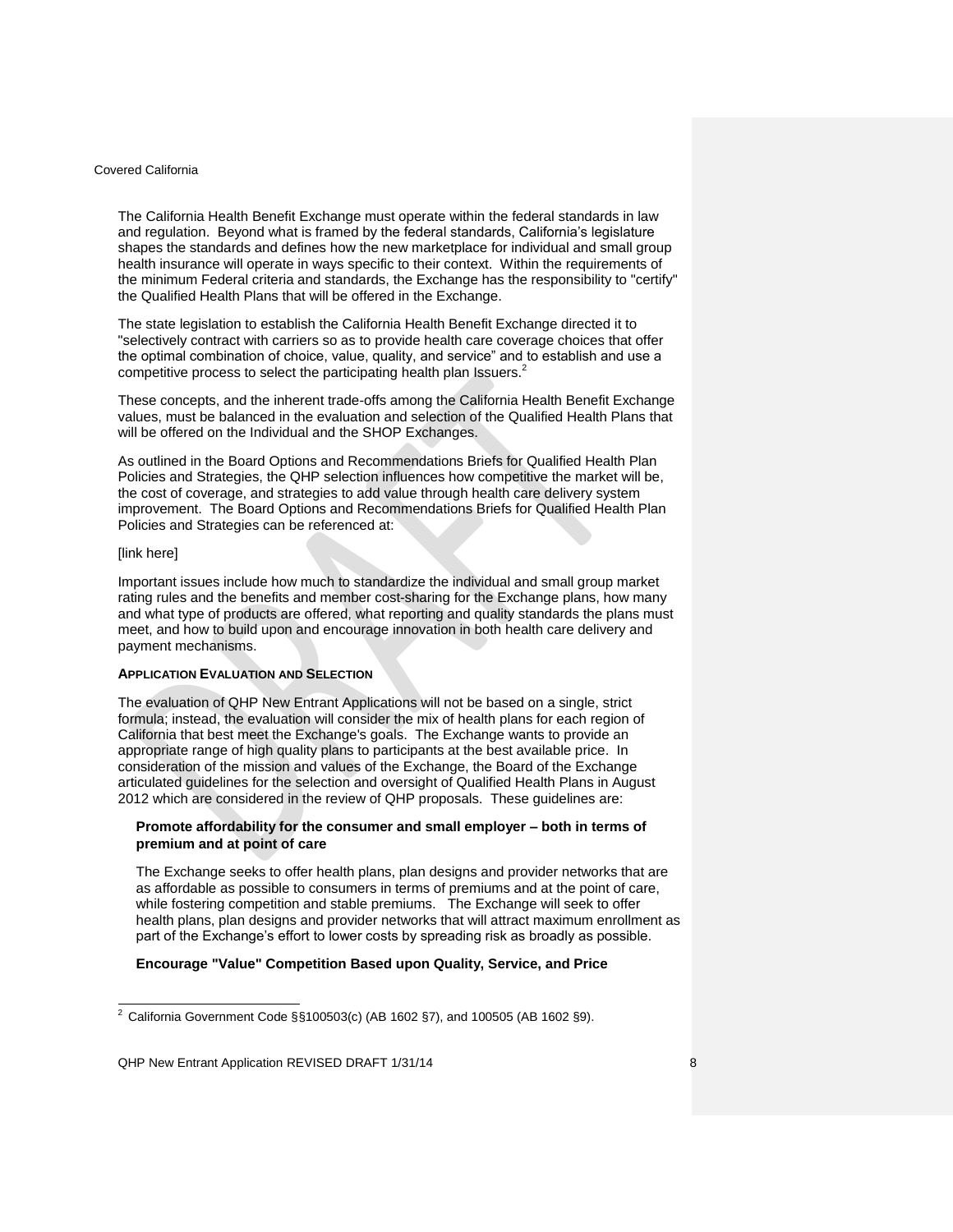While premium and out-of-pocket costs for consumers will be a key consideration, contracts will be awarded based on determination of "best value" to the Exchange and its participants. The evaluation of Issuer QHP proposals will focus on quality and service components, including past history of performance, reported quality and satisfaction metrics, quality improvement plans and commitment to serve the Exchange population through cooperation with the Exchange operations, provider network adequacy, cultural and linguistic competency, programs addressing health equity and disparities in care, innovations in delivery system improvements and payment reform. We expect that some necessary regulatory and rate filings may need to be completed after the due date for this QHP New Entrant application. The application responses, in conjunction with the approved filings, will be evaluated by Covered California and used as part of the selection criteria to offer issuers' products on the Exchange for the 2015 plan year.

### **Encourage Competition Based upon Meaningful QHP Choice and Product Differentiation: Standard and Non-Standard Benefit Plan Designs**<sup>3</sup>

The Exchange is committed to fostering competition by offering QHPs with features that present clear choice, product and provider network differentiation. QHP Applicants are required to propose at least one of the Exchange's adopted standardized benefit plan designs (either co-pay or co-insurance plan) in each region for which they submit a proposal. In addition, QHP Applicants may offer the Exchange's standardized Health Savings Account-eligible (HSA) design, and QHP SHOP Applicants may propose an alternative benefit design. The standardized benefit plan designs use cost sharing provisions that are predominantly deductibles with either co-payments ("co-pay plan") or co-insurance ("co-insurance plan") and are intended to be "platform neutral". That is, either of the standardized benefit designs can be applied to a network product design that may be a health maintenance organization (HMO) or exclusive provider organization (EPO) with out-of-network benefits limited to pre-authorized and emergency services, or to Preferred Provider Organization (PPO) or Point of Service (POS) product design that offer out-of-network coverage with significantly higher levels of member cost-sharing. To the extent possible, both HMO and PPO products will be offered. If there are meaningful differences in network design, levels of integration, and other innovative delivery system features, multiple HMO or PPO products will be considered in the same geographic service area. Within a given product design, the Exchange will look for differences in network providers and the use of innovative delivery models. Under such criteria, the Exchange may choose not to contract with two plans with broad overlapping PPO networks within a rating region unless they offer different innovative delivery system or payment reform features.

#### **Encourage Competition throughout the State**

The Exchange must be statewide. Issuers are encouraged to submit QHP proposals in all geographic service areas in which they are licensed, and preference will be given to Issuers that develop QHP proposals that meet quality and service criteria while offering coverage options that provide reasonable access to the geographically underserved areas of the state as well as the more densely populated areas.

#### **Encourage Alignment with Providers and Delivery Systems that Serve the Low Income Population**

 3 The 2015 Standard Benefit Designs will be released after the 2015 federal actuarial value calculator is finalized.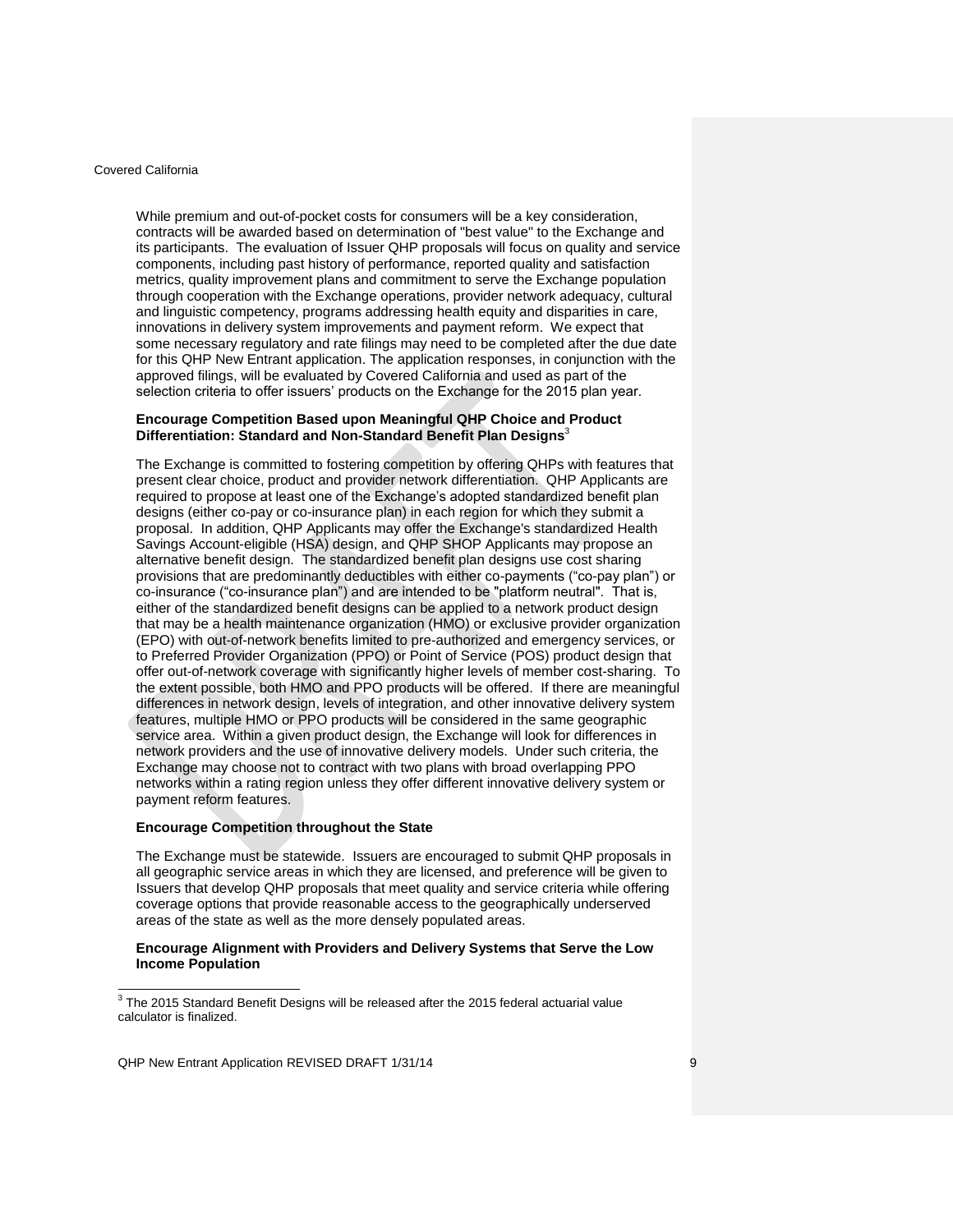Central to the Exchange's mission is its performing effective outreach, enrollment and retention of the low income population that will be eligible for premium tax credits and cost sharing subsidies through the Exchange. Responses that demonstrate an ongoing commitment or have developed the capacity to serve the cultural, linguistic and health care needs of the low income and uninsured populations, beyond the minimum requirements adopted by the Exchange, will receive additional consideration. Examples of demonstrated commitment include the Applicant having a higher proportion of essential community providers to meet the criteria of sufficient geographic distribution that is reasonably distributed, contracts with Federally Qualified Health Centers, and support or investment in providers and networks that have historically served these populations in order to improve service delivery and integration.

### **Encourage Delivery System Improvement, Effective Prevention Programs and Payment Reform**

One of the values of the Exchange is to serve as a catalyst for the improvement of care, prevention and wellness and reducing costs. The Exchange wants QHP offerings that incorporate innovations in delivery system improvement, prevention and wellness and/or payment reform that will help foster these broad goals. These may include various models of patient-centered medical homes, targeted quality improvement efforts, participation in community-wide prevention or efforts to increase reporting transparency to provide relevant health care comparisons and to increase member engagement in decisions about their course of care. QHP proposals that incorporate innovative models, particularly those with demonstrated effectiveness and a track record of success, will be preferred.

### **Encourage Long tTerm Partnerships with Health Plan Issuers**

A goal of the Exchange is to reward the early participants participation in the Exchange with contract features that offer a potential for market share and program stability. The Exchange that will encourages Issuer interest in multi-year contracts (plan year 2015 and 2016) and provide incentives-submitting rates at the most competitive position possible, fosters rate and plan stability and encourages QHP investments in product design, network development, and quality improvement programs. Application responses that demonstrate an interest and commitment to the long-term success of the Exchange's mission are strongly encouraged, particularly those that may propose multicontracts that include underserved service areas, premium guarantees or proposed formula caps, and that leverage Issuer efforts to provide better care, improve health, and lower cost.

### <span id="page-9-0"></span>**AVAILABILITY**

The QHP Applicant must be available immediately upon contingent certification as a QHP to start working with the Exchange to establish all operational procedures necessary to integrate and interface with the Exchange information systems, and to provide additional information necessary for the Exchange to market, enroll members, and provide health plan services effective January 1, 2015. Successful Applicants will also be required to adhere to certain provisions through their contracts with the Exchange including but not limited to meeting data interface requirements with the California Healthcare Enrollment, Eligibility, and Retention System (CalHEERS). The Exchange expects to negotiate and sign contracts prior to September 1, 2014. The successful Applicants must be ready and able to accept enrollment as of October 15, 2014.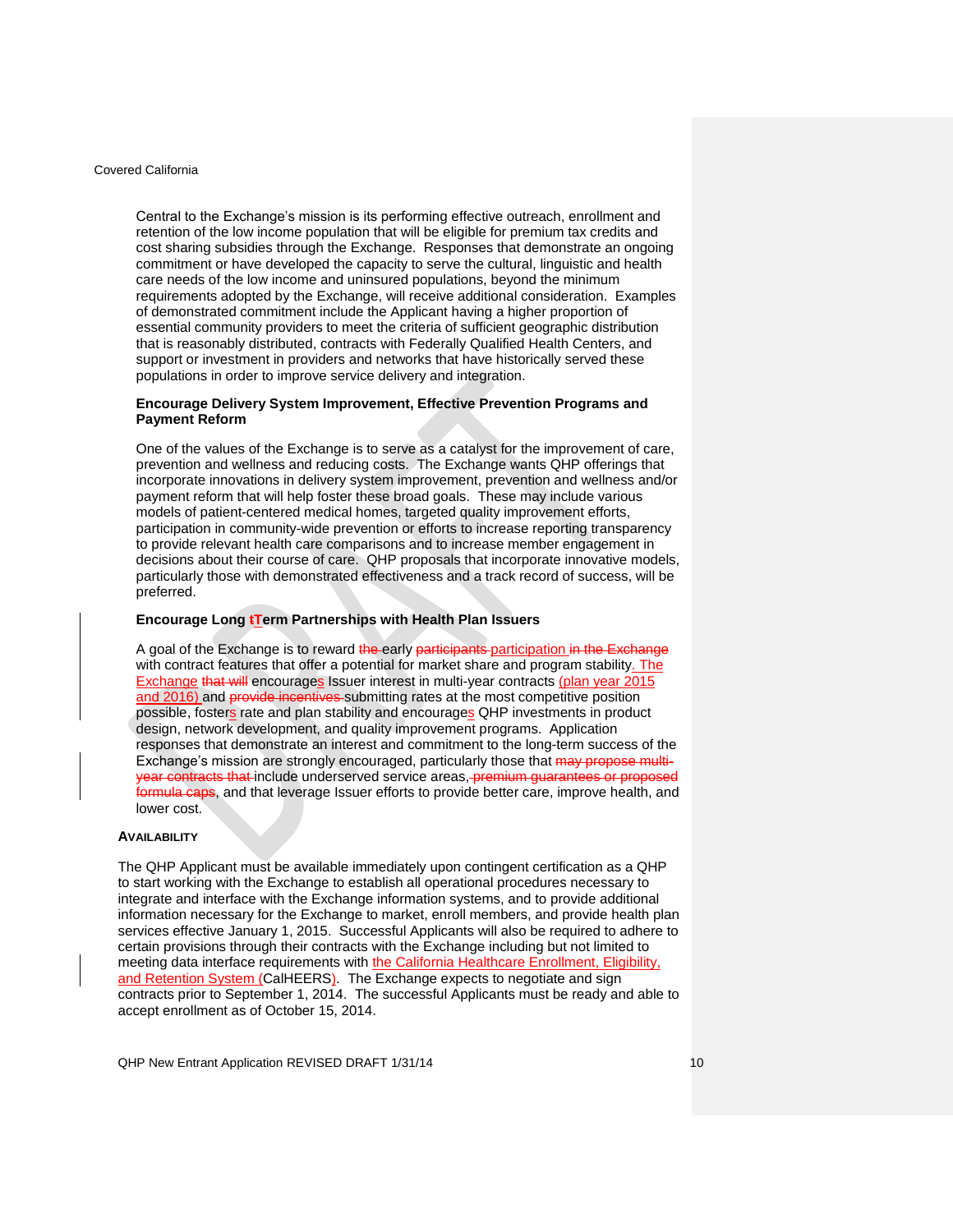### <span id="page-10-0"></span>**APPLICATION PROCESS**

The application process shall consist of the following steps:

- Release of the Draft Application;
- Release of the Final Application;
- Submission of Applicant responses;
- Evaluation of Applicant responses;
- Discussion and negotiation of final contract terms, conditions and premium rates;
- Execution of contracts with the selected New Entrant QHP Issuers.

## <span id="page-10-1"></span>**INTENTION TO SUBMIT A RESPONSE**

Applicants interested in responding to this application are required to submit a non-binding Letter of Intent to Apply indicating their interest in applying and their proposed products, service areas and the like and to ensure receipt of additional information. Only those Applicants acknowledging interest in this application by submitting a notification of intention to submit a proposal will continue to receive application-related correspondence throughout the application process. The Exchange intends to select QHPs for the second year of operation with a strong interest in pursuing multi-year contracts with successful Applicants and may conduct a very limited second or third year solicitation process.

The Applicant's notification letter must identify the contact person for the application process, along with contact information that includes an email address, a telephone number, and a fax number. Receipt of the non-binding letter of intent will be used to issue instructions and login and password information to gain access to the on-line portion(s) of the Applicant submission of response to the Application.

An Issuer's submission of an Intent to Apply will be considered confidential information and not available to the public; the Exchange reserves the right to release aggregate information about Issuers' responses. Final Applicant information is not expected to be released until selected Issuers and QHP proposals are announced in late June 2014. Confidentiality is to be held by the Exchange; Applicant information will not be released to the public but may be shared with appropriate regulators as part of the cooperative arrangement between the Exchange and the regulators. The Exchange and regulators will maintain the confidentiality of rate filings until rates are approved by the regulator and posted publicly on their website.

The Exchange will correspond with only one (1) contact person per Applicant. It shall be the Applicant's responsibility to immediately notify the Application Contact identified in this section, in writing, regarding any revision to the contact information. The Exchange shall not be responsible for application correspondence not received by the Applicant if the Applicant fails to notify the Exchange, in writing, of any changes pertaining to the designated contact person.

#### **Application Contact:**

## **Pam Power**

Pamela.power@covered.ca.gov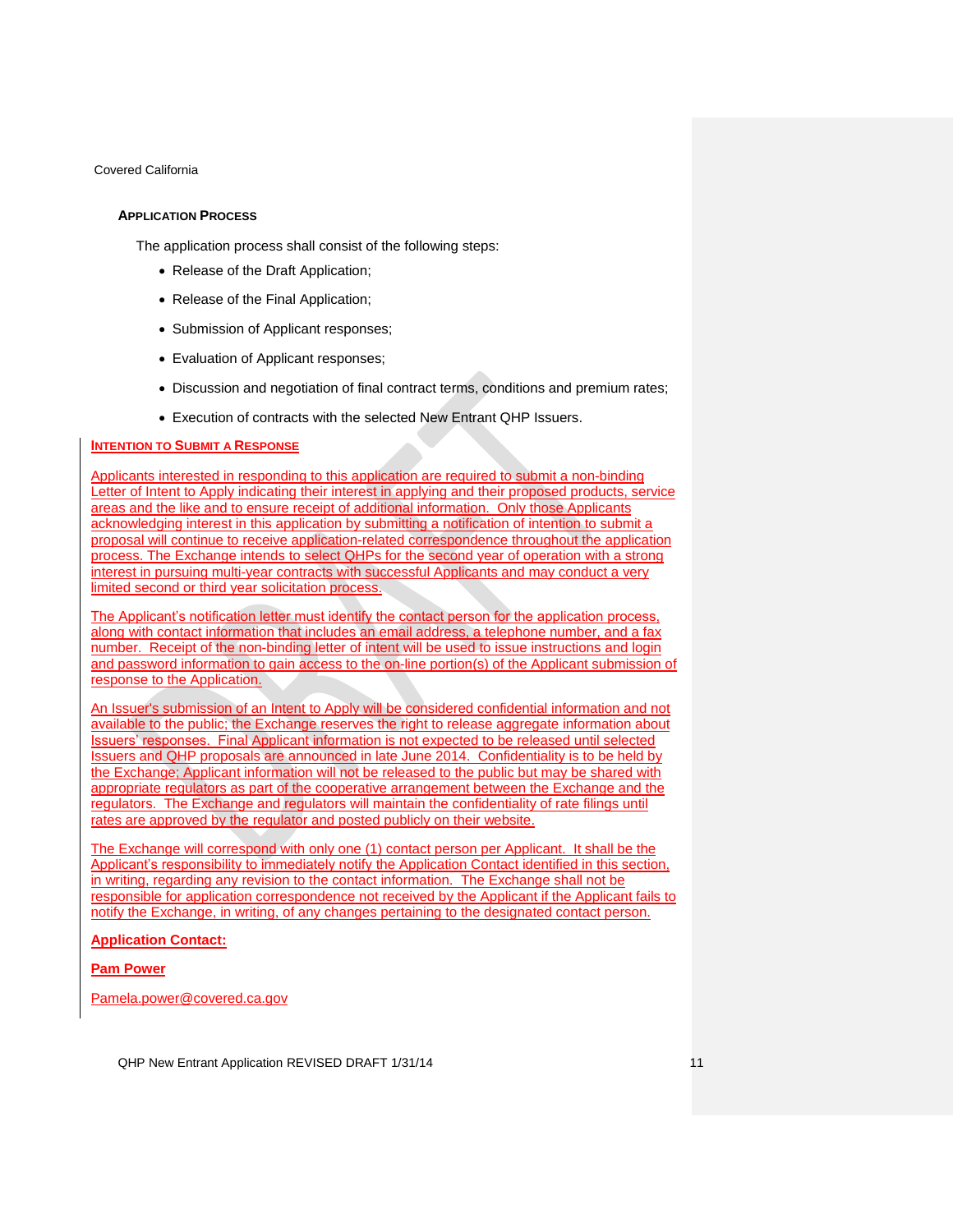### (916) 228-8374

### **APPLICATION LIBRARY**

Applicants may access the Application Library at:

### [link here]

The Application Library will allow Applicants access to reference documents and information that may be useful for developing the Applicant's response. The Application Library will continue to be updated as further documentation related to the application becomes available. Amendments to this application will not be issued when new information is posted to the Application Library. Applicants are encouraged to continuously monitor the Application Library, but are not required to access or view documents in the Application Library.

The Exchange makes no warrantees with respect to the contents of the Application Library and requirements specified in this application take precedence over any Application Library contents.

## **KEY ACTION DATES**

| <b>Action</b>                                                                      | Date/Time          |  |
|------------------------------------------------------------------------------------|--------------------|--|
| Release of Draft Application                                                       | January 23, 2014   |  |
| Release of Revised Draft Application                                               | February 20, 2014  |  |
| Release of Final Application                                                       | March 10, 2014     |  |
| New Entrant Letters of Intent due to Covered California                            | March 17, 2014     |  |
| Completed New Entrant Applications Due (include 2015 Proposed<br>Rates & Networks) | May 1, 2014        |  |
| Negotiations between New Entrants and Covered California                           | June 2014          |  |
| Contingent New Entrant QHP Certification                                           | June 30, 2014      |  |
| Submission of ECP Networks by Contingently Certified New<br><b>Entrant QHPs</b>    | June 30, 2014      |  |
| <b>Regulatory Rate Review</b>                                                      | July & August 2014 |  |
| Final QHP Recertification/Decertification/New Entrant Certification<br>Decisions   | August 30, 2014    |  |
| New Entrant QHP Contract Execution                                                 | September 1, 2014  |  |

**Comment [PT1]:** Link will be inserted prior to submission to OAL.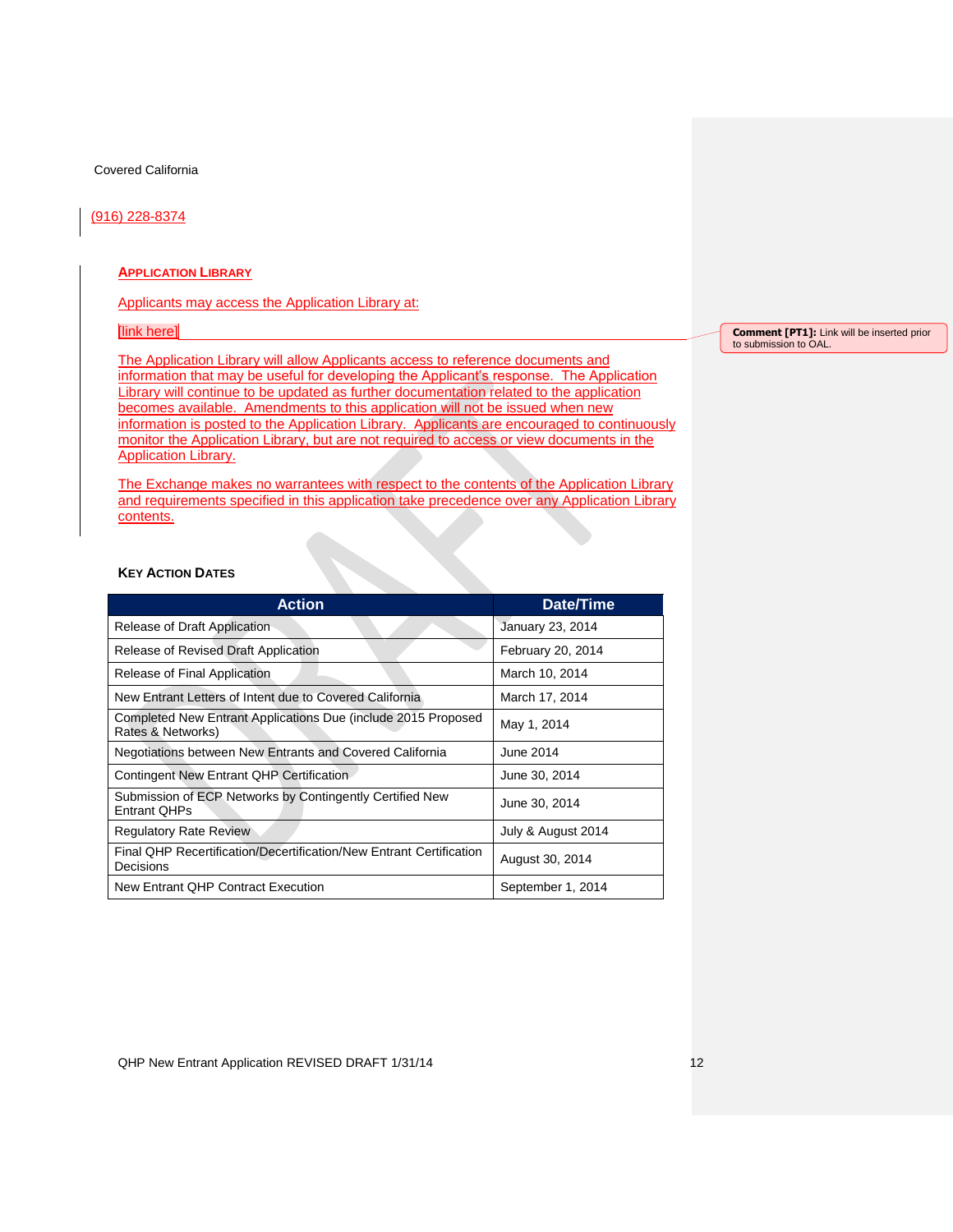## <span id="page-12-0"></span>**2. LICENSED AND IN GOOD STANDING**

<span id="page-12-1"></span>2.1 In addition to holding all of the proper and required licenses<sup>4</sup> to operate as a health plan Issuer as defined herein, the Applicant must indicate that it is in good standing with all appropriate local, state, and federal licensing authorities. Good standing means that the Applicant has had no material fines, no material penalties levied or material ongoing disputes with applicable licensing authorities in the last two years.

Applicant must check the appropriate box. If Applicant selects no, the application will be disqualified from consideration.

- □ Yes, issuer is in good standing
- No

<span id="page-12-2"></span>2.2 Does your organization have any ongoing labor disputes, penalties, fines, or corrective action citations for federal or state workplace safety issues? If yes, indicate whether these will be addressed by the date applications are due.

- □ Yes (explain)
- No

<span id="page-12-3"></span>2.3 Are you seeking any material modification of an existing license from the California Department of Managed Health Care for any commercial individual or small group products proposed to be offered through Covered California?

Applicant must check the appropriate box.

- Yes
- No

If yes, Applicant must complete Attachment A Regulatory Filings to indicate type of filing and provide additional information.

<span id="page-12-4"></span>2.4 Separate from the Applicant's response to this application, Applicant must submit all materials to the California regulatory agency necessary to obtain approval of product/plan and rate filings that are to be submitted in response to this application. Applicant must complete Attachment A Regulatory Filings to indicate product filings related to proposed QHP products that have been submitted for regulatory review and include documentation of the filings as part of the response to this application. If filings are not complete, the Applicant must update the Exchange with such information as it is submitted for regulatory review.

The California Department of Managed Health Care (DMHC) and the California Department of Insurance (CDI) have primary responsibility for regulatory review and issuing preliminary recommendations to the Exchange of certain selection criteria listed below in the definition of good standing in addition to applying the minimum licensure requirements. All licensure,

 4 The Exchange reserves the right to require licenses to be in place at the time of QHP selection in the case of new applicants for licenses. Applicants who are not yet licensed should indicate anticipated date of licensure.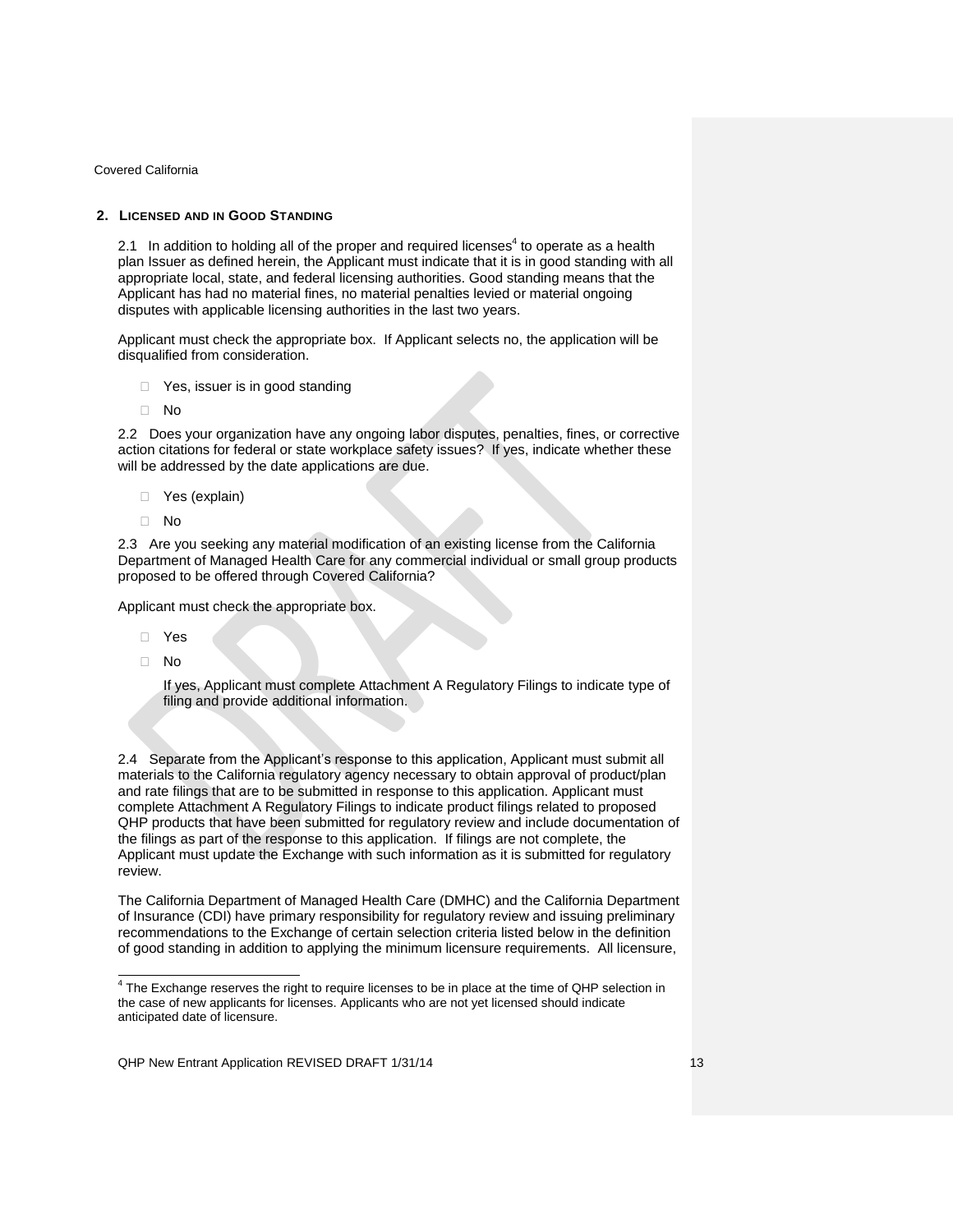regulatory and product filing requirements of DMHC and CDI shall apply to QHPs offered through the Exchange. Issuers must adhere to California insurance laws and regulations including, but not limited to, those identified in the roster of Good Standing elements that follow. Applicants must respond to questions raised by the agencies in their review. The agencies will conduct the review of the components outlined in Appendix A Definition of Good Standing.

<span id="page-13-0"></span>2.5 Applicant must confirm it will agree to immediately submit to the Exchange the results of final financial, market conduct, or special audits/reviews performed by the Department of Managed Health Care, California Department of Social Services, Department of Covered Services, US Department of Health and Human Services, and/or any other regulatory entity within the State of California that has jurisdiction where Contracted QHP serves enrollees.

- Yes
- No

## <span id="page-13-1"></span>**3. APPLICANT HEALTH PLAN PROPOSAL**

Applicant must submit a health plan proposal in accordance with submission requirements outlined in this section. Applicant's proposal will be required to include at least one of the standardized plan designs and use the same provider network for each type of standard plan design in a family of plans or insurance policies for specified metal level actuarial values.

In addition to being guided by its mission and values, the Exchange's policies are derived from the Federal Affordable Care Act which calls upon the Exchanges to advance "plan or coverage benefits and health care provider reimbursement structures" that improve health outcomes. The California Health Benefit Exchange seeks to improve the quality of care while moderating cost not only for the individuals enrolled in its plans, but also by being a catalyst for delivery system reform in partnership with plans, providers and consumers. With the Affordable Care Act and the range of insurance market reforms that have been implemented, the health insurance marketplace will be transformed from one that has focused on risk selection to achieve profitability to one that will reward better care, affordability and prevention.

Two-Tier networks are allowed to overlay standard benefit plan designs. A Two-Tiered Network is defined as a benefit design with two in-network benefit levels. Standard plan cost-share is applied to the most cost-effective network with higher cost-share allowed for more expensive in-network choice. Actuarial value is based on likely overall use of tiered networks.

#### **Plan or Policy Submission Requirements**

QHP Applicants must submit either the "co-pay" or "co-insurance" standard plan design or a combination of the standard plan designs in order to offer all four metal levels and a catastrophic plan in its proposed rating regions.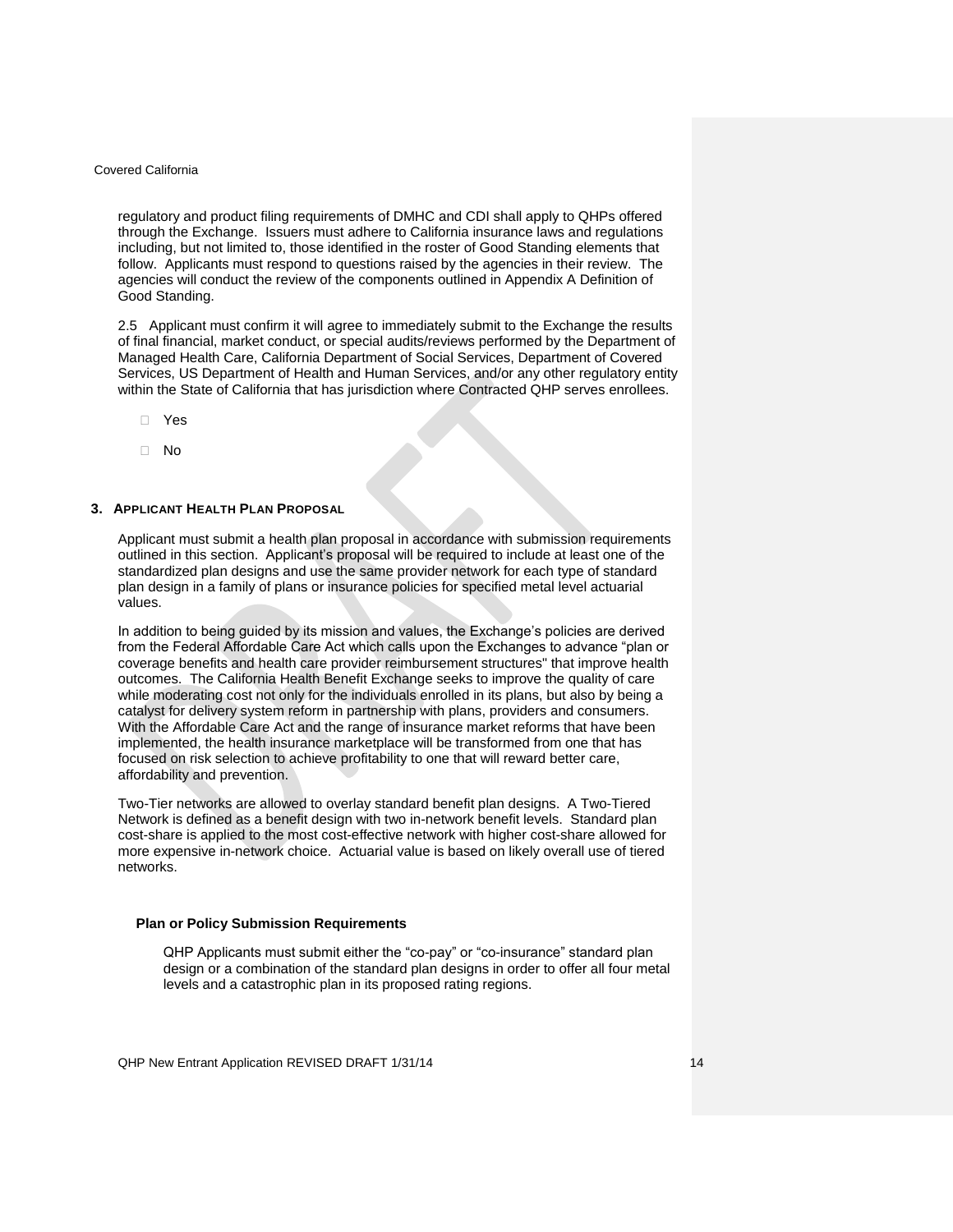QHP Applicants may submit proposals for both standard benefit plan designs and the Health Savings Account-eligible standardized design. Health Savings Accounteligible plans may be proposed at the bronze level in the Individual exchange, and at the bronze and silver levels in the SHOP.

In addition to the standardized design, with or without the HSA-eligible design, SHOP Applicants may submit proposals for an alternate design.

<span id="page-14-0"></span>3.1 QHP New Entrant Applicant must comply with 2015 Standard Benefit Plans. Applicant must certify its proposal includes a health product offered at all four metal tiers (bronze, silver, gold and platinum) and catastrophic for each plan it proposes to offer in a rating region. SHOP New Entrant Applicants must certify proposals include a health product offered at all four metal tiers (bronze, silver, gold and platinum). If no, the Applicant's response will be disqualified from consideration. Certification of the actuarial value of each QHP product tier will be performed by the relevant regulatory agency. Complete Attachment B1 Plan Type by Rating Region (Individual) to indicate the rating regions and number and type of plans for which you are proposing a QHP in the Individual Exchange. If applicable, use Attachment B2 Plan Type by Rating Region (SHOP) to submit SHOP proposal.

- $\Box$  Yes, completed Attachment to indicate the rating regions and number and type of plans proposed
- No

3.2 The Exchange is encouraging the offering of plan products which include all ten Essential Health Benefits including the pediatric dental essential health benefit. QHP issuer must confirm if it is prepared to adhere to the 2015 all ten Essential Health Benefit standard plan design.

 Yes, prepared to offer QHP inclusive of embedded pediatric dental Essential Health **Benefit** 

 No, not prepared to offer QHP inclusive of embedded pediatric dental Essential Health Benefit

3.3 QHP issuer must describe how it intends to meet the plan design feature in 3.2. Provide information describing any intended subcontractor relationship, if applicable, to offer the pediatric dental Essential Health Benefit. Include a description of how QHP issuer will ensure subcontractor adheres to pediatric dental quality measures as determined by Covered California.

3.24 Preliminary Premium Proposals: Final negotiated and accepted premium proposals shall be in effect for the second full year of operation of the Exchange, effective January 1, 2015, or for the SHOP plan year. Premium proposals are considered preliminary and may be subject to negotiation as part of QHP certification and selection. The final negotiated premium amounts are expected to align with the product rate filings that will be submitted to the regulatory agencies. Premium proposals will be due May 1, 2014. QHP applicants will use Attachment C1 System for Electronic Rate and Form Filing (SERFF) Rates Template to submit premium proposals for Individual products. See Attachment D SHOP Supplemental Application for instructions to submit SHOP Premium Proposals. Premium may vary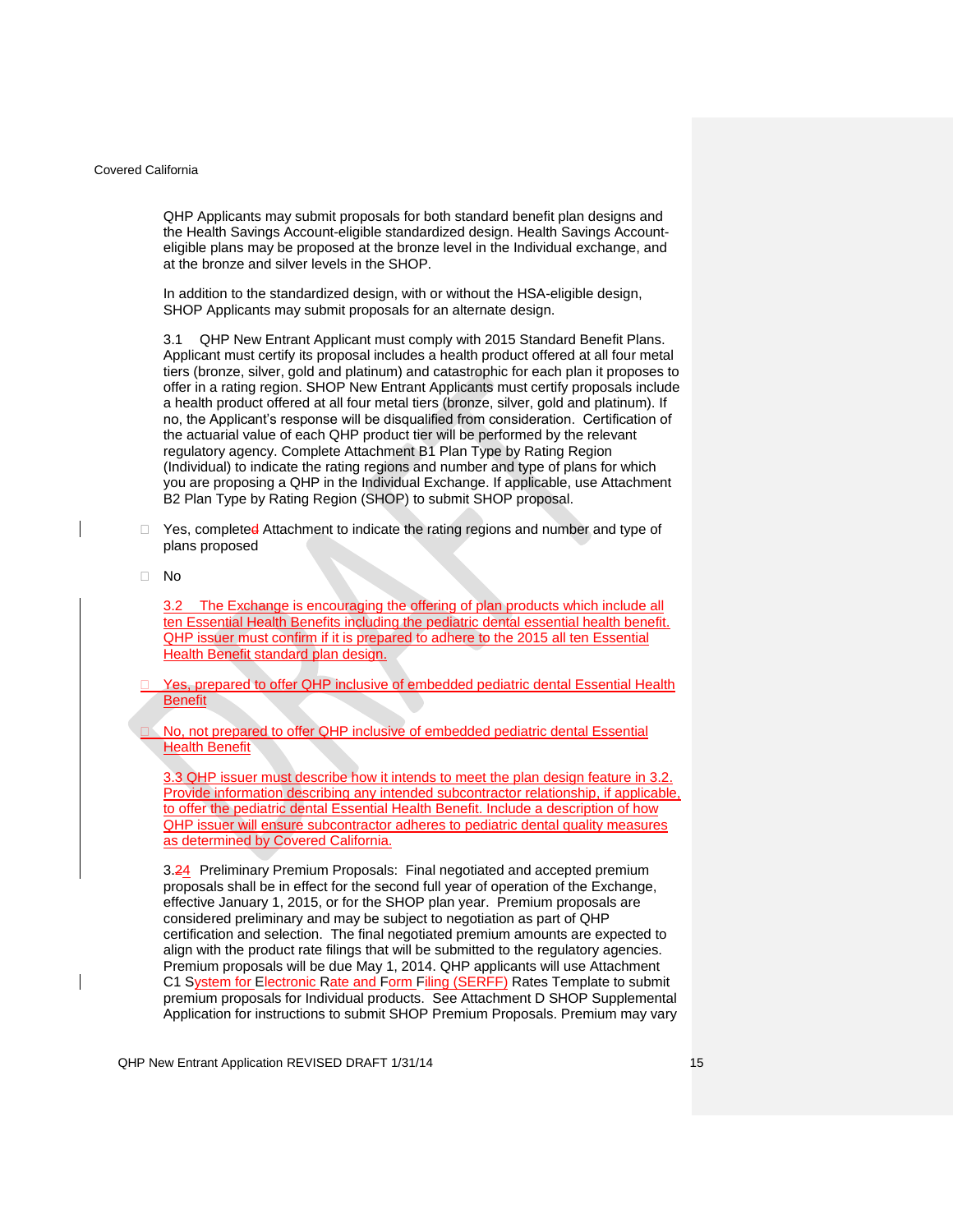only by geography (rating region), by age band (within 3:1 range requirement), by coverage tier, and by actuarial value metal level.

Applicant shall provide, upon the Exchange's request, in connection with any negotiation process as reasonably requested by the Exchange, detailed documentation on the Exchange-specific rate development methodology. Applicant shall provide justification, documentation and support used to determine rate changes, including providing adequately supported cost projections. Cost projections include factors impacting rate changes, assumptions, transactions and other information that affects the Exchange specific rate development process. Information pertaining to the key indicators driving the medical factors on trends in medical, pharmacy or other healthcare Provider costs may also be requested to support the assumptions made in forecasting and may be supported by information from the Plan's actuarial systems pertaining to the Exchange-specific account.

3.35 Applicant must certify that for each rating region in which it submits a health plan proposal, it is submitting a proposal that covers the entire geographic service area for which it is licensed within that rating region. Complete Attachment E SERFF Service Area Template to indicate which zip codes are within the licensed geographic service area by type of platform and proposed Exchange product.

- □ Yes, health plan proposal covers entire geographic service area; attachment completed
- <span id="page-15-0"></span>No

3.46 Applicant must confirm if it is interested in a multi-year contract. 2015 New Entrant QHPs will be offered in 2015 and 2016.

The Exchange seeks to promote multi-year partnerships with QHPs, foster rate stability and encourage QHP investments in product design, network development, and quality improvement programs.

- □ Yes, Applicant is interested in a multi-year contract.
- No, Applicant is not interested in a multi-year contract

### <span id="page-15-1"></span>**4. PROVIDER NETWORK**

4.1 Use Attachment F 2015 Enrollment Projections to submit 2015 enrollment projections by product that Applicant proposes for 2015. Enrollment projections for both Individual and SHOP Exchange products are reported in this attachment, if applicable.

<span id="page-15-2"></span>4.2 Use Attachment G Provider Directory Data Submission to submit provider directory data according to technical specifications provided in Appendix B Provider Directory Data Submission Requirements. Provider Directory data for both Individual and SHOP Exchange products are included in this attachment, if applicable.

4.3 Applicant must certify that for each rating region in which it submits a health plan proposal, the proposed products meet provider network adequacy standards established by the relevant regulatory agency. Provider network adequacy will be evaluated by the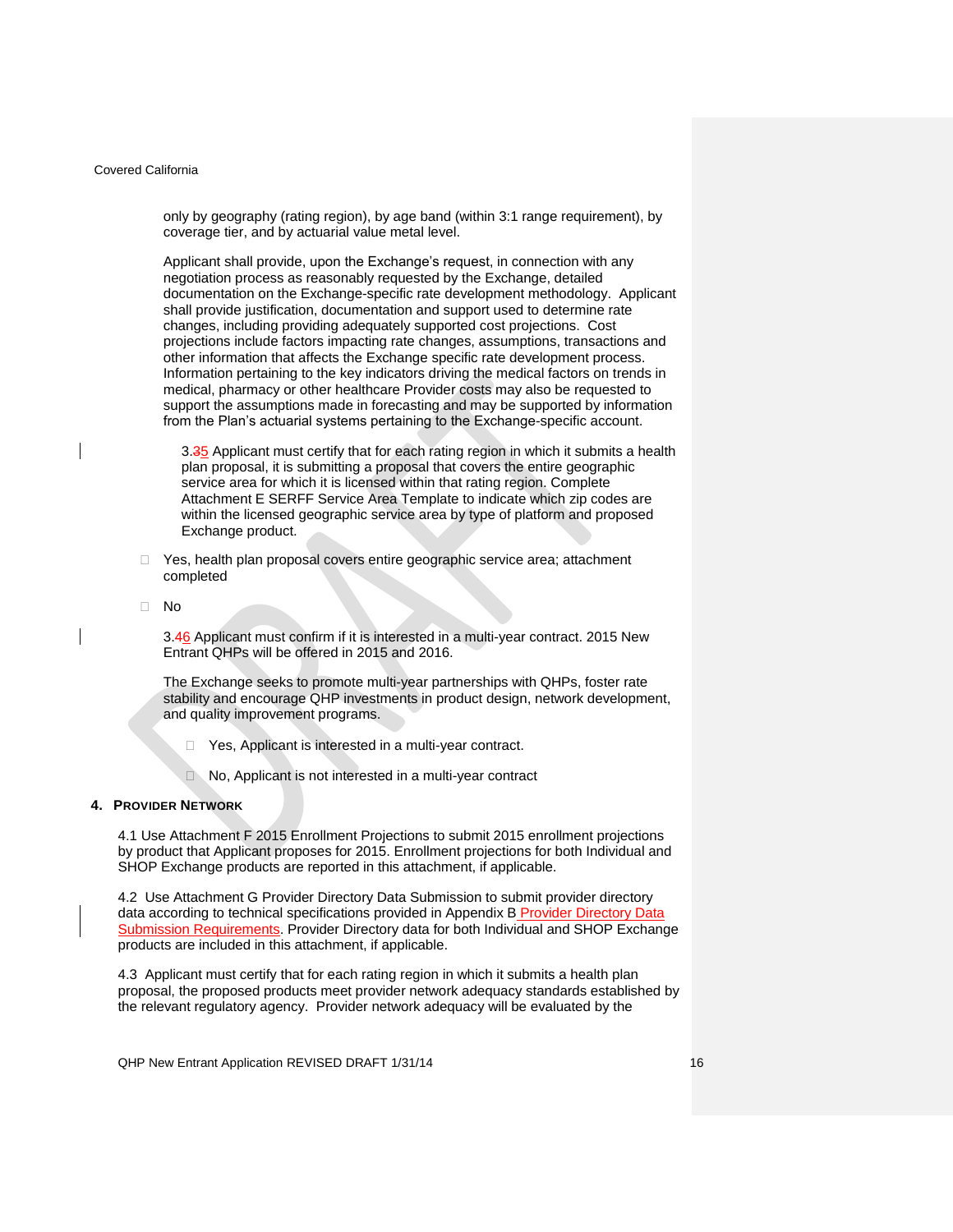governing regulatory agency. Additionally, for Plan Year 2015, network adequacy standards applicable to dental provider networks will apply to the embedded pediatric dental benefit. See Section 5 for complete ECP requirements.

- $\Box$  Yes, health plan proposal meets relevant provider network adequacy standards
- No

4.4 Using the Healthcare Effectiveness Data and Information Set (HEDIS) technical specifications, identify the number and percentage of contracted primary care physicians, specialists and practitioners who are board-eligible/certified in your network in 2013.

|                                                                                                                                                                                                                  | <b>Number Board</b><br>Eligible/Certified in<br><b>Contracted</b><br>Network for 2014 | <b>Percent Board</b><br><b>Eligible/Certified</b><br>in Contracted<br>Network for 2014 |
|------------------------------------------------------------------------------------------------------------------------------------------------------------------------------------------------------------------|---------------------------------------------------------------------------------------|----------------------------------------------------------------------------------------|
| PCPs (including Family Practice, Pediatrics,<br>Internal Medicine and OB/GYNs)                                                                                                                                   |                                                                                       |                                                                                        |
| Specialists (including allergists, cardiologists,<br>dermatologists, gastroenterologists, general<br>surgeons, ophthalmologists, orthopedic<br>surgeons, and otolaryngologists and other<br>medical specialties) |                                                                                       |                                                                                        |

4.5 Identify your Centers of Excellence participating facilities. Specifically indicate the locations of each facility and the type of procedures included.

| <b>Type of Procedure</b> | <b>Facility Name and Locations</b> |
|--------------------------|------------------------------------|
|                          |                                    |
|                          |                                    |
|                          |                                    |
|                          |                                    |

4.6 Describe any contractual agreements with your participating providers that preclude your organization from making contract terms transparent to plan sponsors and Members.

Applicant must confirm that, if certified as a QHP, to the extent that any Participating Provider's rates are prohibited from disclosure to the Exchange by contract, the Contracted QHP shall identify that such Participating Provider. and Issuer shall, upon renewal of its Provider contract, but in no event laster than July 1, 2015, make commercially reasonable efforts to obtain agreement by that Participating Provider to amend such provisions, to allow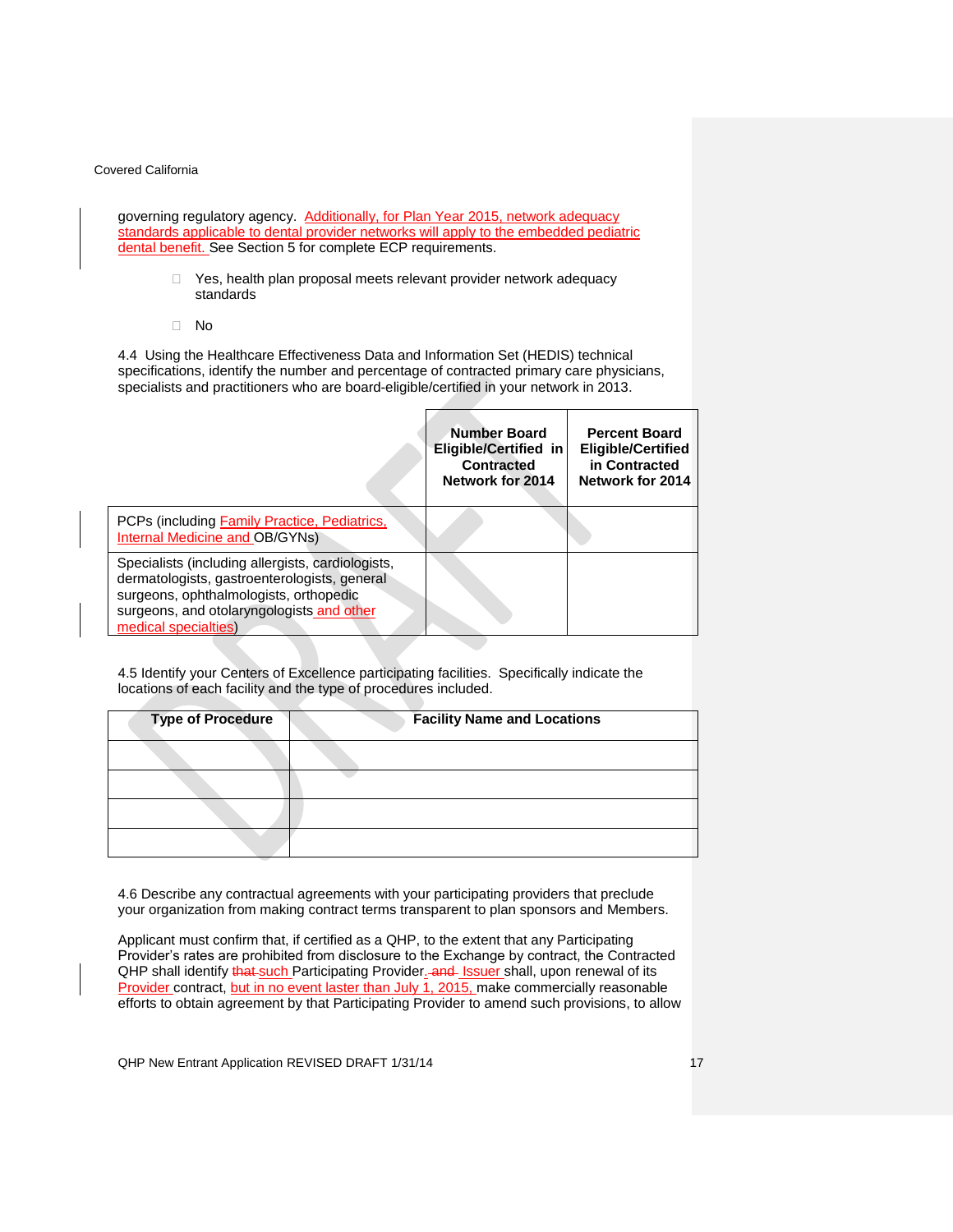$\overline{\phantom{a}}$ 

 $\overline{\phantom{a}}$ 

disclosure. but in no event later than July 1, 2015. In entering into a new contract with a Participating Provider, Contracted QHP agrees to make commercially reasonable efforts to exclude any contract provisions that would prohibit disclosure of such information to the Exchange.

- □ Yes, confirmed
- □ No, not confirmed

| <b>Contract Provisions</b>                                                                                                             | <b>Description</b> |
|----------------------------------------------------------------------------------------------------------------------------------------|--------------------|
| What is your organization doing to<br>change the provisions of your contracts<br>going forward to make this information<br>accessible? |                    |
| List provider groups or facilities for<br>which current contract terms preclude<br>provision of information to plan<br>sponsors        |                    |
| List provider groups or facilities for<br>which current contract terms preclude<br>provision of information to members                 |                    |

4.7 Identify the hospitals terminated between January 1, 2013 and December 31, 2013, including any hospitals that had a break in maintaining a continuous contract during this period.

### **Total Number of Contracted Hospitals:**

# **Total Number of Terminated Hospitals between 1/1/13-12/31/13:**

| <b>Name of Terminated Hospital</b> | Terminated by Issuer or<br>Hospital |
|------------------------------------|-------------------------------------|
|                                    |                                     |
|                                    |                                     |
|                                    |                                     |
|                                    |                                     |
|                                    |                                     |

4.8 Identify the Independent Practice Associations (IPA), Medical Groups, clinics or health centers terminated between January 1, 2013 and December 31, 2013, including any IPAs or Medical Groups, 340B Providers (including hospitals), Federally Qualified Health Centers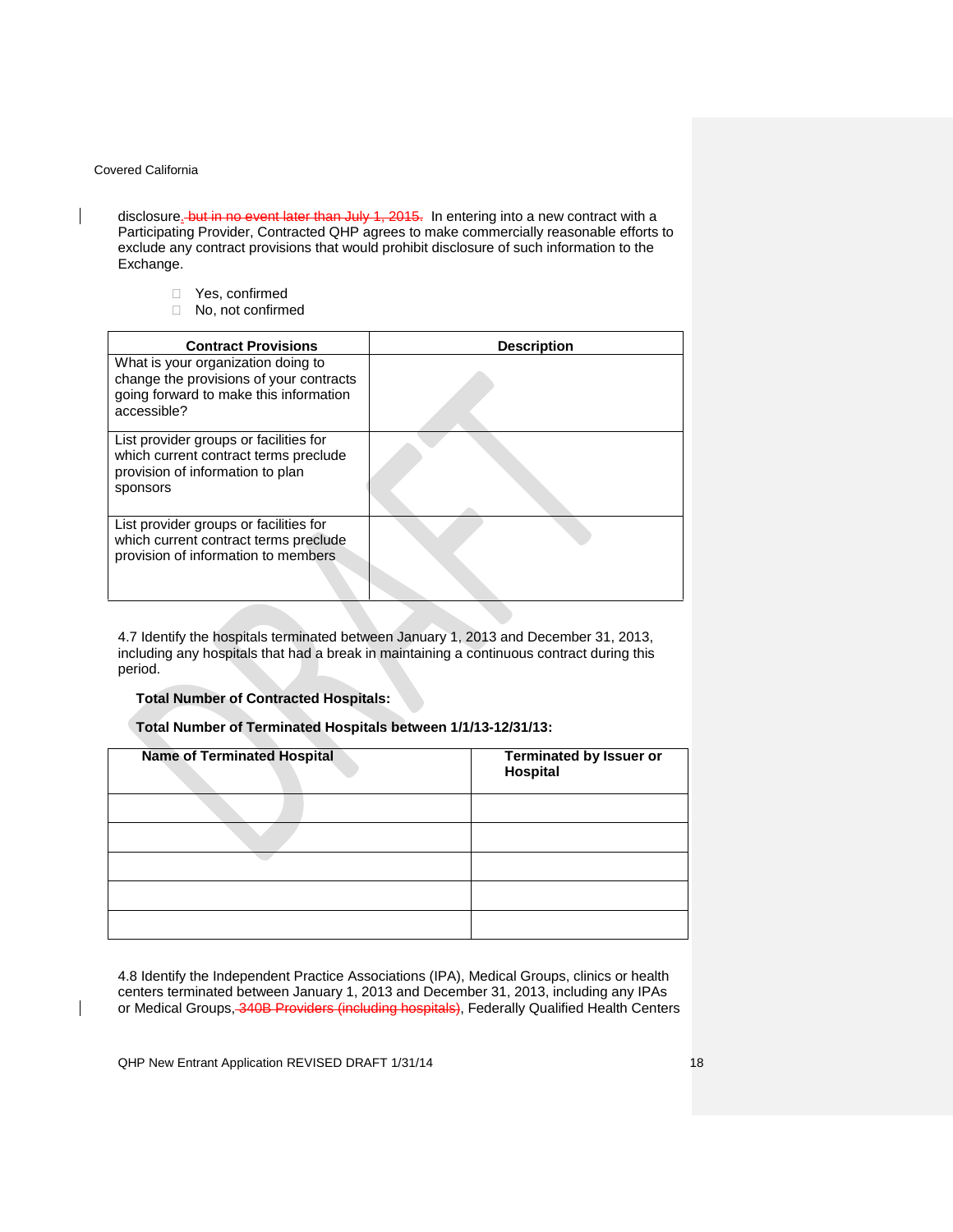or community clinics that had a break in maintaining a continuous contract during this period.

**Total Number of Contracted IPA/Medical Groups/Clinics:** 

**Total Number of Terminated IPA/Medical Groups/Clinics between 1/1/13-12/31/13:** 

| Name of Terminated IPA/Medical Group/Clinic | <b>Terminated by Issuer or</b><br><b>IPA/Medical Group/Clinics</b> |
|---------------------------------------------|--------------------------------------------------------------------|
|                                             |                                                                    |
|                                             |                                                                    |
|                                             |                                                                    |
|                                             |                                                                    |
|                                             |                                                                    |

4.9 Do you perform provider profiling?

Yes

 $\square$  No

If yes, provide sample calculations showing how an individual Provider is ranked relative to its peers for efficiency profiling, your appeals and correction process. Please include an explanation of how your provider ranking methodology comports with the Patient Charter, which can be accessed at<http://healthcaredisclosure.org/docs/files/PatientCharter.pdf> .

4.10 Describe your plans for network development in 2015 and 2016. Do you anticipate making significant changes to your current commercial network that could be described as narrow network or tiered networks, or changes to your formulary? Would you be willing to modify this plan to include Exchange-specific sites?

| Anticipate making significant changes | $\Box$ Yes $\Box$ No |
|---------------------------------------|----------------------|
| Willing to modify these plans         | $\Box$ Yes $\Box$ No |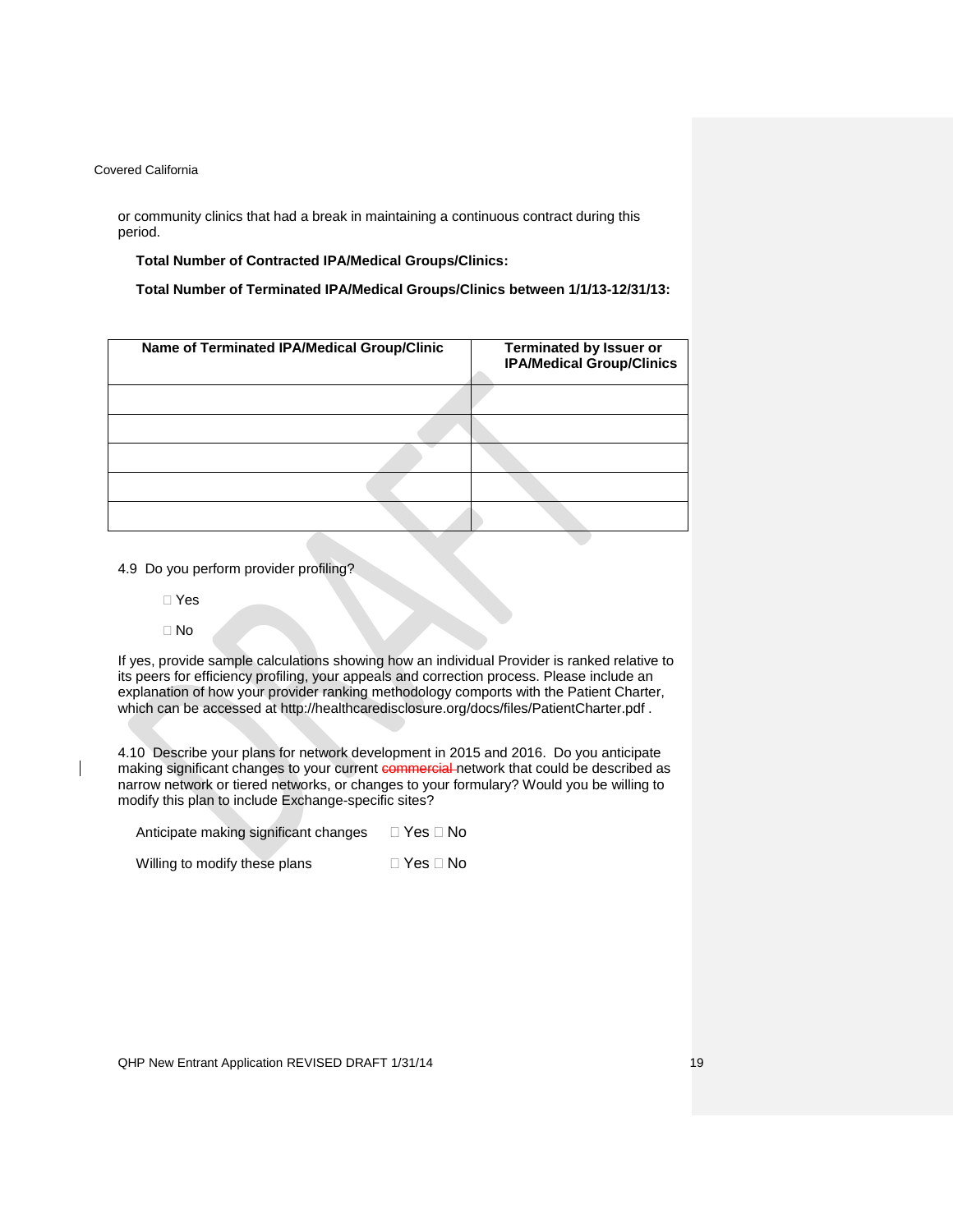4.11 What non-financial incentives are used to encourage Members to enhance value by use of lower cost and/or higher quality Providers? (Check all that apply)

Non-financial incentives not used

 $\Box$  Information on provider quality and/or costs made available to members through employer, health plan, or other sources

□ Other (describe)

4.12 Applicant must confirm that, if certified, Contracted QHP shall, at a minimum, document its plans to make available to Plan Enrollees information provided for public use, as it becomes available, that reflects the CMS Hospital Compare Program and CMS Physician Quality Reporting System, or Health Resources and Services Administration (HRSA) Uniform Data System as appropriate. Contracted QHP shall report how it is or intends to make provider specific cost and quality information available by region, and the processes by which it updates the information.

- Yes, confirmed
- □ No, not confirmed

4.13 How have you structured provider networks to drive improved quality for enrollees with chronic conditions and cost-efficiency and enhance access? If you have not done so, how might you approach this for the Exchange? Identify the strategies you have implemented or intend to implement in order to promote access and care coordination:

- □ Accountable Care Organizations (ACO)
- □ Patient Centered Medical Homes (PCMH)
- The use of a patient-centered, team-based approach to care delivery and member engagement
- A focus on additional primary care recruitment, use of **Advanced Practice Clinicans** (nurse practitioners, physician assistants, certified nurse midwives) mid-level practitioners and development of new primary care and specialty clinics
- $\Box$  A focus on expanding primary care access through payment systems and strategies
- $\Box$  The use of an intensive outpatient care programs (e.g. "Ambulatory ICU") for enrollees with complex chronic conditions
- $\Box$  The use of qualified health professionals to deliver coordinated patient education and health maintenance support, with a proven approach for improving care for high-risk and vulnerable populations
- □ Support of physician and patient engagement in shared decision-making;
- $\Box$  Providing patient access to their personal health information
- **Promoting team care**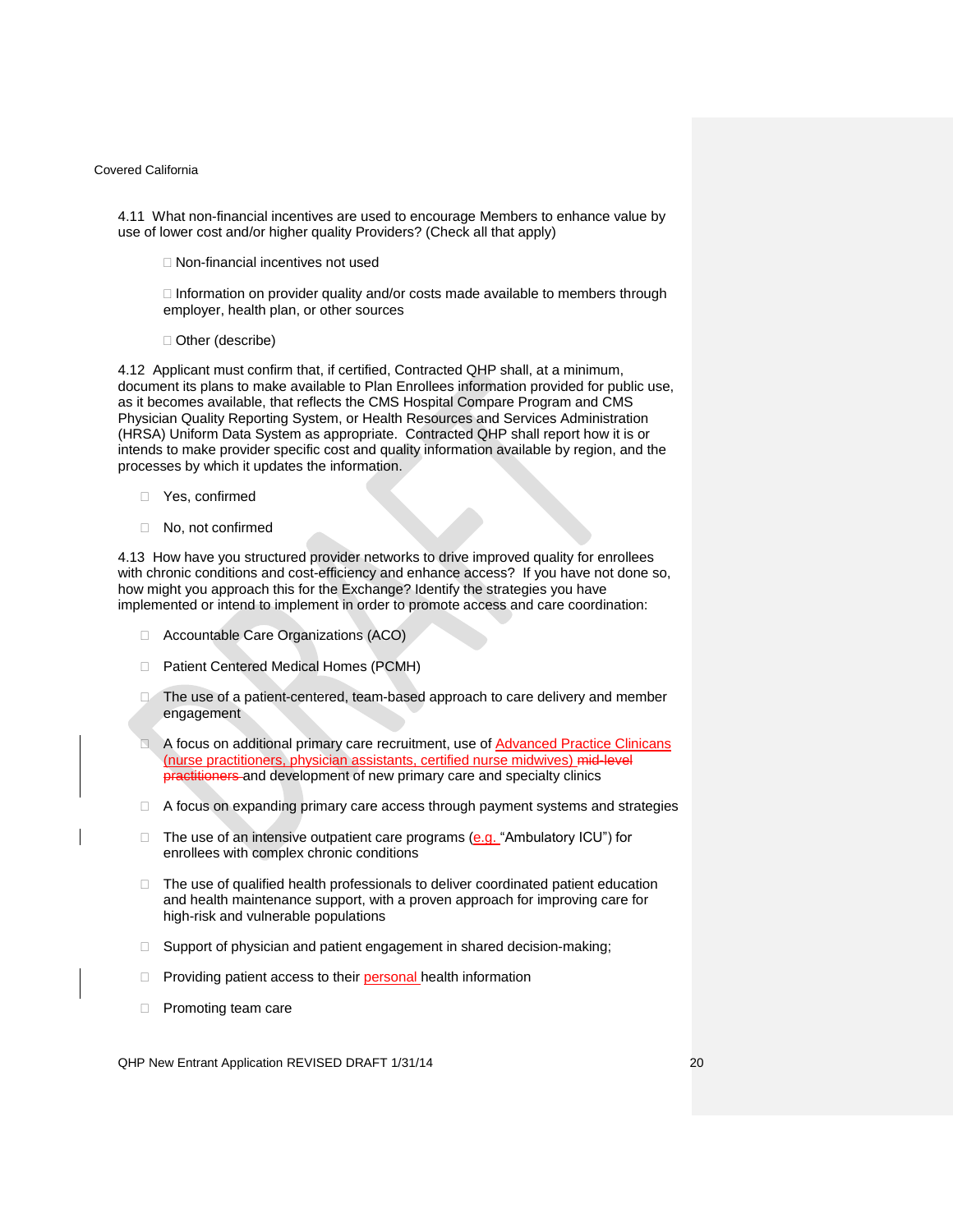- $\Box$  The use of telemedicine
- $\Box$  Promoting the use of remote patient monitoring

<span id="page-20-0"></span>4.14 Delivery System Reform**:** In keeping with its mission and values, the Exchange is charged with encouraging delivery system reforms which increase quality and consumer choice, lower cost and improve health. Complete Attachment H Delivery System Reform by indicating which delivery system reforms your QHP bid will feature in which geographic regions and whether those products will be available to the Exchange in 2015, 2016 or not at all.

### <span id="page-20-1"></span>**5. ESSENTIAL COMMUNITY PROVIDERS**

Applicant must demonstrate that its QHP proposals meet requirements for geographic sufficiency of its Essential Community Provider (ECP) network. All of the below criteria must be met.

- Qualified Health Plan Applicants must list contracts with all providers designated as ECP and indicate the category of each contracted ECP (e.g. 340B or DSH hospital or Medi-Cal HI-Tech provider or FQHC, etc.)
- Applicants must and demonstrate sufficient geographic distribution of essential community providers reasonably distributed throughout the geographic service area; **AND**
- iiii. Applicants must demonstrate contracts with at least 15% of 340B entities (where available) throughout each county in the proposed geographic service area; **AND**
- iii.iv. Applicants must include at least one ECP hospital (including but not limited to 340B hospitals, Disproportionate Share Hospitals, critical access hospitals, academic medical centers, county and children's hospitals) per each county in the proposed geographic service area where available **AND**

 $iv$ . Determination that an essential community provider network meets the standard of sufficient geographic distribution with a balance of hospital and non-hospital providers and serves the low-income population within the proposed geographic service area requires the Applicant to apply interactively all three four criteria above. The Exchange will evaluate the application of all *three four* criteria to determine whether the Applicant's essential community provider network has achieved the sufficient geographic distribution and balance between hospital and non-hospital requirements. The above are the minimum requirements. For example, in populous counties, one ECP hospital will not suffice if there are concentrations of low-income population throughout the county that are not served by the a sole contracted ECP hospital.

ECP networks which include more contracted Federally Qualified Health Centers (FQHC) and Tribal/Urban Indian clinics are preferred and will be considered more favorably.

**Formatted:** Normal, No bullets or numbering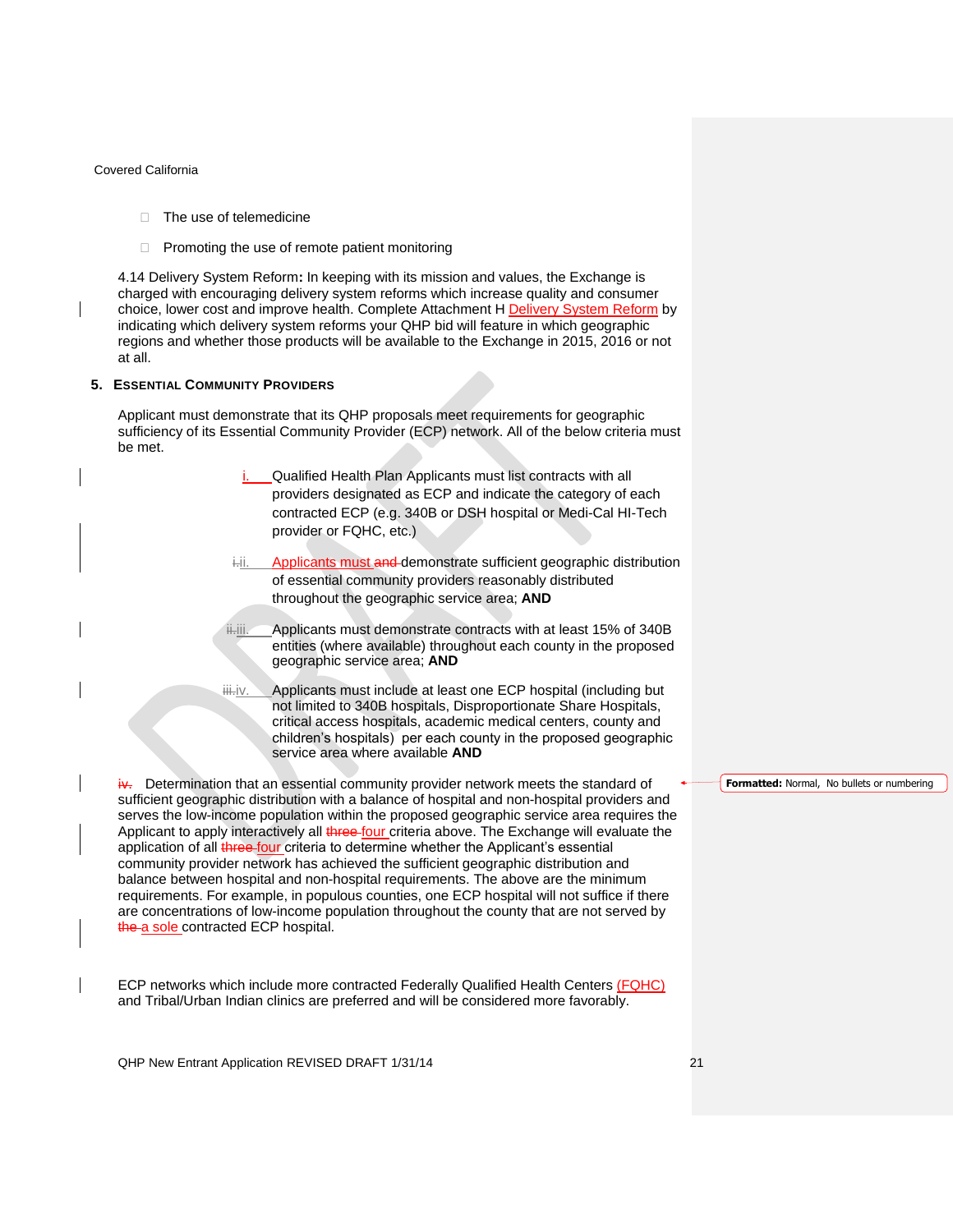Certified QHPs who contractcontracting with Tribal or Urban Indian Clinics will be required to must use the Centers for Medicare & Medicaid Services Model QHP Addendum for Indian Health Care Providers. (See Appendix C Model QHP Addendum for Indian Health Care Providers).

Federal rules currently require health issuers to adhere to rules regarding payment to noncontracted FQHCs for services when those services are covered by the QHP's benefit plan. Certified QHPs will be required in their contract with the Exchange to operate in compliance with all federal rules issued pursuant to the Affordable Care Act, including those applicable to essential community providers.

Attachments I1 Contracted Providers By County as of 1-1-14 and Attachment I2 Contracted Facilities by County as of 1-1-14: Complete the attachments by including name(s) of 340B entity contracted and all service sites affiliated with each contracted 340B entity. Only include site locations for a 340B entity if such site is included under the terms of the Issuerprovider contract. Please complete the contracted provider listing data elements using the supplied format in Attachments I1 and I2. The Exchange will calculate the percentage of contracted 340B entities located in each county of the proposed geographic service area. All 340B entity service sites shall be counted in the denominator, in accordance with the HRSA 340B provider site listing/link, which can be found at:

## **[LINK](http://www.healthexchange.ca.gov/Solicitations/Documents/Essential%20Community%20Providers.pdf) HERE**

## **Categories of Essential Community Providers**

Appendix D Essential Community Providers Database provides a non-exhaustive database of Essential Community Providers, which includes the following:

- 1. 340B providers list as of (insert date of final New Entrant Application)
- 2. California Disproportionate Share Hospital Program, Final DSH Eligibility List FY (insert date of most current OSHPD DSH list)
- 3. Federally designated 638 Tribal Health Programs and Title V Urban Indian Health Programs (insert date of most current list)
- 4. Community Clinic or health center licensed as either a "community clinic" or "free clinic", by the State of California under Health and Safety Code section 1204(a), or is a community clinic or free clinic exempt from licensure under Section 1206 (insert date of most current list)
- 5. Providers with approved applications for the HI-TECH Medi-Cal Electronic Health Record Incentive Program (insert date of most current list)
- 6. Federally Qualified Health Centers (FQHCs) (insert date of most current list)
- 7. Census Tract Level Data on Distribution of California Low-Income Population. This document provides data from the Year 2000 United States Census on number of Low-Income Individuals that live in a census tract.. Low-income is defined as a family at or below 200% of Federal Poverty Level. The data supplied will allow the Exchange to plot contracted ECPs on county maps to compare against maps which display the low-income population.

Applicants will be permitted to write-in ECPs not included in Appendix D for consideration as part of Covered California's review.

#### **Alternate standard:**

**Comment [PT2]:** Link will be inserted prior to submission to OAL.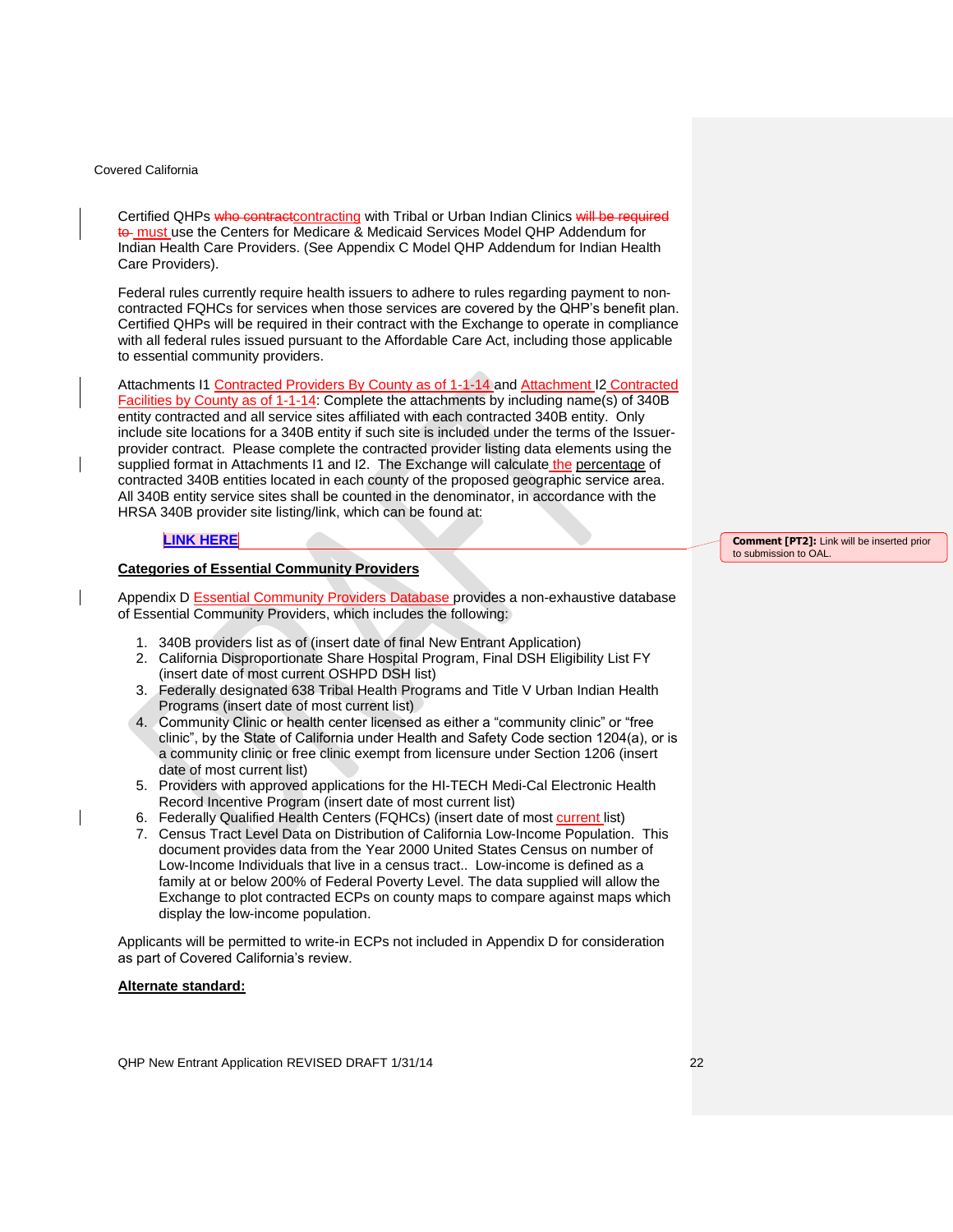QHP issuers that provide a majority of covered professional services through physicians employed by the issuer or through a single contracted medical group may request to be evaluated under the alternate standard. The alternate standard requires a QHP issuer to have a sufficient number and geographic distribution of employed providers and hospital facilities, or providers of its contracted medical group and hospital facilities to ensure reasonable and timely access for low-income, medically underserved individuals in the QHP's service area, in accordance with the Exchange's network adequacy standards.

To evaluate an Applicant's request for consideration under the alternate standard, please submit a written description of the following:

- 1. Percent of services received by Applicant's members which are rendered by Issuer's employed providers or single contracted medical group; **AND**
- 2. Degree of capitation Issuer holds in its contracts with participating providers. How does Issuer categorize the What percent of provider services for which providers are at risk under capitation; **AND**
- 3. How Issuer's network is designed to ensure reasonable and timely access for low-income, medically underserved individuals; **AND**
- 4. Efforts Issuer will undertake to measure how/if low-income, medically underserved individuals are accessing needed health care services (e.g. maps of low-income members relative to 30-minute drive time to providers; survey of low-income members experience such as CAHPS "getting needed care" survey)

If existing provider capacity does not meet the above criteria, the Applicant may be required to provide additional contracted or out-of-network care. Applicants are encouraged to consider contracting with identified ECPs in order to provide reasonable and timely access for low-income, medically underserved communities.

## <span id="page-22-1"></span><span id="page-22-0"></span>**6. OPERATIONAL READINESS AND CAPACITY & TECHNICAL REQUIREMENTS**

### **6.1 ADMINISTRATIVE AND ACCOUNT MANAGEMENT SUPPORT**

6.1.1 Provide a summary of your organization's capabilities including how long you have been in the business as an Issuer. Are there any recent or anticipated changes in your corporate structure, such as mergers, acquisitions, new venture capital, management team, location of corporate headquarters or tax domicile, stock issue, etc.? If yes, Applicant must describe.

6.1.2 Provide a description of any company initiatives, either current or planned, over the next 18 – 24 months which will impact the delivery of services to Exchange members during the contract period. Examples include system changes or migrations, call center opening/closing, or network re-contracting.

6.1.3 Do you routinely subcontract any significant portion of your operations or partner with other companies to provide health plan coverage? If yes, identify which operations are performed by subcontractor or partner.

Yes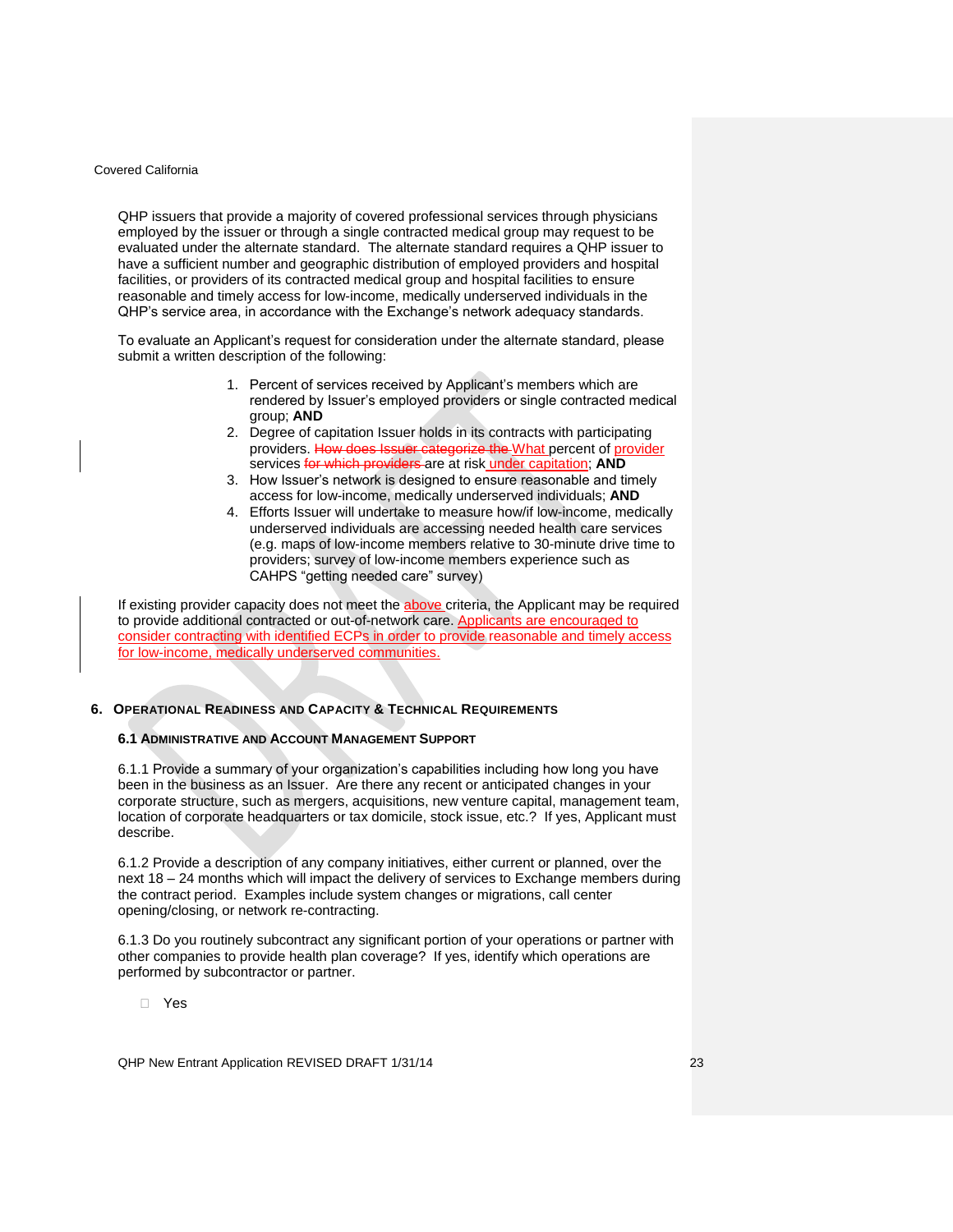No

6.1.4 Does your organization provide any administrative services that are not performed within the United States? If yes, describe.

Yes

No

6.1.5 Applicant must include an organizational chart of key personnel who will be assigned to Covered California. Provide details of the Key Personnel and representatives of the Account Management Team who will be assigned to Covered California.

|                      | Contact<br>Name | <b>Title</b> | Phone<br><i>(include</i><br>extension) | Fax        | E-mail     |
|----------------------|-----------------|--------------|----------------------------------------|------------|------------|
| <b>President or</b>  | 100 words.      | $100$ words. | 100 words.                             | Unlimited. | Unlimited. |
| CEO                  |                 |              |                                        |            |            |
| <b>Chief Medical</b> | Unlimited.      | Unlimited.   | Unlimited.                             | Unlimited. | Unlimited. |
| Officer              |                 |              |                                        |            |            |
| <b>Chief Actuary</b> | Unlimited.      | Unlimited.   | Unlimited.                             | Unlimited. | Unlimited. |
| (Lead for            | N/A OK.         | N/A OK.      | N/A OK.                                | N/A OK.    | N/A OK.    |
| <b>Exchange Rate</b> |                 |              |                                        |            |            |
| Development)         |                 |              |                                        |            |            |
| <b>Lead Account</b>  | Unlimited.      | Unlimited.   | Unlimited.                             | Unlimited. | Unlimited. |
| <b>Manager for</b>   | N/A OK.         | N/A OK.      | N/A OK.                                | N/A OK.    | N/A OK.    |
| Exchange             |                 |              |                                        |            |            |
| Director,            | Unlimited.      | Unlimited.   | Unlimited.                             | Unlimited. | Unlimited. |
| Provider             | N/A OK.         | N/A OK.      | N/A OK.                                | N/A OK.    | N/A OK.    |
| <b>Network</b>       |                 |              |                                        |            |            |
| Management           |                 |              |                                        |            |            |
| <b>Key Contact</b>   | Unlimited.      | Unlimited.   | Unlimited.                             | Unlimited. | Unlimited. |
| for CalHEERS         | N/A OK.         | N/A OK.      | N/A OK.                                | N/A OK.    | N/A OK.    |
| technical            |                 |              |                                        |            |            |
| questions            |                 |              |                                        |            |            |
| <b>Key Contact</b>   | Unlimited.      | Unlimited.   | Unlimited.                             | Unlimited. | Unlimited. |
| for                  | N/A OK.         | N/A OK.      | N/A OK.                                | N/A OK.    | N/A OK.    |
| Operational          |                 |              |                                        |            |            |
| Questions            |                 |              |                                        |            |            |
| Other                | Unlimited.      | Unlimited.   | Unlimited.                             | Unlimited. | Unlimited. |
|                      | N/A OK.         | N/A OK.      | N/A OK.                                | N/A OK.    | N/A OK.    |

6.1.6 Applicant must identify the individual(s) who will have primary responsibility for servicing the Exchange account. Please indicate where these individuals fit into the organizational chart requested above. Please include the following information and repeat as necessary.

- Name
- Title
- Department
- Phone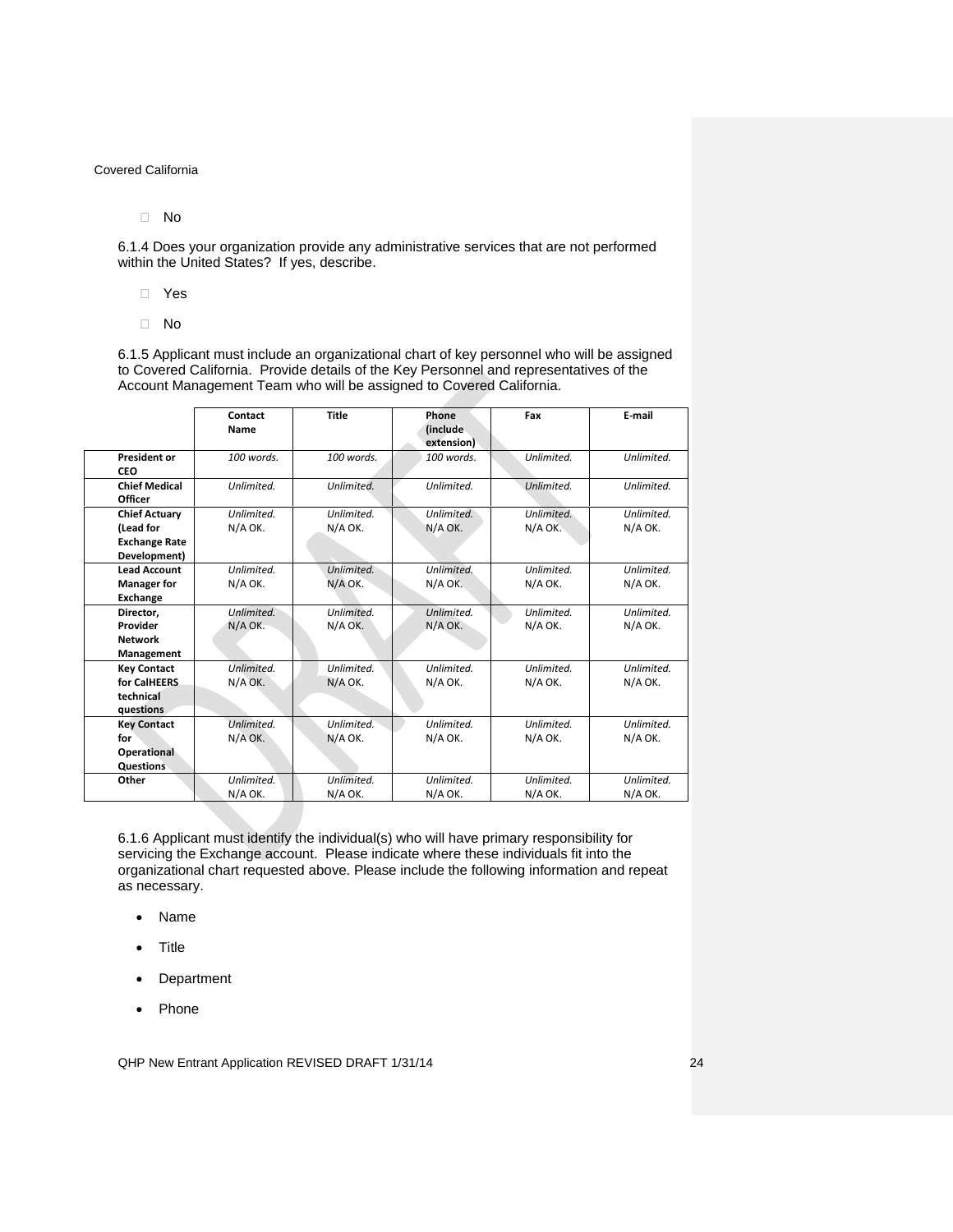- Fax
- E-mail

#### <span id="page-24-0"></span>**6.2 MEMBER SERVICES**

6.2.1 QHP will be required to staff sufficiently to meet contractual member services performance goals. Will you modify your customer service center operating hours, staffing requirements, and training criteria to meet Exchange requirements? Check all that apply and describe.

\_\_\_Yes: expected operating hours during Open Enrollment are 8 am to 8 pm

\_\_\_Yes: staffing requirements - Please provide CSR Ratio to members

\_\_\_Yes: training criteria

\_\_\_Yes: languages spoken

\_\_\_Yes: interface with CalHEERS

\_\_\_No, the organization can handle the increased volume

\_\_\_No, not willing to modify operations

6.2.2 How do you provide member information regarding how to use their health insurance? Briefly describe your capabilities.

|                          | Yes/<br><b>No</b> | <b>Description</b> |
|--------------------------|-------------------|--------------------|
| Provider referrals       |                   |                    |
| Member benefit summaries |                   |                    |
| Member EOCs              |                   |                    |
| Member claims status     |                   |                    |
| Other                    |                   |                    |

6.2.3 Do you provide secure online tools for members to understand their out-of-pocket costs and possible costs of clinical care choices? If so, describe.

- Yes
- No

6.2.4 Applicant must confirm it will respond to and adhere to the requirements of California Health and Safety Code Section 1368 relating to consumer grievance procedures regardless of which State Health Insurance Regulator regulates the QHP.

□ Yes, confirmed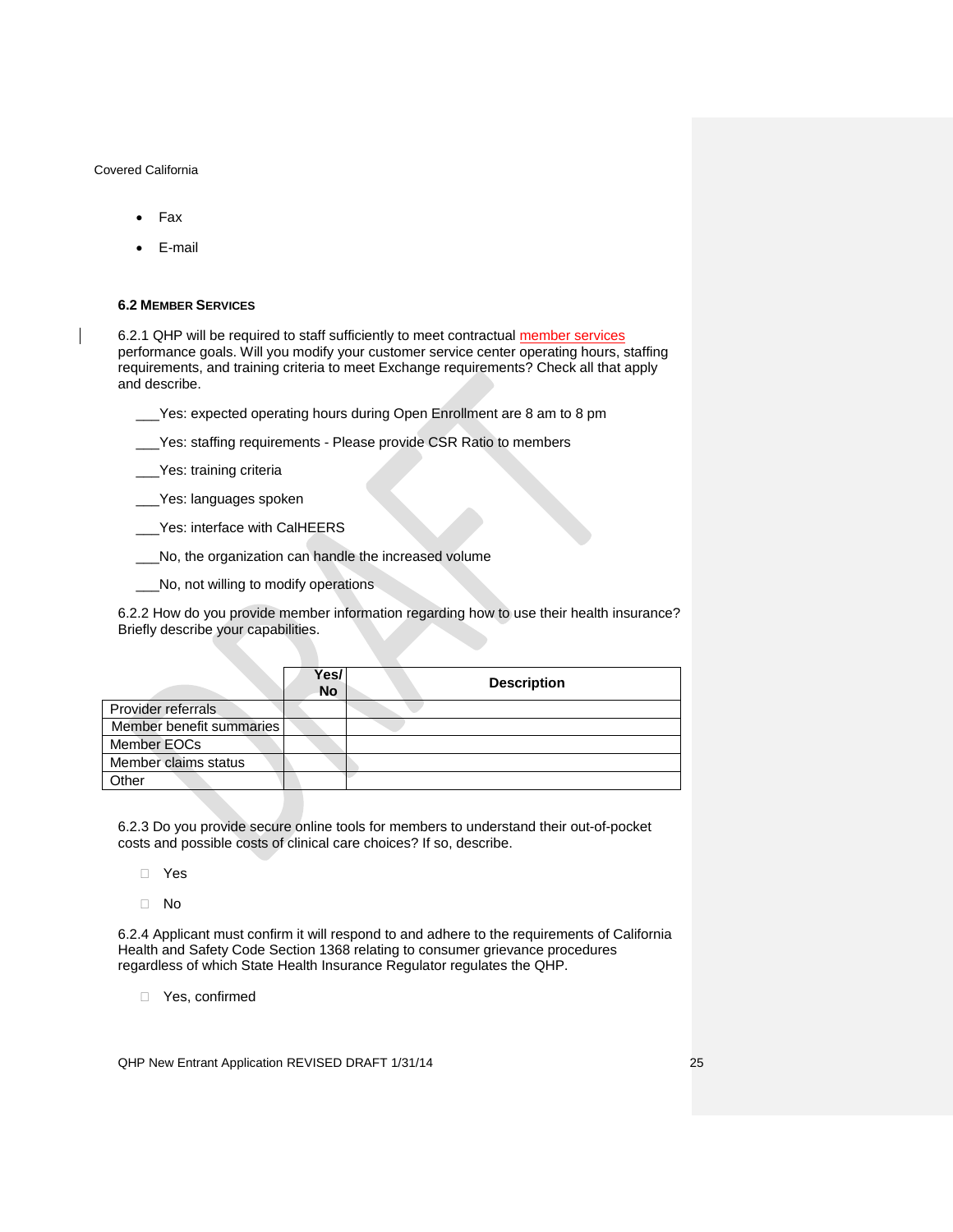□ No, not confirmed

#### <span id="page-25-0"></span>**6.3 OUT-OF-NETWORK BENEFITS**

6.3.1 For non-network, non-emergency claims (hospital and professional), describe the terms and manner in which you administer out-of-network benefits. Can you administer a "Usual, Customary, and Reasonable" (UCR) method utilizing the nonprofit FAIR Health [\(www.fairhealth.org\)](http://www.fairhealth.org/) database to determine reimbursement amounts? What percentile do you target for non-network UCR? Can you administer different percentiles? What percent of your in-network contract rates does your standard non-network UCR method reflect?

| <b>Non-Network Claims</b>                              | Yes/. | <b>Describe</b> |
|--------------------------------------------------------|-------|-----------------|
| Ability to administer FAIR Health<br><b>UCR</b> method |       |                 |
| Targeted UCR percentile                                |       | %               |
| Ability to administer different<br>percentiles         |       |                 |
| Amount as a percentage of<br>network contract value    |       | %               |

6.3.2 Contracted QHPs are required to disclose financial information regarding costs of care to Enrollees. If you intend to provide coverage for out-of-network non-emergent care, describe the steps you will take to disclose to Enrollees the amount vou-Issuer will pay for this care and the amount of additional fees you Issuer may impose on this care, as required in the QHP Contract.

### <span id="page-25-1"></span>**6.4 SYSTEMS AND DATA REPORTING MANAGEMENT**

Issuers must maintain data interfaces with the Exchange and allow the Exchange to monitor issuer operational performance. The Exchange uses the California Healthcare Enrollment, Eligibility and Retention System (CalHEERS) for eligibility, enrollment and retention information technology. QHPs must build data interfaces with the CalHEERS system and report on transactions.

### <span id="page-25-2"></span>6.4.1 Technical Interface Capacity

6.4.1.1 Applicant must be prepared and able to engage with the Exchange to develop data interfaces between the Issuer's systems and the Exchange's systems, including CalHEERS, as early as May 2014. Applicant must confirm it will implement systems in order to accept 834, 820 and other standard format electronic files for enrollment and premium remittance in an accurate, consistent and timely fashion and utilize information for its intended purpose. Contingently certified QHPs must sign a Trading Partner Agreement in order to participate in required systems testing, and maintain the service levels agreed to in the Trading Partner Agreement as applicable.

6.4.1.2 Applicant must be able to accurately, appropriately, and timely populate and submit SERFF templates at the request of Covered California for: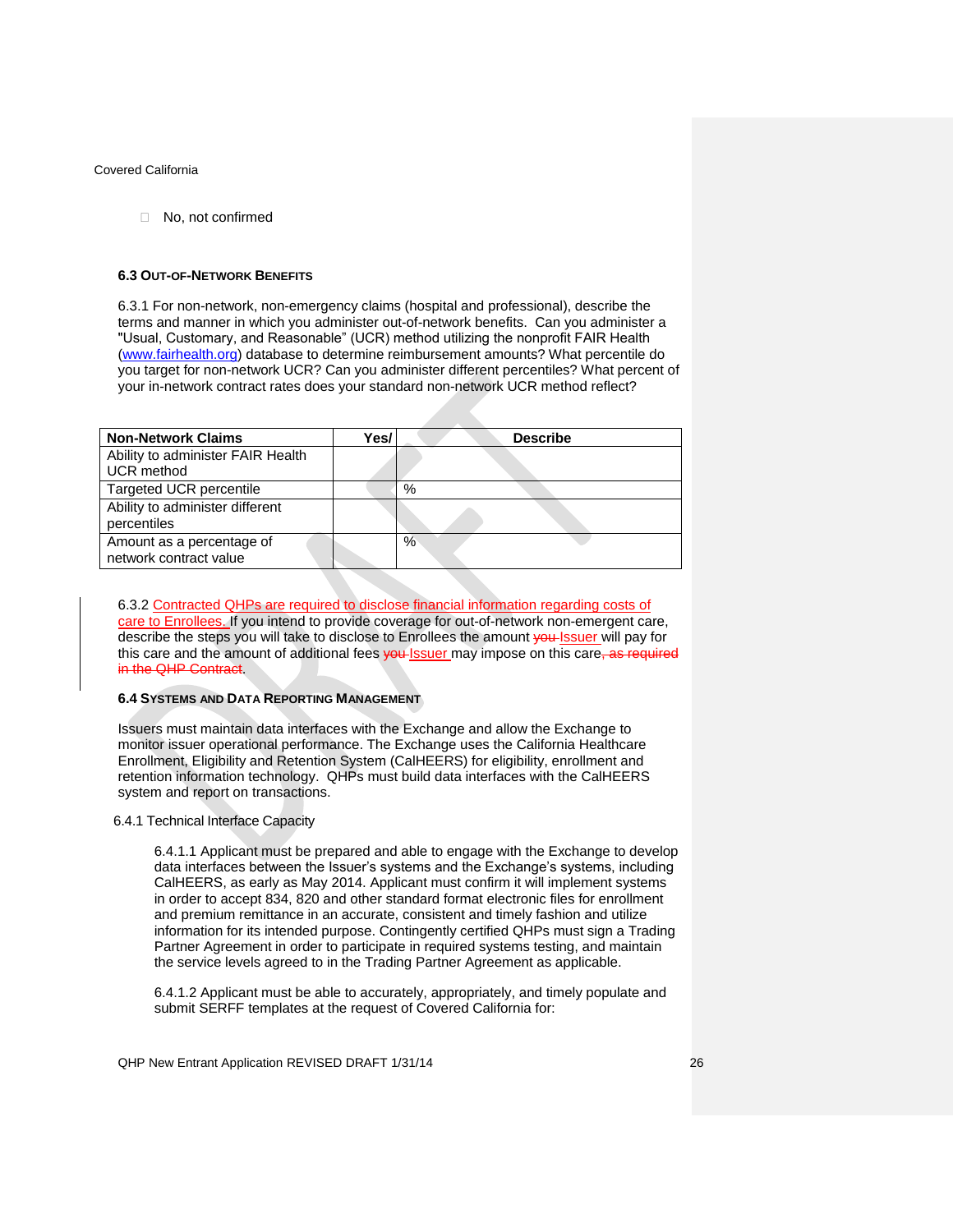- Rates
- Service Area
- Benefit Plan Designs
- Network

6.4.1.3 Applicant must be able to submit provider data in a format as required by Covered California and at intervals requested by Covered California for the purposes of populating the centralized provider directory.

6.4.1.4 Applicant must be able to meet data submission requirements for third party network and clinical analytics vendor, which will require an independent capability for analytics using standard and normalized information sets, standardized risk adjustment, and cross regional and cross issuer analysis.

6.4.1.5 Applicant must provide comments on the requested data formats for interfaces between the Issuer's systems and the Exchange's systems in a timely fashion.

6.4.1.6 Applicant must be available for testing data interfaces with the Exchange no later than July 1, 2014.

6.4.1.7 Will the secure online tools provided by your organization for the Exchange program staff and Members be available 99.5 percent of the time, twenty-four (24) hours a day, seven (7) days a week? If no, describe level of guaranteed availability.

Yes

No

6.4.1.8 Do you proactively monitor, measure, and maintain the application(s) and associated database(s) to maximize system response time/performance on a regular basis and can your organization report status on a quarterly basis? Describe below.

- Yes
- D<sub>No</sub>

6.4.1.9 Do you provide secure online tools for analysis of utilization and cost trends? Describe below.

- Yes
- $\Box$  No

6.4.1.10 Indicate (1) the types of data and reporting available to the Exchange on health management and chronic conditions, and (2) the sources of data used to generate the types of reports available to the Exchange. The Exchange expects plans to help assess and improve health status of their Exchange members using a variety of sources. Check all that apply.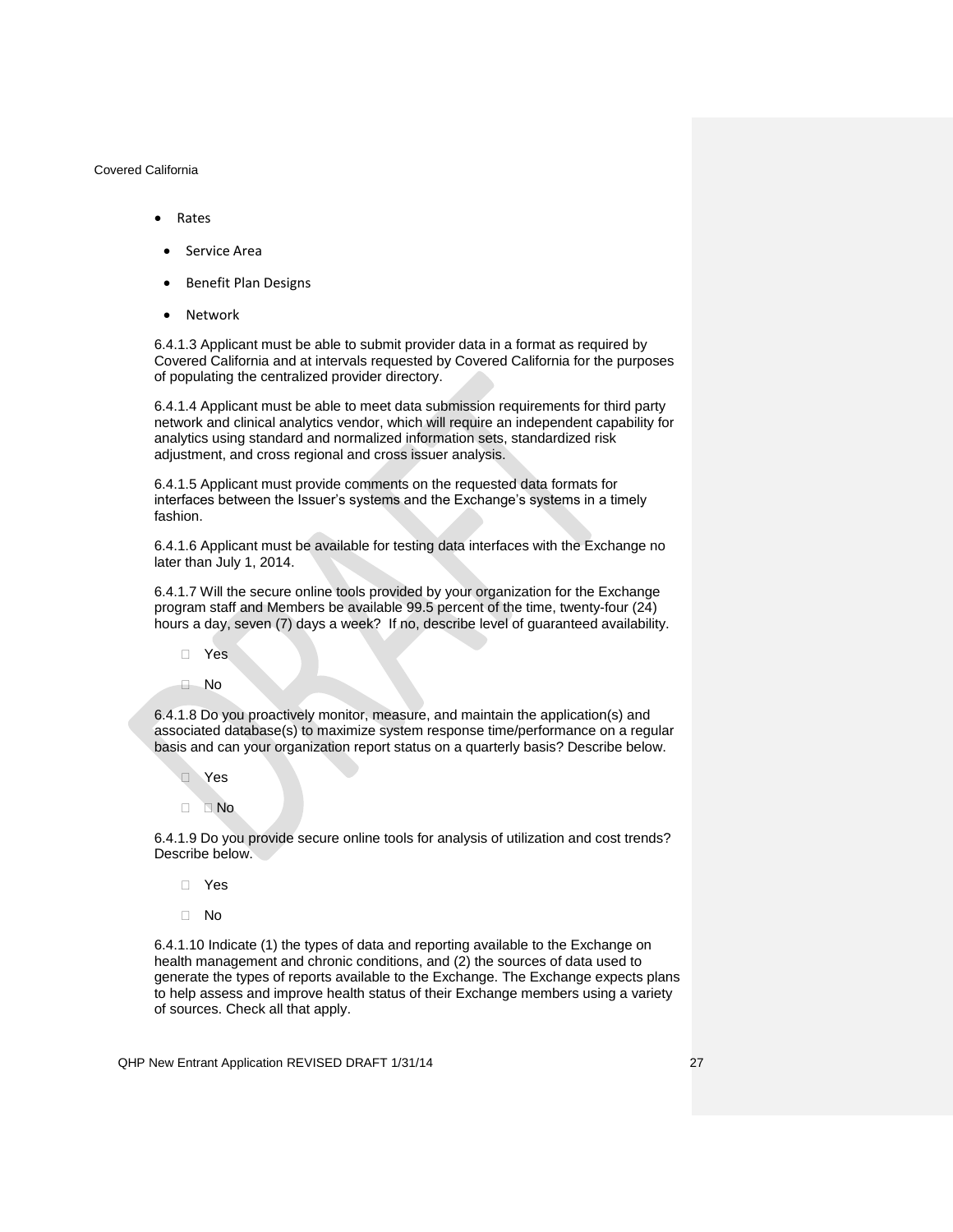|                                                                                   | <b>Report Features</b>                                                                                                                                                                                                                                  | <b>Sources of Data</b>                                                                                                                            |
|-----------------------------------------------------------------------------------|---------------------------------------------------------------------------------------------------------------------------------------------------------------------------------------------------------------------------------------------------------|---------------------------------------------------------------------------------------------------------------------------------------------------|
| Cost                                                                              | Multiple-choice<br>1: Group-specific results reported<br>2: Comparison targets/benchmarks of book-of-<br>business<br>3: Comparison benchmarks of similarly sized<br>groups<br>4: Report available for additional fee<br>5: Data/reporting not available | Multiple-choice<br>1:HRAs<br>2: Medical Claims<br>Data<br>3: Pharmacy Claims<br>Data<br>4: Lab Values<br>5: Other source -<br>please detail below |
| <b>Utilization</b>                                                                | Same as above                                                                                                                                                                                                                                           | Same as above                                                                                                                                     |
| <b>Chronic Condition</b><br><b>Prevalence</b>                                     | Same as above                                                                                                                                                                                                                                           | Same as above                                                                                                                                     |
| <b>Plan Enrollee Use of</b><br><b>Preventive Services</b>                         | Same as above                                                                                                                                                                                                                                           | Same as above                                                                                                                                     |
| <b>Participant Population</b><br>stratified by Risk and/or Risk<br><b>Factors</b> | Same as above                                                                                                                                                                                                                                           | Same as above                                                                                                                                     |
| Disease Management (DM)<br>program enrollment                                     | Same as above                                                                                                                                                                                                                                           | Same as above                                                                                                                                     |
| Health status change among<br><b>DM</b> enrollees                                 | Same as above                                                                                                                                                                                                                                           | Same as above                                                                                                                                     |

6.4.1.11 Performance Measurement capacity: Applicant must designate, as applicable, which of the following performance measures it measures currently, or could measure in the future, for Exchange-specific products. The specific performance metrics noted after the bullet points are performance levels Covered California will require.

| <b>Performance Measure</b>                                                                                                                                                                                                                                                      | <b>Measurel</b><br><b>Now</b><br>Yes/No | Can<br><b>Measure</b><br><b>Exchange-</b><br><b>Specific</b> |
|---------------------------------------------------------------------------------------------------------------------------------------------------------------------------------------------------------------------------------------------------------------------------------|-----------------------------------------|--------------------------------------------------------------|
| <b>Operational Standards - Customer Service</b>                                                                                                                                                                                                                                 |                                         |                                                              |
| Call Answer Timeliness<br>80% of calls answered within 30 seconds                                                                                                                                                                                                               |                                         |                                                              |
| Processing ID Cards<br>99% sent within 10 business days of receiving complete and accurate<br>enrollment information from the Exchange and premium                                                                                                                              |                                         |                                                              |
| Telephone Abandonment Rate<br>No more than 3% of incoming calls in a calendar month                                                                                                                                                                                             |                                         |                                                              |
| Initial Call Resolution for Covered California<br>85% of enrollee issues will be resolved within one (1) business day of<br>receipt of the issue                                                                                                                                |                                         |                                                              |
| Grievance Resolution<br>95% of enrollee grievances resolved within 30 calendar days                                                                                                                                                                                             |                                         |                                                              |
| <b>Operational Standards</b>                                                                                                                                                                                                                                                    |                                         |                                                              |
| <b>Enrollment and Payment Transactions</b><br>The Exchange will receive the 999 file within one business day of receipt of<br>$\bullet$<br>the 834/820 file 85% of the time and within 3 business days of receipt of<br>the 834/820 file 99% of the time within any given month |                                         |                                                              |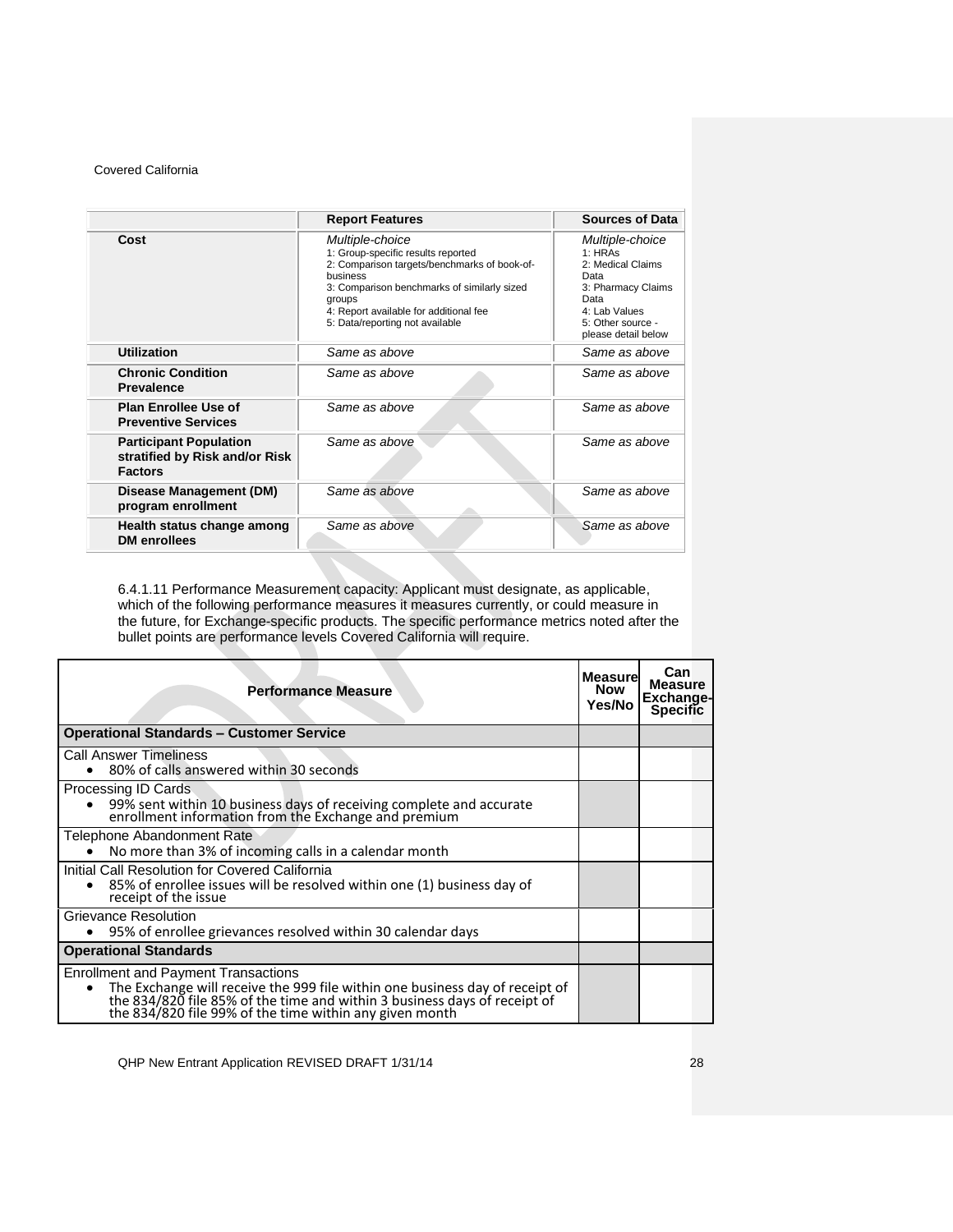| Effectuation and Enrollment Upon Receipt of Payment<br>The Exchange will receive the 834 file within one business day of receipt of<br>the member's initial payment file 85% of the time and within three business<br>days of receipt of the member's initial payment 99% of the time within any<br>given month |  |
|-----------------------------------------------------------------------------------------------------------------------------------------------------------------------------------------------------------------------------------------------------------------------------------------------------------------|--|
| <b>Member Payment</b>                                                                                                                                                                                                                                                                                           |  |
| The Exchange will receive the 820 file with one business day of receipt of<br>the member's payment file 95% of the time and within 3 business days of<br>receipt of the member's payment 99% of the time within any given month                                                                                 |  |
| Enrollment Change Upon Non-Receipt of Member Payment, 30 Day Notice and<br>Termination                                                                                                                                                                                                                          |  |
| The Exchange will receive the 834 file within one business day of receipt of<br>$\bullet$<br>change of the member's status 95% of the time and within 3 business days<br>of receipt of change of the member's status 99% of the time within any<br>given month                                                  |  |
| Member Email or Written Inquiries                                                                                                                                                                                                                                                                               |  |
| Correspondence 90% response to email or written inquiries within 15 working days of inquiry. Does not include grievances or appeals.                                                                                                                                                                            |  |
| Member Call Volume<br>Track only – no performance requirement or penalty<br>$\bullet$                                                                                                                                                                                                                           |  |
| <b>Quality Standards</b>                                                                                                                                                                                                                                                                                        |  |
| Quality - Getting the Right Care                                                                                                                                                                                                                                                                                |  |
| Appropriate Care                                                                                                                                                                                                                                                                                                |  |
| Appropriate Testing for Children With Pharyngitis                                                                                                                                                                                                                                                               |  |
| Appropriate Treatment for Children With Upper Respiratory Infection                                                                                                                                                                                                                                             |  |
| Avoidance of Antibiotic Treatment in Adults With Acute Bronchitis                                                                                                                                                                                                                                               |  |
| Use of Imaging Studies for Low Back Pain                                                                                                                                                                                                                                                                        |  |
| All-Cause Readmissions                                                                                                                                                                                                                                                                                          |  |
| Annual Monitoring for Patients with Persistent Medications                                                                                                                                                                                                                                                      |  |
| Plan All-Cause Readmission (average adjusted probability of readmission)                                                                                                                                                                                                                                        |  |
| Diabetes Care                                                                                                                                                                                                                                                                                                   |  |
| CDC: Medical Attention for Nephropathy                                                                                                                                                                                                                                                                          |  |
| CDC: Hemoglobin-A1c Testing                                                                                                                                                                                                                                                                                     |  |
| CDC: LDL-C Screening                                                                                                                                                                                                                                                                                            |  |
| CDC: Eye Exam (Retinal) Performed                                                                                                                                                                                                                                                                               |  |
| CDC: LCL-C Control (<100 mg/DI)                                                                                                                                                                                                                                                                                 |  |
| CDC: HbA1c Control (<8.0%)                                                                                                                                                                                                                                                                                      |  |
| CDC: Blood Pressure Control (140/90 mm Hg)                                                                                                                                                                                                                                                                      |  |
| CDC: HbA1c Poorly Control (>9.0%)                                                                                                                                                                                                                                                                               |  |
| Cardiovascular Care                                                                                                                                                                                                                                                                                             |  |
| <b>Controlling High Blood Pressure</b>                                                                                                                                                                                                                                                                          |  |
| Cholesterol Management for Patients with Cardiovascular Conditions: LDL-C                                                                                                                                                                                                                                       |  |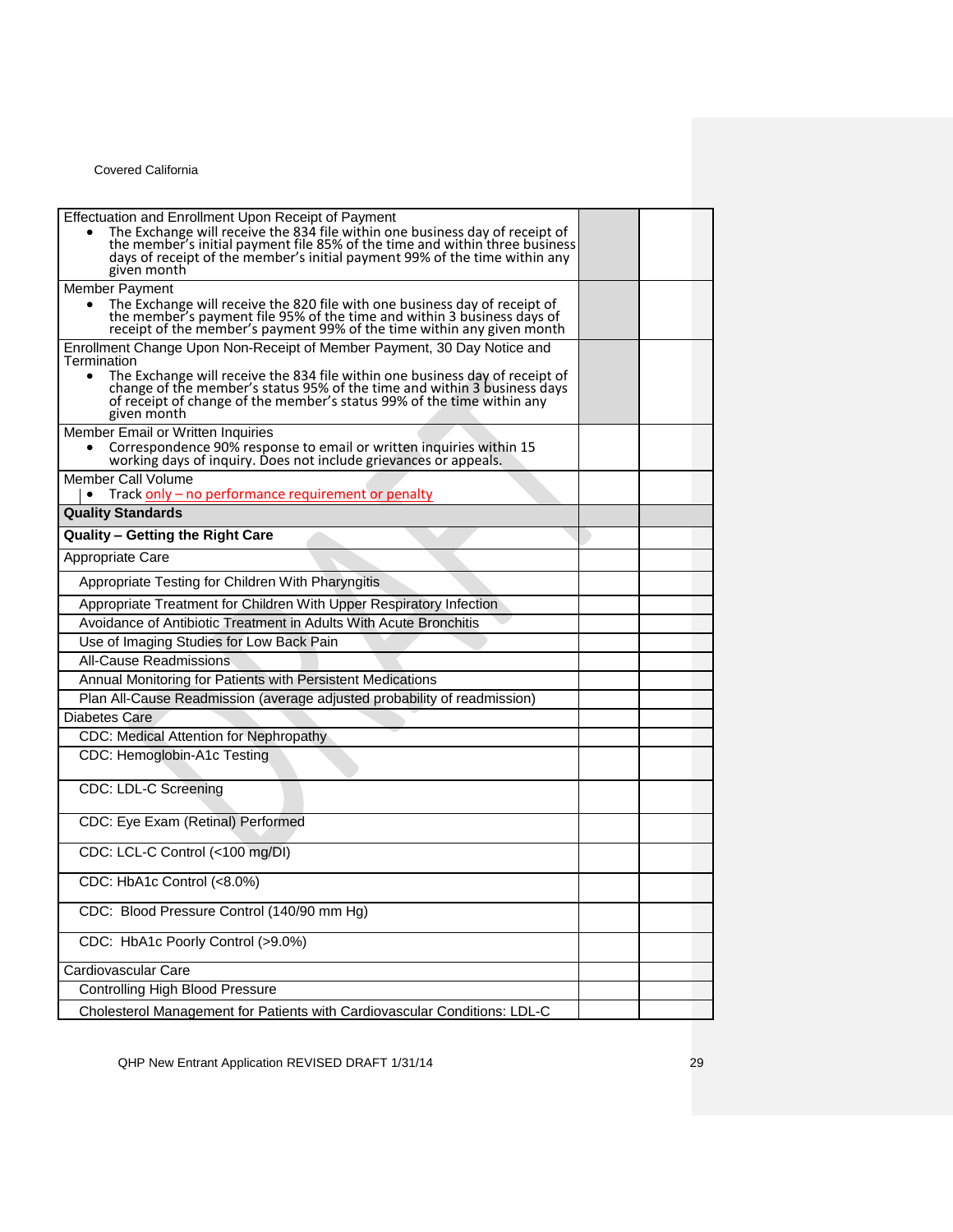| Control (<100 mg/dL)                                                                                                   |  |
|------------------------------------------------------------------------------------------------------------------------|--|
| Cholesterol Management for Patients With Cardiovascular Conditions (LDL-C<br>Screening Only)                           |  |
| Persistence of beta blocker treatment after a heart attack                                                             |  |
| <b>Behavioral Health Care</b>                                                                                          |  |
| Antidepressant Medication Management (Both Rates)                                                                      |  |
| Follow-Up After Hospitalization for Mental Illness (7-Day Rate Only)                                                   |  |
| Follow-Up for Children Prescribed ADHD Medication (Both Rates)                                                         |  |
| Initiation & Engagement of Alcohol & Other Drug Dependence Treatment -<br>Engagement (13-17 Yrs and 18+ Yrs)           |  |
| <b>Other Chronic Care</b>                                                                                              |  |
| Medication Management for People With Asthma (50%/75% remained on<br>controller medications)                           |  |
| Use of Spirometry Testing in the Assessment and Diagnosis of COPD                                                      |  |
| Drug Therapy for Rheumatoid Arthritis                                                                                  |  |
| Pharmacotherapy management of COPD Exacerbation (bronchodilator and systemic corticosteroid)                           |  |
| Doctor and Care Ratings                                                                                                |  |
| Global Rating of Care (CAHPS)                                                                                          |  |
| Global Rating of Personal Doctor (CAHPS)                                                                               |  |
| <b>Global Rating of Specialist (CAHPS)</b>                                                                             |  |
| <b>Quality - Access to Care</b>                                                                                        |  |
| Getting Care Quickly Composite (CAHPS)                                                                                 |  |
| Getting Needed Care Composite (CAHPS)                                                                                  |  |
| Child and Adolescent Access to Primary Care Practitioners (12-14, 25mo-6yr, 7-<br>11, 12-19) <u>(</u> HEDIS)           |  |
| Adults' Access to Preventive/Ambulatory Health Services (20-44 years and 45-<br>64 years) (HEDIS)                      |  |
| <b>Quality - Staying Healthy/Prevention</b>                                                                            |  |
| <b>Adult Staying Health/Prevention</b>                                                                                 |  |
| <b>Checking for Cancer</b>                                                                                             |  |
| <b>Breast Cancer Screening</b>                                                                                         |  |
| <b>Cervical Cancer Screening</b>                                                                                       |  |
| <b>Colorectal Cancer Screening</b>                                                                                     |  |
| Getting Help Staying Healthy                                                                                           |  |
| Chlamydia Screening in Women (Age 21-24)                                                                               |  |
| <b>Adult BMI Assessment</b>                                                                                            |  |
| Prenatal and Postpartum Care (Both Rates)                                                                              |  |
| Flu Shots for Adults (Ages 50-64) (CAHPS)                                                                              |  |
| Medical Assistance with Smoking and Tobacco Use Cessation (Advising<br>Smokers and Tobacco Users to Quit Only) (CAHPS) |  |
| Aspirin Use and Discussion (CAHPS)                                                                                     |  |
| Children and Adolescent Staying Healthy/Prevention                                                                     |  |
| Weight Assessment & Counseling for Nutrition and Physical Activity for Children<br>and Adolescents                     |  |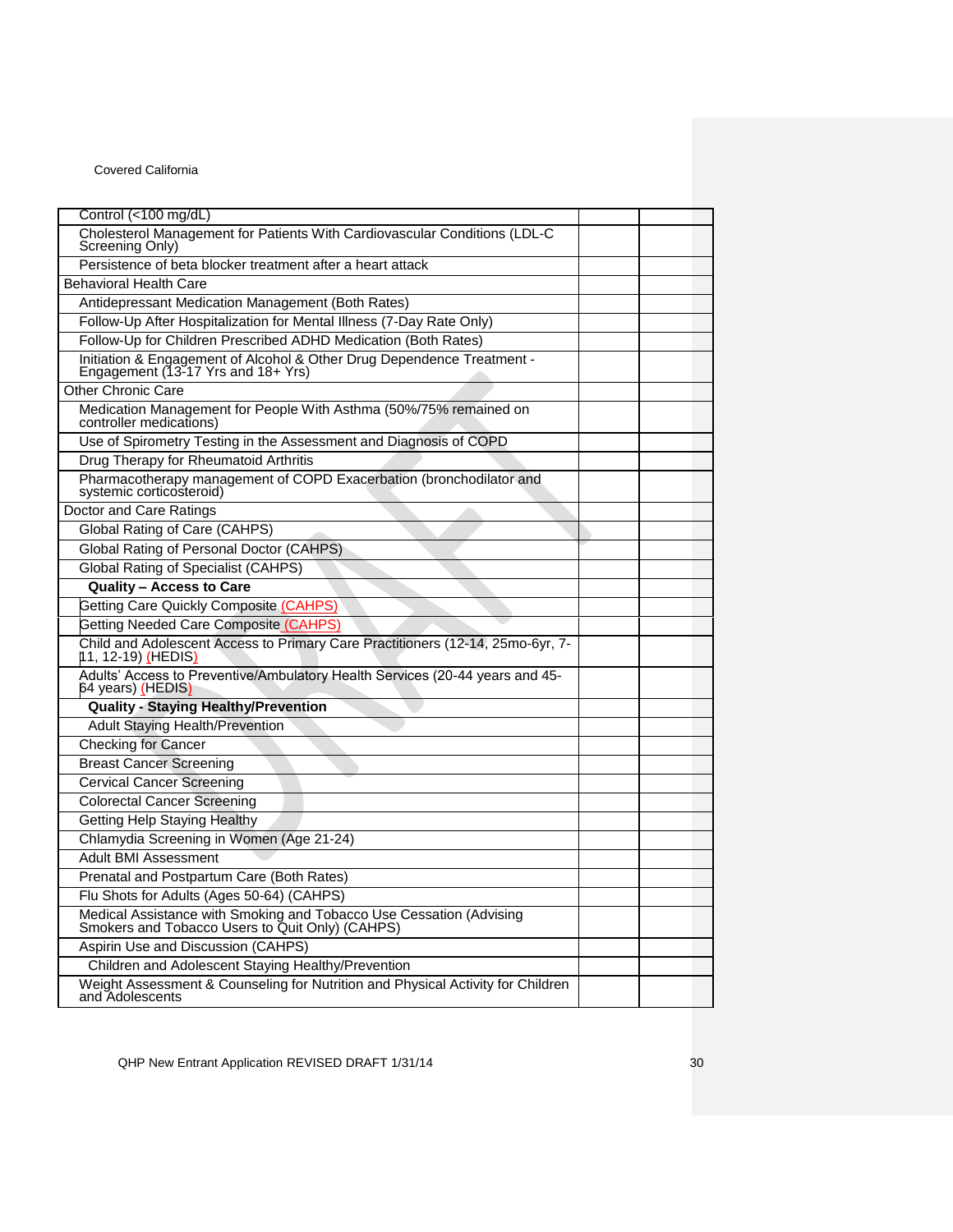| Well-Child Visits in the 3 <sup>rd</sup> , 4 <sup>th</sup> , 5 <sup>th</sup> , & 6 <sup>th</sup> Years of Life |  |
|----------------------------------------------------------------------------------------------------------------|--|
| Well Child Visits in the First 15 Months of Life                                                               |  |
| <b>Adolescent Well-Care Visits</b>                                                                             |  |
| Immunizations for Adolescents                                                                                  |  |
| Childhood Immunization Status - Combo 3                                                                        |  |
| Chlamydia Screening in Women (Age 16-20)                                                                       |  |
| <b>Quality - Plan Service</b>                                                                                  |  |
| Claims Processing Composite (CAHPS)                                                                            |  |
| <b>Customer Service Composite (CAHPS)</b>                                                                      |  |
| Plan Information on Costs Composite (CAHPS)                                                                    |  |
| Global Rating of Plan (CAHPS)                                                                                  |  |

6.4.1.12 Applicant operates in compliance with applicable federal and state privacy laws and regulations, and maintains appropriate procedures in place to detect and respond to privacy and security incidents.

- □ Yes, confirmed<br>□ No, not confirm
- No, not confirmed

6.4.1.13 Applicant must confirm it has in place administrative, physical and technical safeguards that reasonably and appropriately protect the confidentiality, integrity, and availability of the Protected Health Information and Personally Identifiable Information that it creates, receives, maintains, or transmits.

- Yes, confirmed
- □ No, not confirmed

### <span id="page-30-0"></span>6.4.2 Financial Interface Capacity

6.4.2.1 Applicant must confirm it has in place systems to invoice new members effective October 15, 2014. If such systems are not currently in place, describe plans to implement such systems, including any potential vendors if applicable, and an implementation workplan.

- □ Yes, confirmed
- □ No, not confirmed

6.4.2.2 Applicant must confirm it has in place systems to accept premium payments (including paper checks, cashier's checks, money orders, EFT, and all general purpose pre-paid debit cards and credit card payment) from members effective October 15, 2014. If such systems are not currently in place, describe plans to implement such systems, including any potential vendors, if applicable, and an implementation workplan. QHP must accept premium payment from members no later than October 15, 2014.

- □ Yes, confirmed
- □ No, not confirmed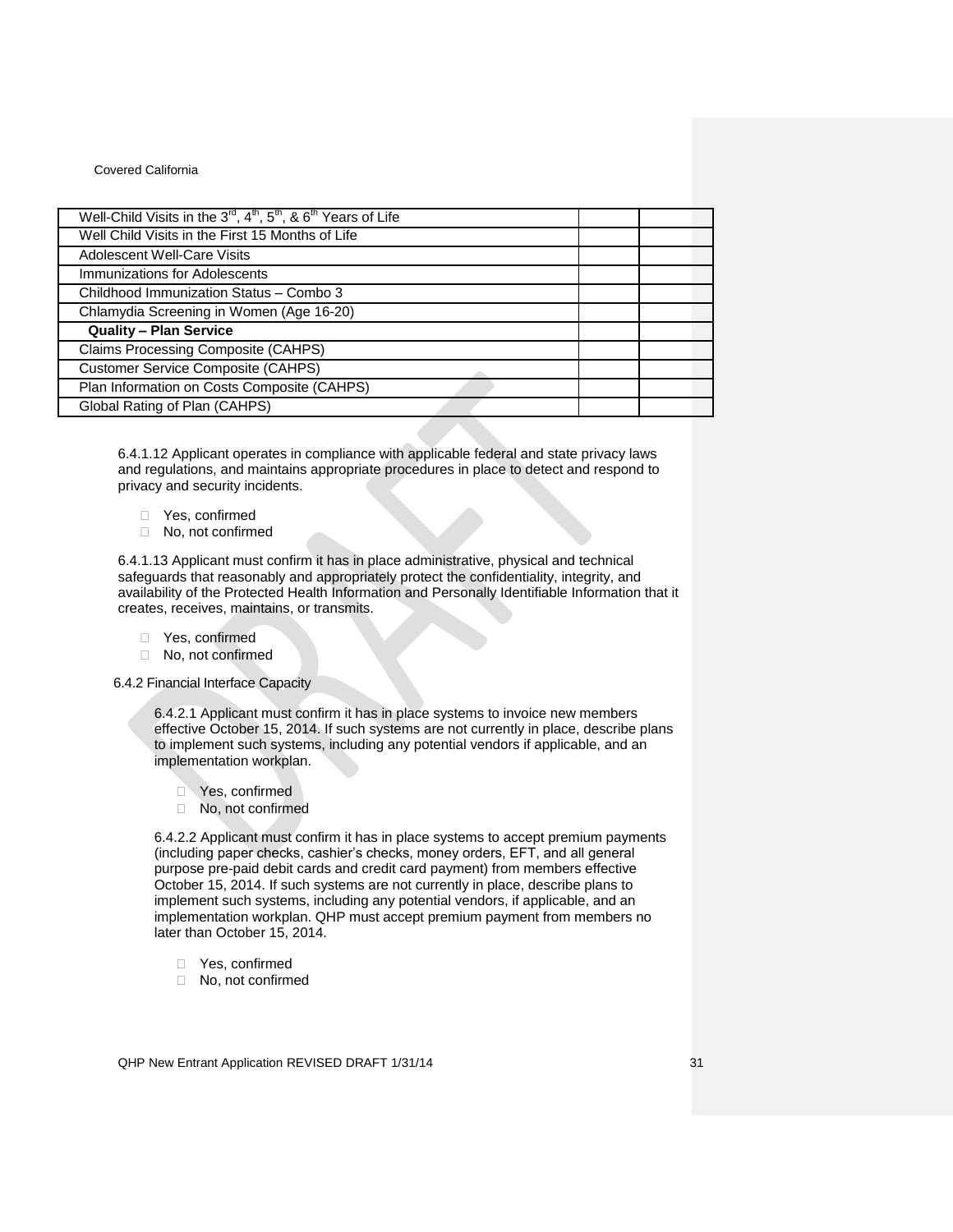6.4.2.3 Describe the controls in place to ensure the California Health Benefit Exchange assessment revenue is accurately and timely paid.

#### <span id="page-31-0"></span>**6.5 IMPLEMENTATION PERFORMANCE**

6.5.1 Will an implementation manager and support team (not part of the regular account management team) be assigned to lead and coordinate the implementation activities with the Exchange? If yes, specify the name and title(s) of the individual(s).

6.5.2 Should your organization's QHPs be certified by the Exchange explain how you anticipate accommodating the sizeable additional membership effective January 1, 2015 (discuss assessment of current resources (human, office space, phone capacity), anticipated hiring needs, staff reorganization, etc.):

- Member Services
- Claims
- Account Management
- Clinical staff
- Disease Management staff
- Implementation
- Financial
- Administrative
- Actuarial
- Information Technology
- Other (describe)

6.5.3 Indicate your current or planned procedures for managing the transition period. Check all that apply:

- Request transfer from prior health or dental plan, if applicable, and utilize information to continue plan/benefit accumulators
- D Load claim history from prior health or dental plan, if any
- $\Box$  Services that have been pre-certified but not completed as of the effective date must also be pre-certified by new plan
- Services that have been pre-certified but not completed as of the effective date will be honored and payable by new plan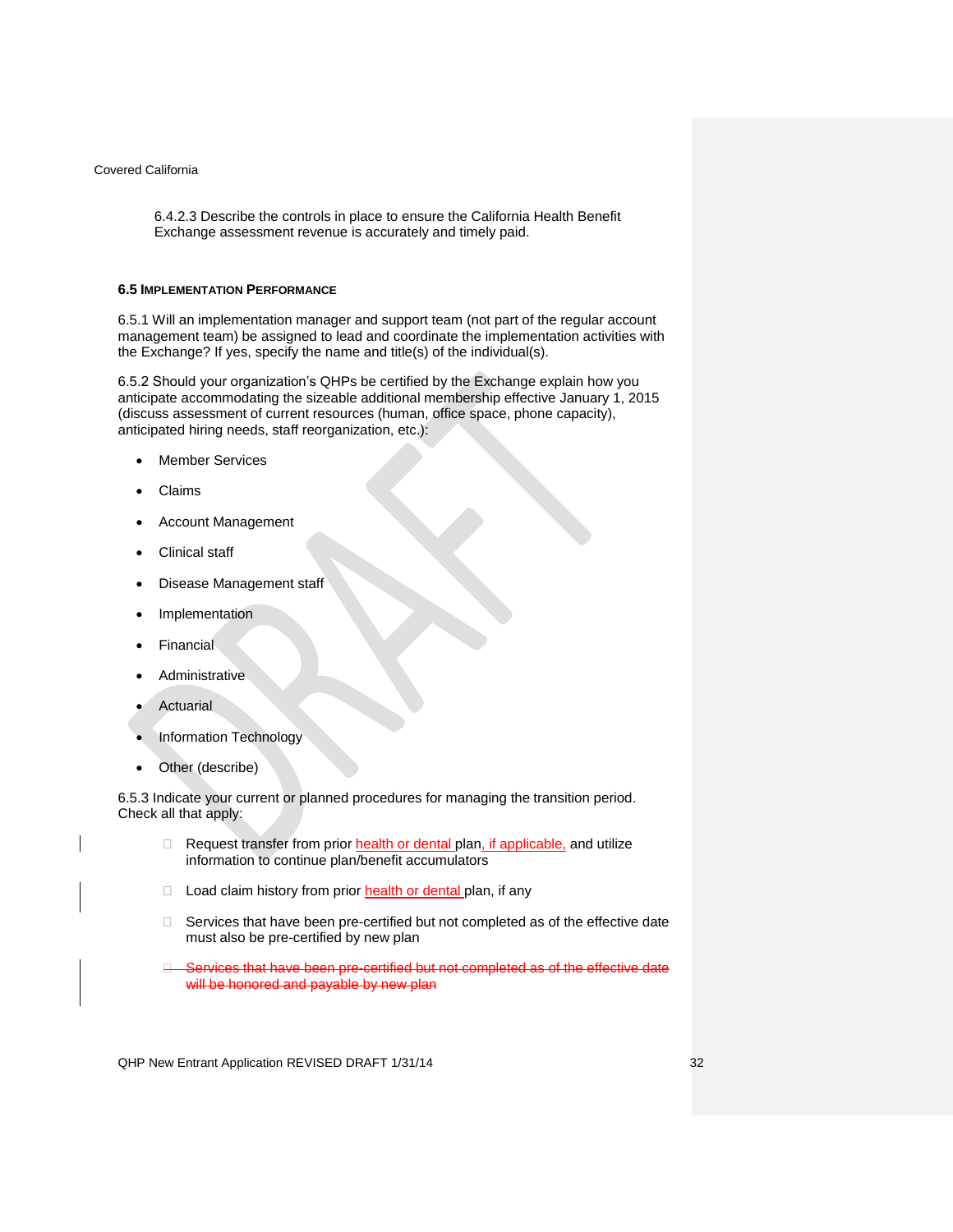- $\Box$  Will provide pre-enrollment materials to participants potential Enrolleeswithin standard fees
- □ Will make customer service line available to participants new or potential Enrollees prior to the effective date
- $\Box$  Provide member communications regarding change in health or dental plans

6.5.4 Describe your network transition of care provisions for patients that who are currently receiving care for services at practitioners that are not in your network

6.5.5 Provide a detailed implementation project plan and schedule targeting a January 1, 2015 effective date.

### <span id="page-32-0"></span>**6.6 FRAUD, WASTE AND ABUSE DETECTION**

The Exchange is committed to working with its QHPs to establish common efforts to minimize fraud, waste and abuse.

Fraud - An intentional deception or misrepresentation made by a person or entity with the knowledge that the deception could result in some unauthorized benefit to him/herself, itself or some other person or entity. It includes any act that constitutes fraud under applicable federal or state law.

Waste - Waste is the intentional or unintentional, thoughtless or careless expenditures, consumption, mismanagement, use, or squandering of resources, to the detriment or potential detriment of entities, but without an intent to deceive or misrepresent. Waste also includes incurring unnecessary costs as a result of inefficient or ineffective practices, systems, or controls.

Abuse – Behaviors or practices of providers, physicians, or suppliers of services and equipment that, although normally not considered fraudulent, are inconsistent with accepted sound medical, business, or fiscal practices. The practices may, directly or indirectly, result in unnecessary costs to the program, improper payment, or payment for services that fail to meet professionally recognized standards of care, or which are medically unnecessary. Abuse can also occur with excessive charges, improper billing practices, payment for services that do not meet recognized standards of care and payment for medically unnecessary services. Abuse can occur in financial or non-financial settings.

6.6.1 Describe the processes used in addressing fraud, waste, and abuse for the following:

| <b>Process</b>                                | <b>Description</b> |
|-----------------------------------------------|--------------------|
| Determining what is investigated              |                    |
| Specific event triggers<br>٠                  |                    |
| Overall surveillance, audits and<br>$\bullet$ |                    |
| scans                                         |                    |
| Fraud risk assessment                         |                    |
| Method for determining whether                |                    |
| fraud, waste, and abuse has                   |                    |
| occurred                                      |                    |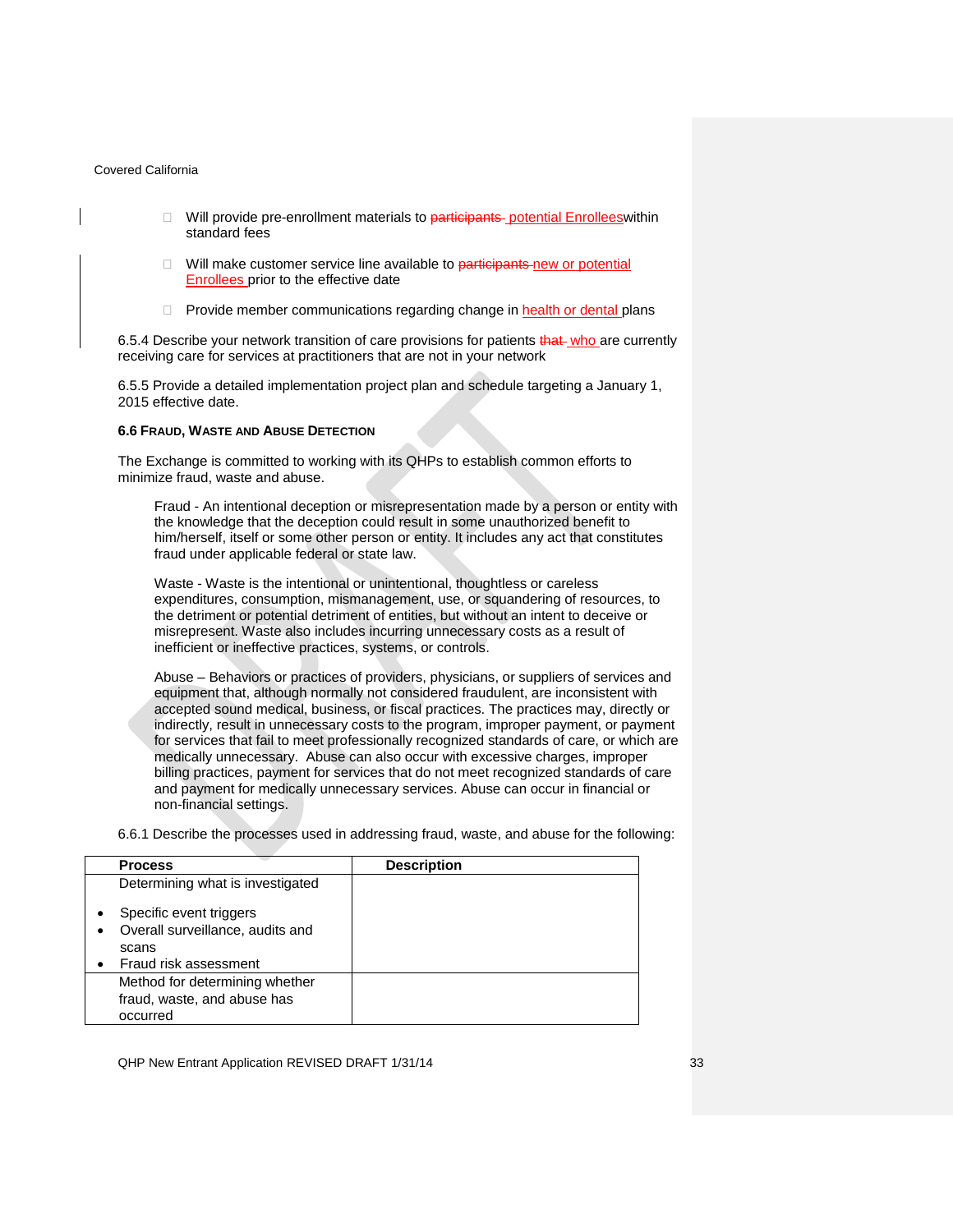| <b>Process</b>                    | <b>Description</b> |
|-----------------------------------|--------------------|
| Follow-up and corrective measures |                    |
| Recovery and remittance of funds  |                    |

# 6.6.2 Describe your approach to the following:

| Approach                                  | <b>Description</b> |
|-------------------------------------------|--------------------|
| Controls in place to confirm non-         |                    |
| contracted Providers who file Claims for  |                    |
| amounts above a defined expected          |                    |
| threshold of the reasonable and           |                    |
| customary amount for that procedure       |                    |
| and area.                                 |                    |
| Use of the Healthcare Integrity and       |                    |
| Protection Data Bank (HIPDB) as part of   |                    |
| the credentialing and re-credentialing    |                    |
| process for contracted Providers.         |                    |
| Controls in place to monitor referrals of |                    |
| Plan Members to any health care facility  |                    |
| or business entity in which the Provider  |                    |
| may have full or partial ownership or     |                    |
| own shares.                               |                    |
| Controls in place to confirm enrollment   |                    |
| and disenrollment actions are             |                    |
| accurately and promptly executed.         |                    |
| Other                                     |                    |

## 6.6.3 Provide a brief description of your fraud detection policies (i.e., fraud as it relates to Providers and Plan Members).

| Providers           |                                                                     |
|---------------------|---------------------------------------------------------------------|
| <b>Plan Members</b> |                                                                     |
|                     | 6.6.4 Provide a sample copy of your fraud, waste, and abuse report. |

Sample provided

□ Sample not provided

6.6.5 Indicate how frequently internal audits are performed for each of the following areas.

|                              | Daily | Weekly | <b>Monthly</b> | Quarterly | Other<br>(Specify) |
|------------------------------|-------|--------|----------------|-----------|--------------------|
| <b>Claims Administration</b> |       |        |                |           |                    |
| <b>Customer Service</b>      |       |        |                |           |                    |
| <b>Network Contracting</b>   |       |        |                |           |                    |
| Eligibility & Enrollment     |       |        |                |           |                    |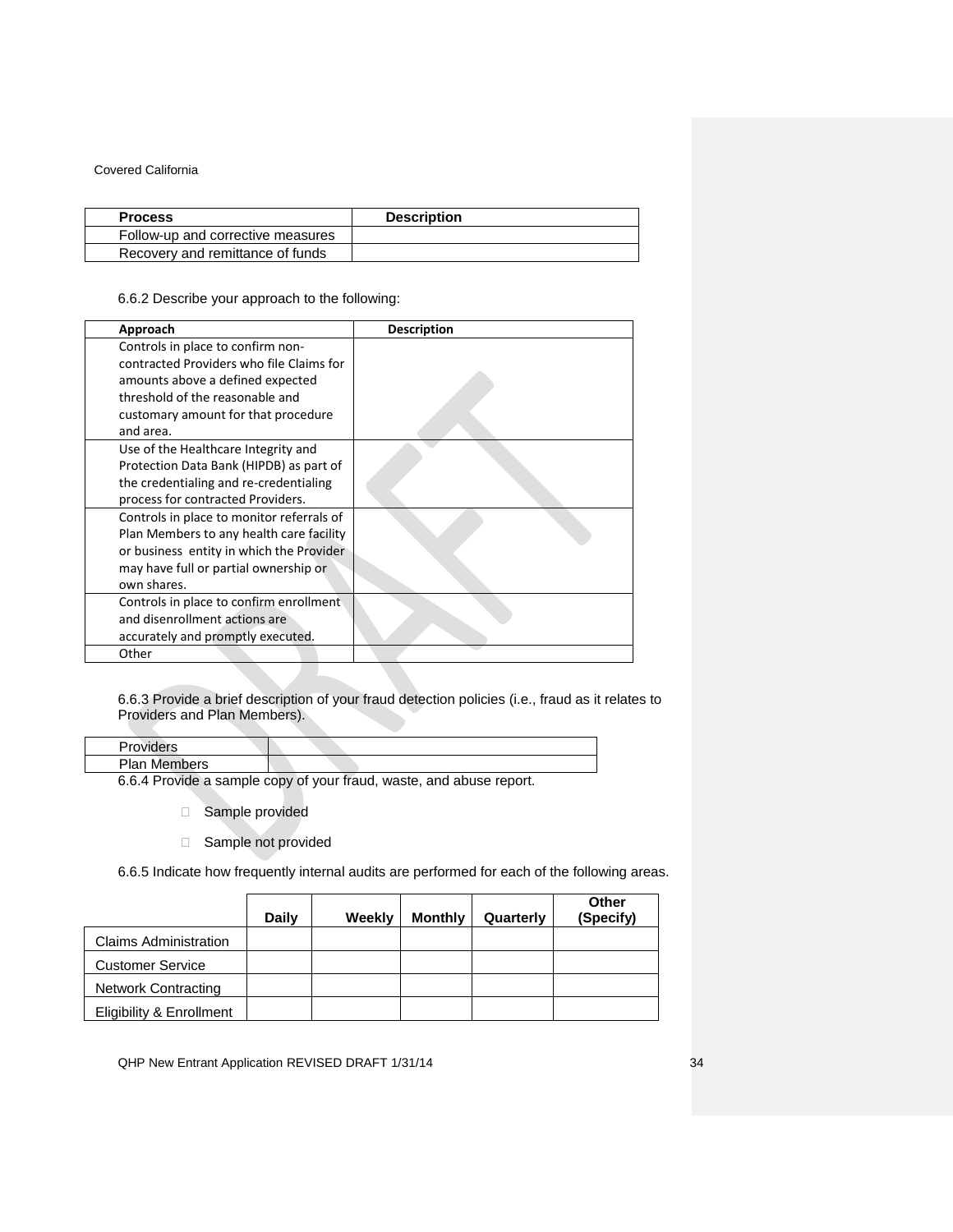|                    | <b>Daily</b> | Weekly | <b>Monthly</b> | Quarterly | Other<br>(Specify) |
|--------------------|--------------|--------|----------------|-----------|--------------------|
| <b>Utilization</b> |              |        |                |           |                    |
| Management         |              |        |                |           |                    |
| <b>Billing</b>     |              |        |                |           |                    |

6.6.6 Overall, what percent of Claims are subject to internal audit?



6.6.7 Indicate if external audits were conducted for Claims administration for your entire book of business for the last two (2) full calendar years.

|                  | <b>Audit Conducted</b> | <b>Audit Not</b><br><b>Conducted</b> |
|------------------|------------------------|--------------------------------------|
| Most recent year |                        |                                      |
| Prior year       |                        |                                      |

 $\sim$ 

6.6.8 Indicate the types of Claims and Providers that you typically review for possible fraudulent activity. Check all that apply.

|  | Hospitals                           |  |
|--|-------------------------------------|--|
|  | Physicians                          |  |
|  | Skilled nursing                     |  |
|  | Chiropractic                        |  |
|  | Podiatry                            |  |
|  | Behavioral Health                   |  |
|  | Alternative medical care            |  |
|  | Durable medical equipment Providers |  |
|  | <b>Other service Providers</b>      |  |
|  |                                     |  |

6.6.9 Describe the different approaches you take to monitor these types of Providers.

6.6.10 Specify your system for flagging unusual patterns of care. Check all that apply:

| Identified at time of Claim submission |
|----------------------------------------|
| Data mining                            |
| Plan Member referrals                  |
| Other - Specify                        |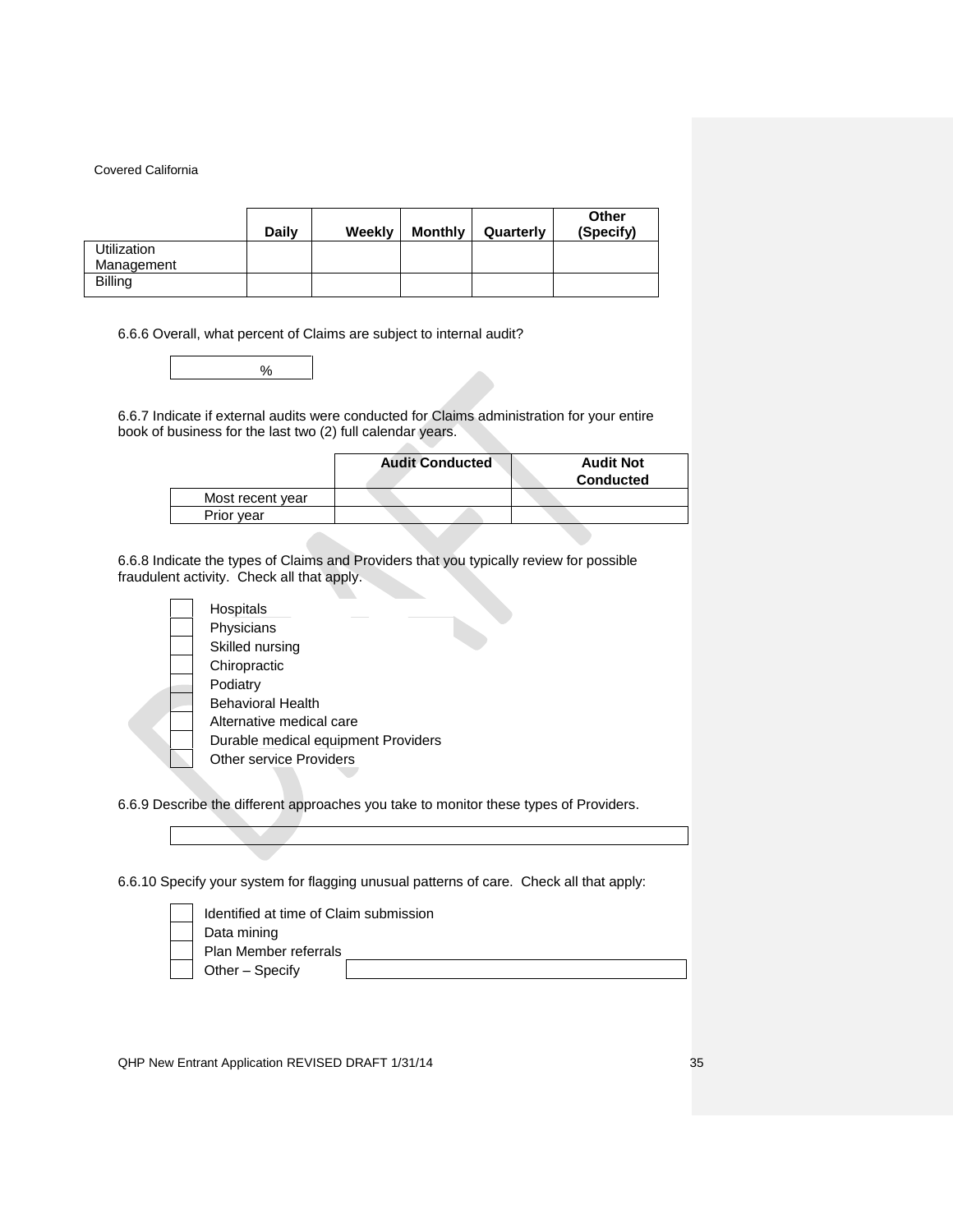6.6.11 What was your organization's recovery success rate and dollars recovered for fraudulent Claims?

| 2011 |  |
|------|--|
| 2010 |  |

6.6.12 Applicant must confirm that, if certified, Contracted QHP will agree to subject itself to the Exchange for audits/reviews, either by the Exchange or its designee, or the Department of General Services, the Bureau of State Audits or their designee, as they deem necessary to determine the correctness of premium rate setting, the Exchange's payments to agents based on the Contractor's Issuer's report, questions pertaining to enrollee premium payments and Advance Premium Tax Credit (APTC) payments and participation fee payments Contractor-Issuer made to the Exchange. Contractor-Issuer also agrees to all audits subject to applicable State and Federal law regarding the confidentiality of and release of confidential Protected Health Information of Enrollees.

- Yes, confirmed
- □ No. not confirmed

6.6.13 Describe your revenue recovery process to recoup erroneously paid claims.

6.6.14 Describe how you educate your members to identify and report possible fraud scams. What are your procedures to report fraud scams to law enforcement?

6.6.15 Describe how you safeguard against Social Security/Identity fraud.

#### <span id="page-35-0"></span>**6.7 APPROACHES TO ENROLLMENT**

Covered California achieves enrollment through a variety of partnerships including Certified Enrollment Entities, Certified Insurance Agents and Certified Plan Based Enrollers.

6.7.1. Describe any experience you may have working with Certified Enrollment Entities or similar entities.

6.7.2 Describe any experience you have working with Certified Insurance Agents or licensed agents.

6.7.3 Describe any experience you may have performing plan-based enrollment.

### <span id="page-35-1"></span>**6.8 MARKETING AND OUTREACH ACTIVITIES**

The Exchange is committed to working closely with QHPs to maximize enrollment in the Exchange. The Exchange will support enrollment efforts through outreach and education, including statewide advertising efforts aimed at prospective and existing members of the Covered California Health Benefit Exchange. QHP Issuers are required to develop and execute their own marketing plans promoting the enrollment in their respective Exchange plans*.* Contracted QHPs will adhere to the Covered California Brand Style Guidelines for specific requirements regarding a QHP's use of the Exchange brand name, logo, and taglines.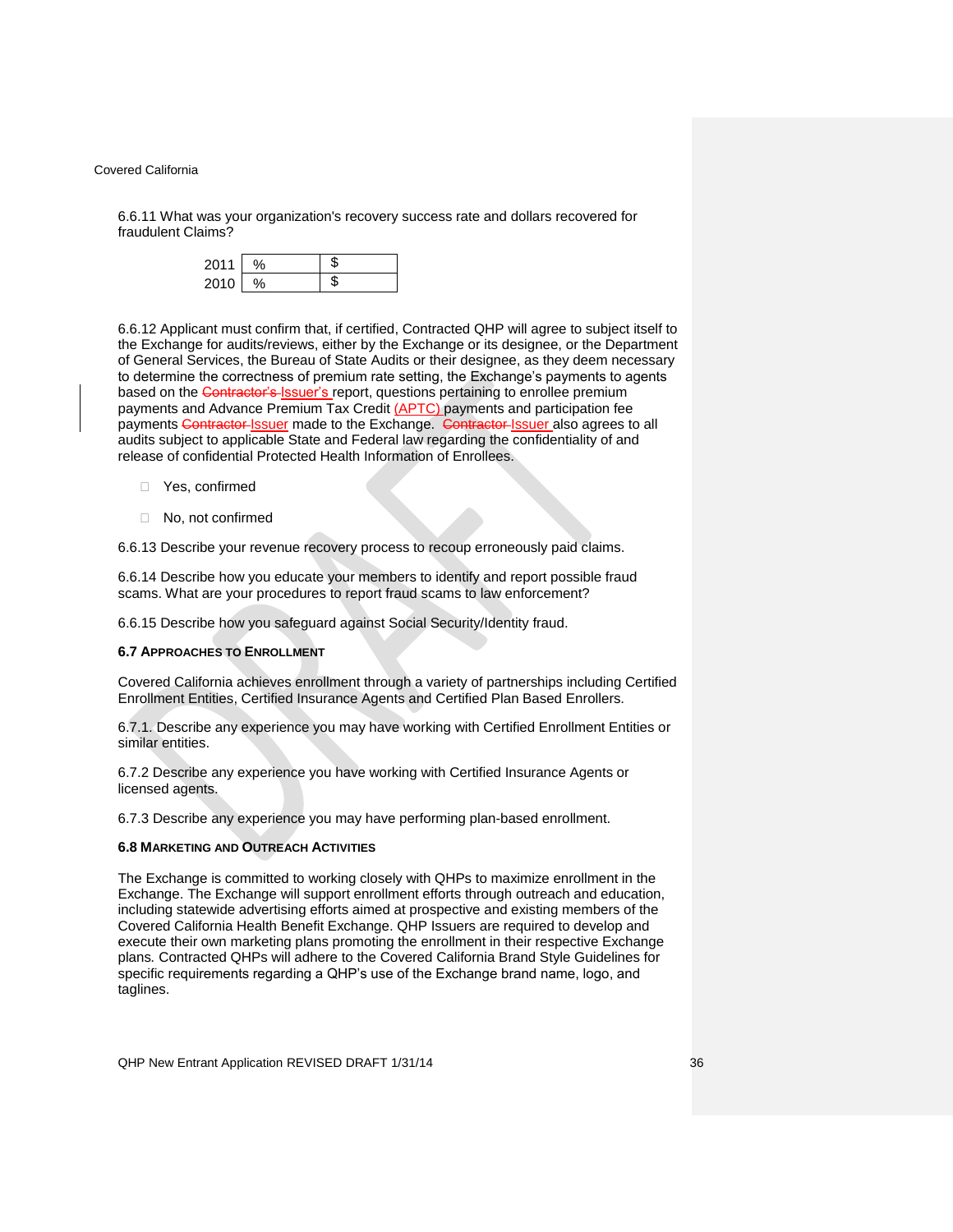In the questions that follow, Applicants must provide detailed information pertaining to the Applicant's plans for marketing and advertising for the individual and small group market. Where specific materials are requested, please be sure to label the attachments clearly.

6.8.1 Applicant must provide an organizational chart of your individual and small group sales and marketing department and identify the individual(s) with primary responsibility for sales and marketing of the Exchange account. Please indicate where these individuals fit into the organizational chart. Please include the following information:

- Name
- Title
- Department
- Phone
- Fax
- E-mail

6.8.2 Applicant must describe its plan to cooperate with Exchange marketing and outreach efforts, including internal and external training, collateral materials and other efforts.

6.8.3 Applicant must confirm it will comply with contractually- required co-branding of the ID card, premium invoices and termination notices. The Exchange retains the right to communicate with Exchange customers and members.

- □ Yes, confirmed
- No, not confirmed

6.8.4 Applicant must provide a copy of the most recent Calendar Year or Fiscal Year Marketing Plan for the current lines of business. Applicants serving the Medi-Cal Managed Care population shall report such marketing as "Individual" marketing.

6.8.5 Applicant must indicate estimated total expenditures/allocations for Individual and Small Group related marketing and advertising functions during the most recent Calendar Year/Fiscal Year. Using the table below, Applicant must provide a detailed picture of how this Individual and Small Group funding commitment was applied. Indicate N/A if the Applicant did not market Individual or Small Group products in the most recent period.

Repeat table for Individual and Small Group reporting.

| <b>Marketing Results</b> | <b>Total Cost</b> | <b>Total Sales</b> | <b>Cost per Sale</b> |
|--------------------------|-------------------|--------------------|----------------------|
| <b>Television</b>        |                   |                    |                      |
| Radio                    |                   |                    |                      |
| Out-of-Home              |                   |                    |                      |
| Newsprint                |                   |                    |                      |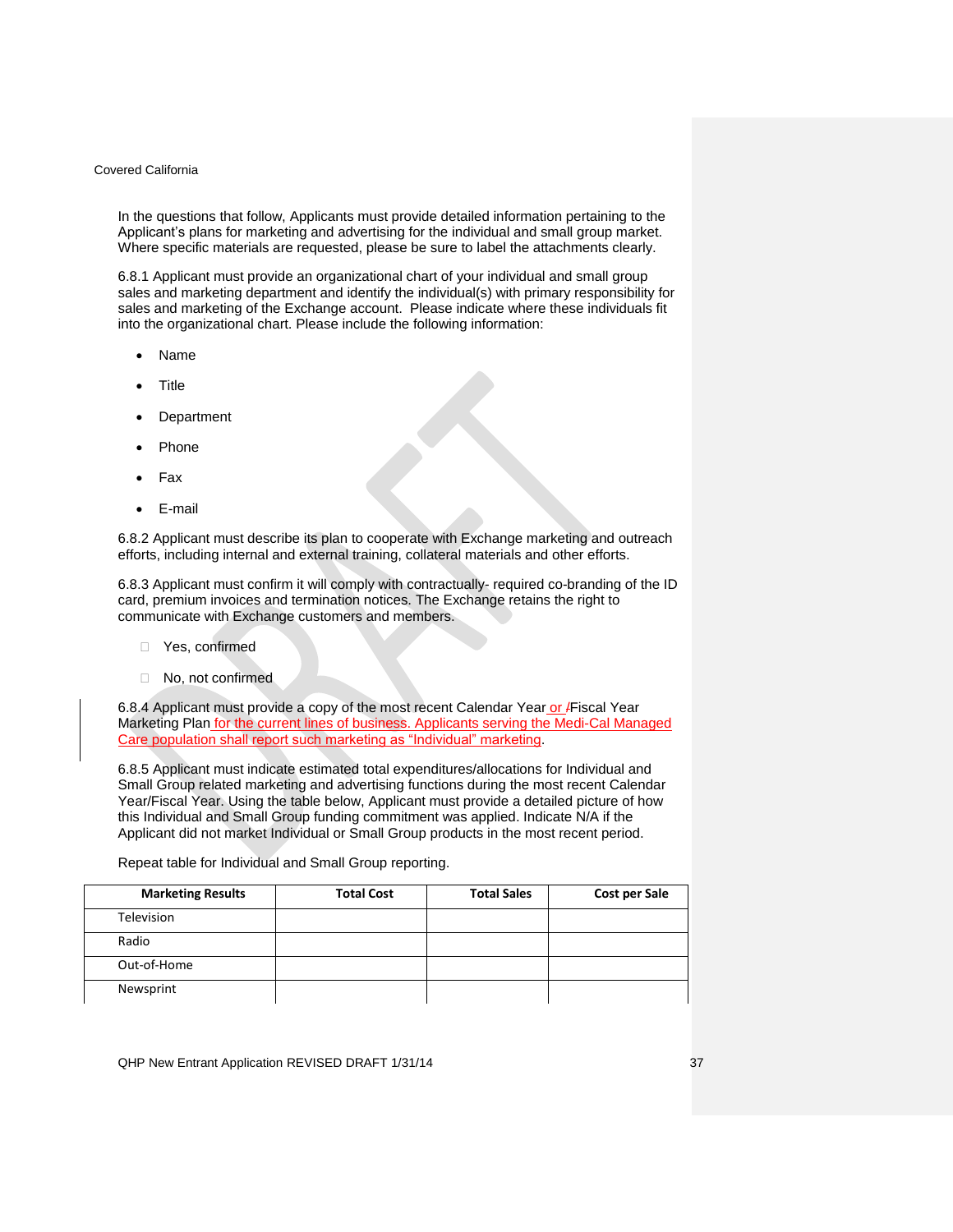| FSI (Free Standing Inserts)                |  |  |
|--------------------------------------------|--|--|
| Direct Mail                                |  |  |
| <b>Shared Mail</b>                         |  |  |
| Search Engine Marketing                    |  |  |
| Digital (display, video,<br>mobile, radio) |  |  |
| Social Media                               |  |  |
| <b>Email Marketing</b>                     |  |  |
| <b>Lead Purchase</b>                       |  |  |
| <b>Broker Seminars</b>                     |  |  |
| Direct Sales to Businesses                 |  |  |
| Other (specify)                            |  |  |

6.8.6 Applicant must confirm it will adhere to standard naming conventions adopted by Covered California for 2015.

### <span id="page-37-0"></span>**7. QUALITY AND DELIVERY SYSTEM REFORM**

The Exchange's "Triple Aim" framework seeks to improve the patient care experience including quality and satisfaction, improve the health of the population and reduce the per capita cost of Covered Services. The Quality and Delivery System Reform standards outlined in the QHP Contract outline the ways the Exchange and Contracted QHPs will focus on the promotion of better care and higher value for plan enrollees and other California health care consumers.

### <span id="page-37-1"></span>**7.1 ACCREDITATION**

Contracted QHP shall maintain, and/or shall take any such further action as reasonably required to comply with Utilization Review Accreditation Commission (URAC), National Committee on Quality Assurance (NCQA) or Accreditation Association for Ambulatory Health Care (AAAHC) accreditation requirements set forth in the Exchange's Quality, Network Management and Delivery System Standards at Article 4 of the QHP Contract Attachments. Contractor Issuer shall authorize the accrediting agency to provide information and data to the Exchange relating to Contractor's Issuer's accreditation, including, the most recent accreditation survey and other data and information maintained by accrediting agency as required under 45 C.F.R. § 156.275.

7.1.1 Applicant's accrediting organization:

Applicant's current accreditation status:

Next scheduled survey date(s):

If full accreditation has not been achieved or maintained, describe proposed timeline to achieve full accreditation.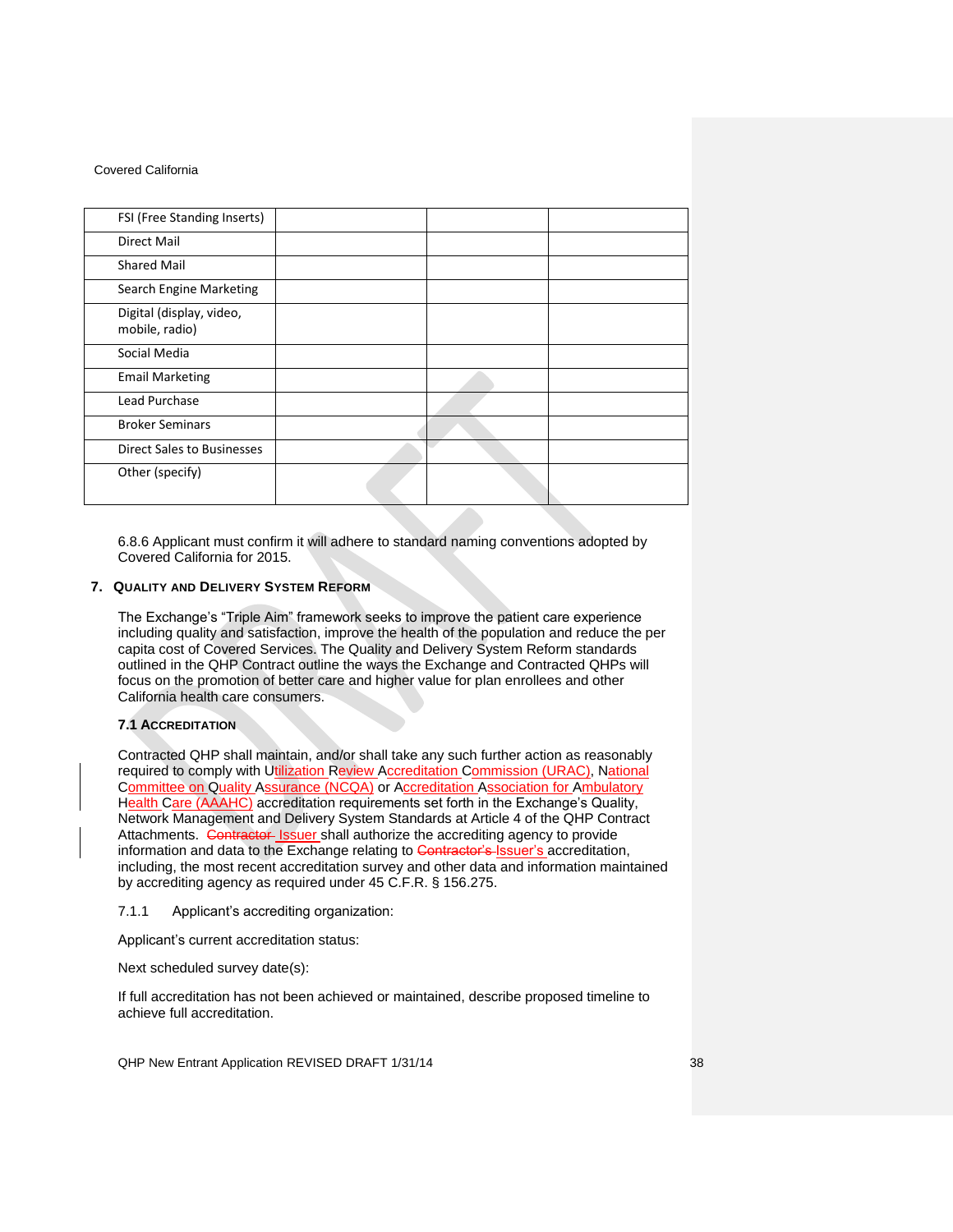# <span id="page-38-0"></span>**7.2 EVALUE8 SUBMISSION**

7.2.1 Applicant must complete eValue8 submission as specified in Attachment K eValue8 Submission.

# <span id="page-38-1"></span>**7.3 QUALITY IMPROVEMENT STRATEGY**

As part of a Quality Improvement Strategy, identify the mechanisms the Applicant intends to use to promote improvements in health care quality, better prevention and wellness and making care more affordable. These mechanisms may include plan designs that reduce barriers or provide incentives for preventive or wellness services. The Exchange will give more weight to those responses from Applicants that engage in programs that foster payment and other practices that encourage primary care, care coordination, quality improvement, promoting health equity and reducing costs.

7.3.1 Applicant must describe their past or current initiatives in these areas in the sections that follow and in the eValue8 sections. See Attachment D SHOP Supplemental Application to complete additional detail regarding the availability of financial incentives in SHOP products.

 $\sim$ 

| <b>Preventive and</b><br><b>Wellness Services</b>                                                            | Available in<br>Individual<br>Exchange | Available<br>in SHOP<br>Exchange | <b>SHOP</b><br><b>Exchange</b><br><b>Financial</b><br><b>Incentives</b> |
|--------------------------------------------------------------------------------------------------------------|----------------------------------------|----------------------------------|-------------------------------------------------------------------------|
| <b>Health Assessment</b><br>Offered                                                                          | Yes/No                                 | Yes/No                           | Yes/No                                                                  |
| Plan-Approved Patient-<br><b>Centered Medical Home</b><br>Practices                                          | <b>AS ABOVE</b>                        | <b>AS ABOVE</b>                  | <b>AS ABOVE</b>                                                         |
| <b>Encourage Participation</b><br>in Weight-Loss Program<br>(Exercise and/or<br>Diet/Nutrition)              | <b>AS ABOVE</b>                        | <b>AS ABOVE</b>                  | <b>AS ABOVE</b>                                                         |
| <b>Tobacco Cessation</b><br>Program                                                                          | <b>AS ABOVE</b>                        | <b>AS ABOVE</b>                  | <b>AS ABOVE</b>                                                         |
| <b>Wellness Goals Other</b><br>than Weight-Loss and<br><b>Tobacco Cessation:</b><br><b>Stress Management</b> | <b>AS ABOVE</b>                        | <b>AS AROVE</b>                  | <b>AS ABOVE</b>                                                         |
| <b>Wellness Goals Other</b><br>than Weight-Loss and<br><b>Tobacco Cessation:</b><br><b>Mental Health</b>     | <b>AS ABOVE</b>                        | <b>AS ABOVE</b>                  | <b>AS ABOVE</b>                                                         |
| OTHER                                                                                                        | <b>AS ABOVE</b>                        | <b>AS ABOVE</b>                  | <b>AS ABOVE</b>                                                         |

7.3.2 Describe two Quality Improvement Projects (QIPs) conducted within the last five (5) years. This description shall include but is not limited to, the following information:

QIP Name/Title: Start/End Dates: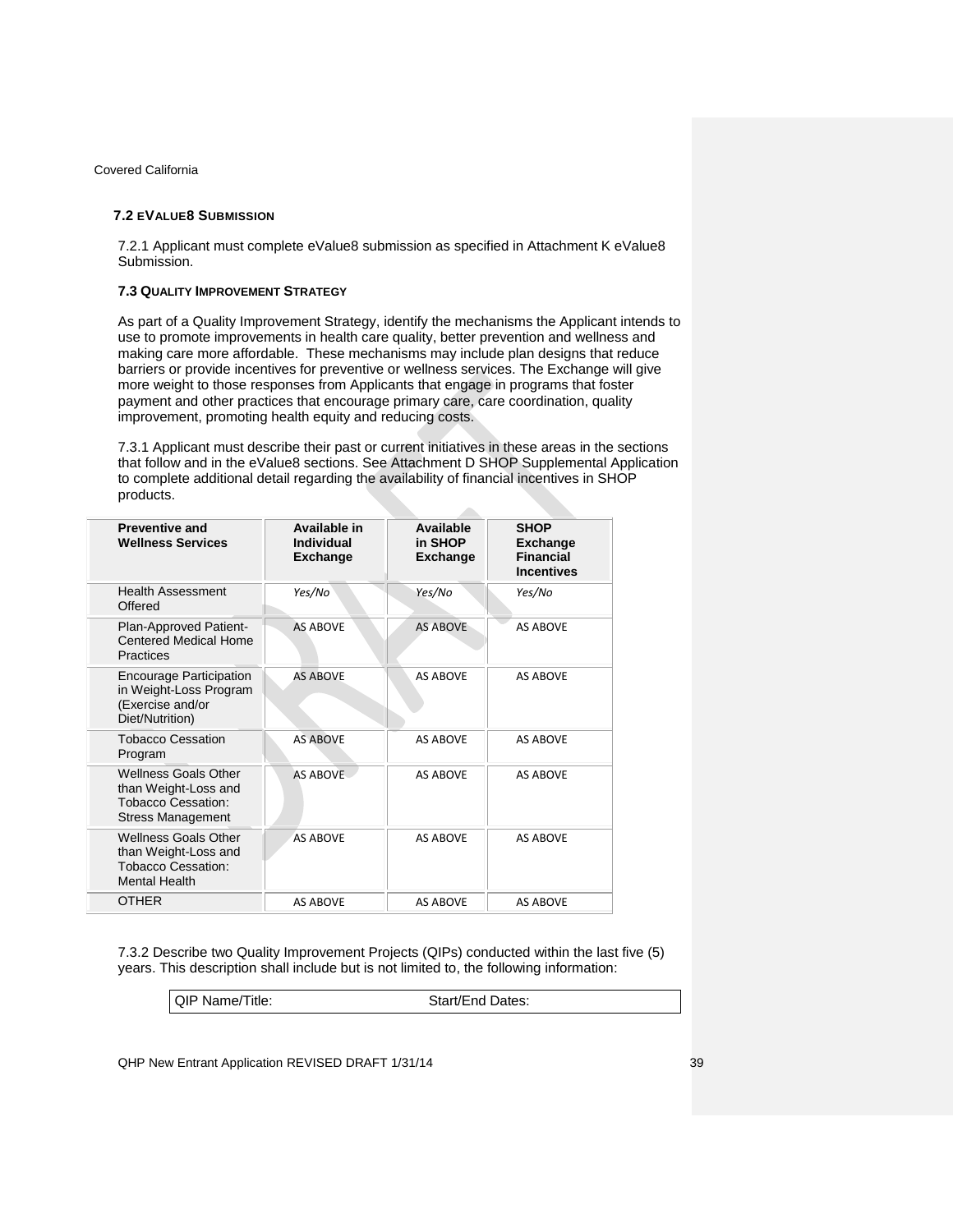Problem Addressed:

Targeted Population:

Study Question:

Study Indicator(s):

Baseline Measurement:

Best Practices Related to Sustained Improvement Achieved (if any):

## <span id="page-39-0"></span>**7.4 MEDICAL MANAGEMENT SERVICES**

7.4.1 Do you provide physician report cards? If so, do you use external guidelines to measure physician performance? Describe those procedures and processes.

| <b>Process</b>                                                                                                                       | <b>Yes</b><br>/No | If Yes, description |
|--------------------------------------------------------------------------------------------------------------------------------------|-------------------|---------------------|
| Internally Developed<br>Guidelines                                                                                                   |                   |                     |
| <b>External Guidelines</b><br><b>National Quality Forum</b><br>٠<br>Patient Charter for<br>٠<br>Physician Performance<br>Measurement |                   |                     |
| Other                                                                                                                                |                   |                     |

7.4.2 Do you provide a Nurse Advice Line? If so, what percentage of eligible members currently accesses the Nurse Advice Line?

- **Nes, provide Nurse Advice Line:** 
	- $\Box$  0-10%
	- □ 11-20%
	- $21-30%$
	- $\Box$  >31%
- □ No Nurse Advice Line provided

7.4.3 Indicate the availability of the following health information resources to Covered California members. (Check all that apply)

- □ 24/7 decision support/health information services
- □ Self-care books
- □ Preventive care reminders
- □ Web-based health information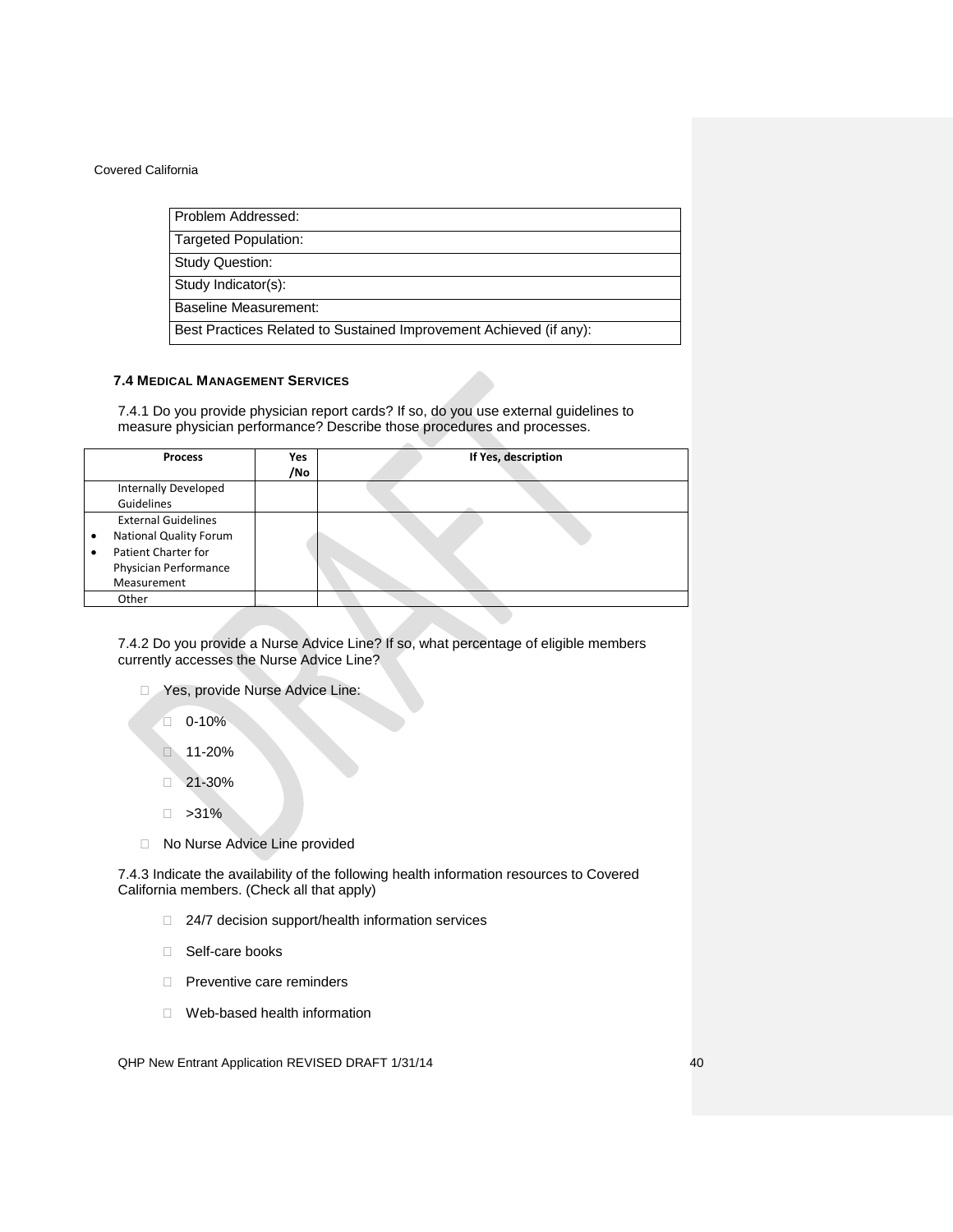- $\Box$  Integration with other health care vendors
- $\Box$  Integration with a client's internal wellness program
- **Newsletter**
- □ Other (describe)

7.4.4 Explain how your health plan encourages hospitals and other providers to improve patient safety on an ongoing basis. Describe any oversight your health plan performs targeting the following areas as outlined by the Center for Medicare and Medicaid Services (CMS) Hospital Compare Program:

- Deaths and readmissions
- Serious complications related to specific conditions
- Hospital-acquired conditions,
- Health care associated infections

### <span id="page-40-0"></span>**7.5 BEHAVIORAL HEALTH MEDICAL MANAGEMENT**

7.5.1 Do you manage Behavioral Health services in-house or do you subcontract? How do you incorporate behavioral health information in identifying members for care management programs or interventions?

7.5.2 Describe how you incorporate Evidence-Based Medicine and monitor outcomes to institute and assess best practices for behavioral health. Include a description of your efforts to assess and modify networks and implement best practices that would meet the specific needs of the Exchange population demographics.

7.5.3 What are your recent actual managed behavioral health network results?

|                                       | Actual |
|---------------------------------------|--------|
| Bed days/1,000 members                |        |
| Professional encounters/1,000 members |        |

# <span id="page-40-1"></span>**7.6 HEALTH AND DISEASE MANAGEMENT**

All Contracted QHPs are required to demonstrate the capacity and systems to collect, maintain and use individual information about Plan Enrollees' health status and behaviors to promote better health and to better manage Enrollee's health conditions. If a Health Assessment tool is used, Contracted QHP shall use a tool that allows for monitoring of ongoing Enrollee health status. Contracted QHPs will report to the Exchange, at the individual and aggregate levels, changes in Plan Enrollees' health status and outcomes of referral to care management and chronic condition programs based on identification of decline in health status through health assessment process.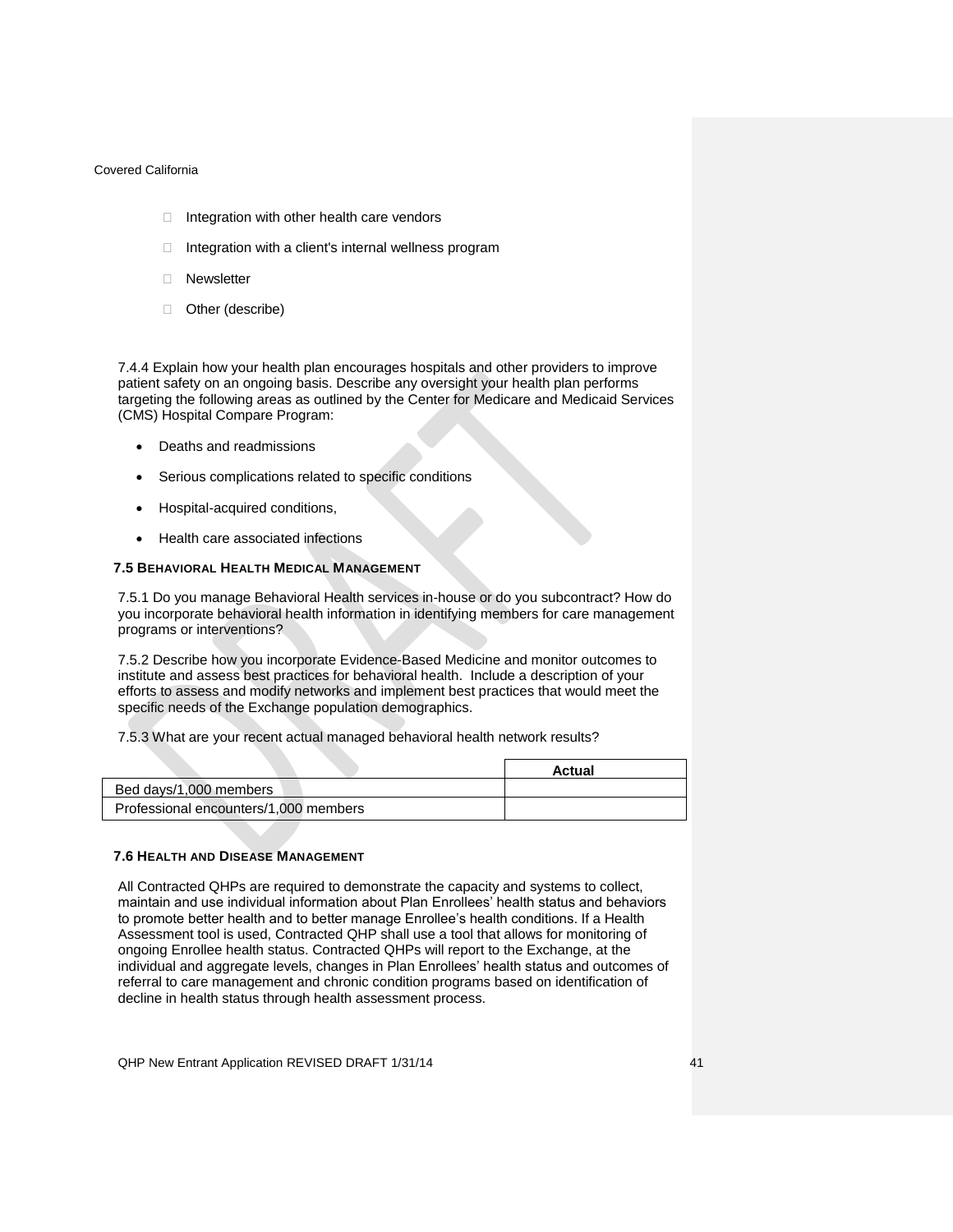7.6.1 Does your health plan use a Health Assessment? If yes, are responses used to identify members for care management programs and is data relayed to providers? Is the data used to assess or stratify risk? Identify which of the following you perform using Health Assessment ("HA") data.

|                                                                   | Yes (describe) | N |
|-------------------------------------------------------------------|----------------|---|
| Populate a personal health record with<br>the information         |                |   |
| Personalize/tailor messages on<br>preventive reminders            |                |   |
| Provide action steps for members to<br>take                       |                |   |
| Send a reminder when it is time to take<br>next HA                |                |   |
| Relay data to providers                                           |                |   |
| Refer to lifestyle management programs<br>(online and telephonic) |                |   |
| Refer to disease management programs                              |                |   |
| Assess/stratify risk using both HA<br>and claims data mining      |                |   |

7.6.2 Which of the following are communicated to Members? (Check all that apply):

- **Pharmacy compliance reminders**
- **Personalized reminders for screenings and immunizations**
- **Plan monitors whether member has received indicated screenings and** immunizations and can provide aggregated reports of the percentage of members that have received these.
- □ None of the above

7.6.3 Provide or describe 2-3 examples of preventive care notifications currently in use by your health plan.

# <span id="page-41-0"></span>**7.7 INTEGRATED HEALTHCARE MODEL**

The Exchange is interested in how Applicants plan to address components of an Integrated Healthcare Model:

An integrated model of health care delivery is one in which there is organizational/operational/policy infrastructure addressing patient care across the continuum of care, population management and improvements in care delivery, IT infrastructure to support care delivery, adherence to Evidence Based Medicine (EBM) behaviors from all providers of care, and financial risk sharing incentives for the health plan, hospital, and medical group that drive continuous improvement in cost, quality, and service.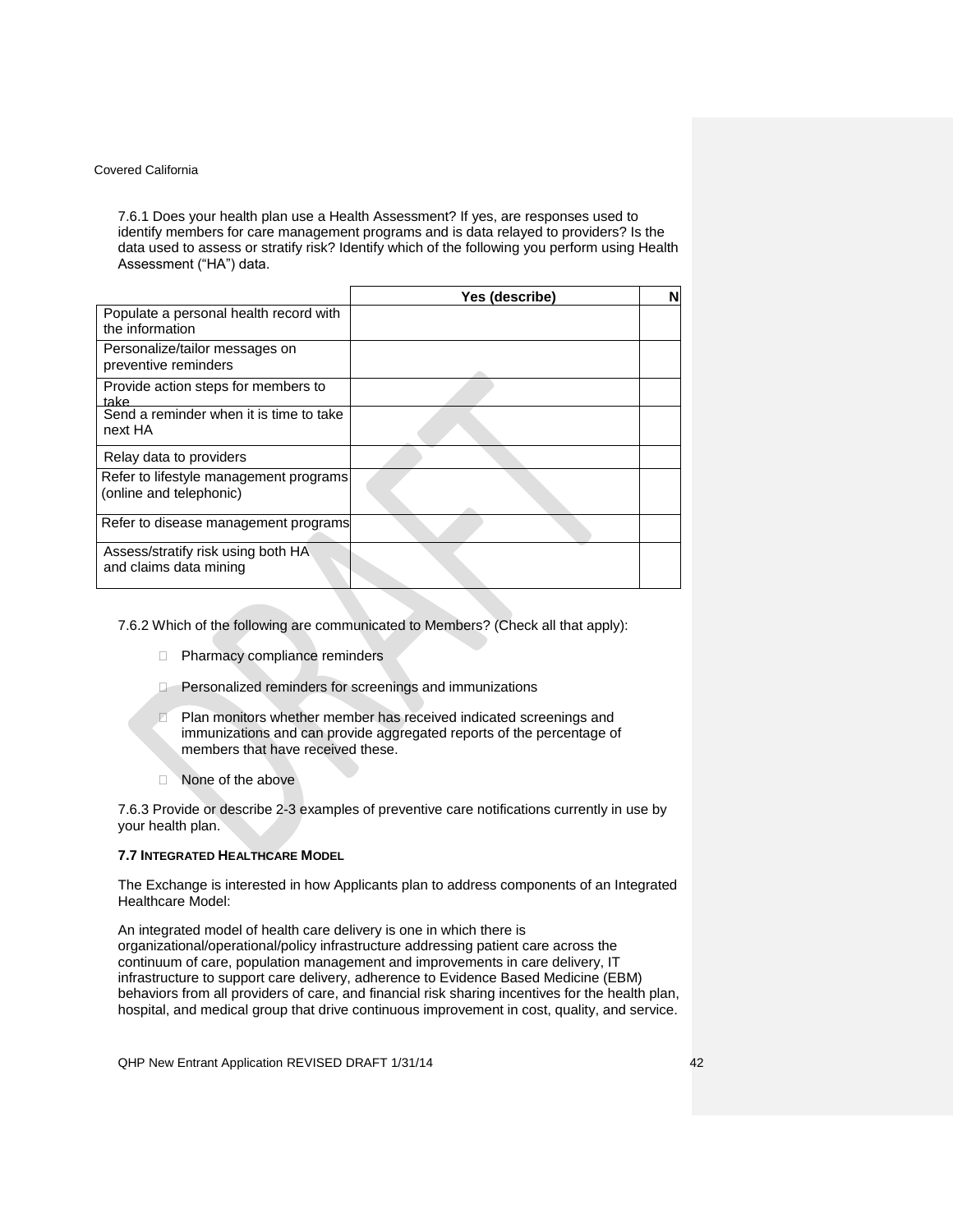7.7.1 From an organizational/operational/policy perspective, Applicant must indicate if its delivery model addresses the following, providing descriptions where applicable:

| <b>Attribute</b>                                                                    | <b>Description</b> |
|-------------------------------------------------------------------------------------|--------------------|
| Describe your processes to<br>coordinate care management in the<br>following areas: |                    |
| a. Transitional Care                                                                |                    |
| b. Long Term/Catastrophic                                                           |                    |
| c. End of Life                                                                      |                    |

7.7.2 What national sources of EBM practice guidelines do you use? List all that apply, e.g., AHRQ, Milliman guidelines.

7.7.3 Describe any requirements you may have for your contracted hospitals to report performance information based on the National Quality Forum consensus measures. <http://www.qualityforum.org/WorkArea/linkit.aspx?LinkIdentifier=id&ItemID=69376>

7.7.4 Describe your measurement strategy for the following areas:

| <b>Strategy</b>                                                                                                                                                       | <b>Description</b> |
|-----------------------------------------------------------------------------------------------------------------------------------------------------------------------|--------------------|
| Describe your policies in place to<br>address population health management<br>across covered Members.                                                                 |                    |
| Describe your ability to track Exchange-<br>specific IHM metrics supporting risk-sharing<br>arrangements.                                                             |                    |
| Describe your processes, if any, to track and<br>monitor clinical and financial performance<br>measurement related to the Integrated<br>Healthcare Association (IHA). |                    |
| Describe your ability to track and monitor<br>Exchange-specific data in the following<br>areas:                                                                       |                    |
| a. Member satisfaction                                                                                                                                                |                    |
| b. Cost and utilization management (e.g.,<br>admission rates, complication rates,<br>readmissions)                                                                    |                    |
| c. Clinical outcome quality                                                                                                                                           |                    |

7.7.5 For your networks, describe how you support the following: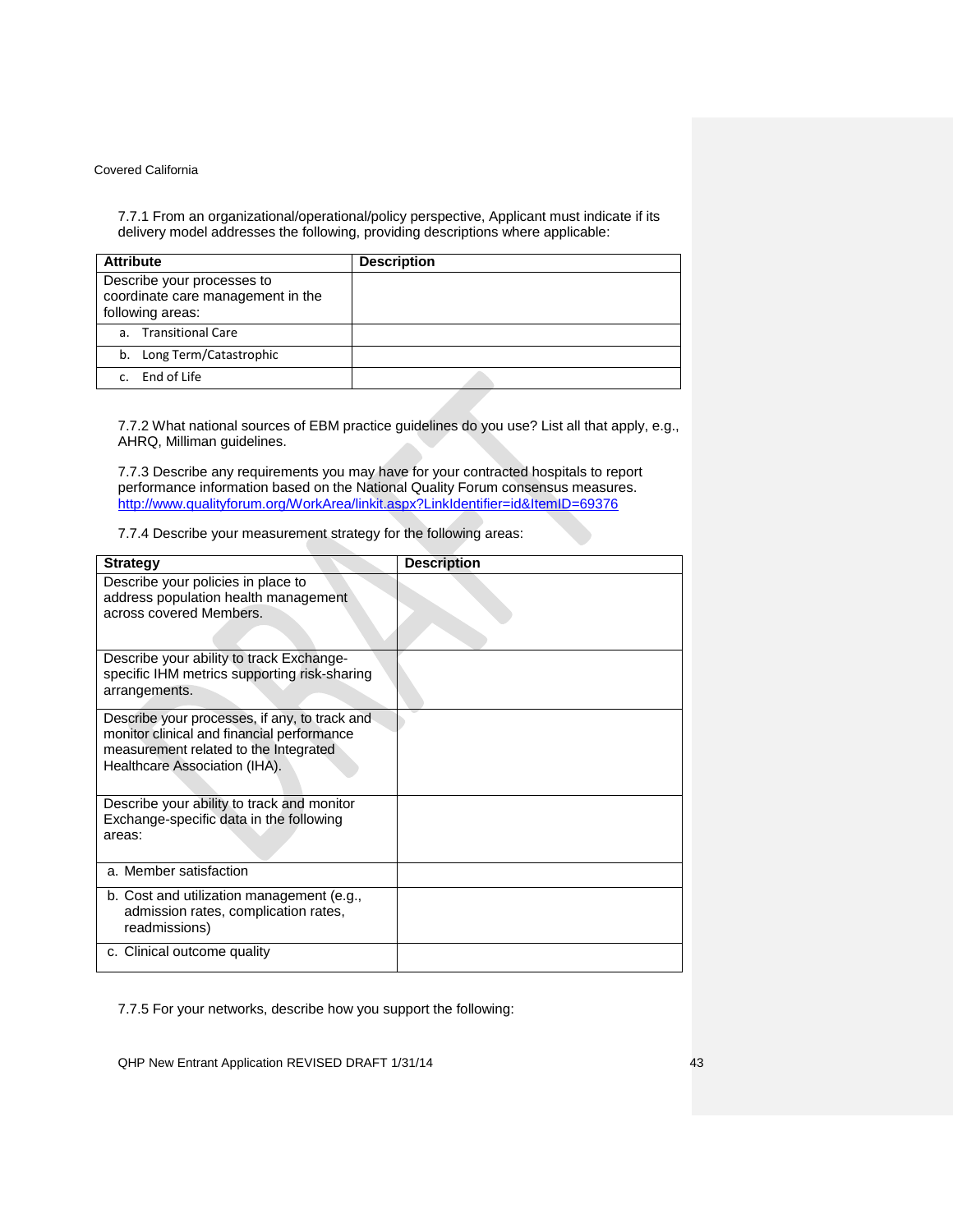| <b>Attribute</b>                                                                                                                 | <b>Description</b> |
|----------------------------------------------------------------------------------------------------------------------------------|--------------------|
| Disease registries                                                                                                               |                    |
| Ability to identify overuse, under-<br>utilization, and misuse of services                                                       |                    |
| Access to data by Providers and Members<br>across the continuum of care (e.g., Physicians,<br>Hospitalists, Case Managers, etc.) |                    |
| Decision support for Member and Physician<br>interaction in care management                                                      |                    |

# <span id="page-43-0"></span>**7.8 INNOVATIONS**

7.8.1 Describe your institutional capacity to plan, implement, and evaluate future healthcare quality and cost innovations for Exchange Members.

7.8.2 Covered California seeks to conduct advanced analytics to assess performance of both the Exchange and its contracted health plans. These expectations for Covered California enrollees mean significant clinical and network analytics capacity are needed by each QHP. Describe your infrastructure available or currently in use for clinical and network analytics.

To facilitate analytics and innovations based on data, Contracted QHP will submit claims and encounter data to an Exchange identified third party analytics vendor. Vendor will aggregate data elements related to the following areas:

- Provider network adequacy
- Risk mix and segmentation
- QHP quality
- High severity of illness patient care
- Care management/integration services
- Health disparities reduction
- Hospital quality
- Physician reporting -- patient care interventions
- Care continuity
- Enrollee choice of doctor, practice or medical group -- physician and practice performance ratings
- Enrollee affordability of care